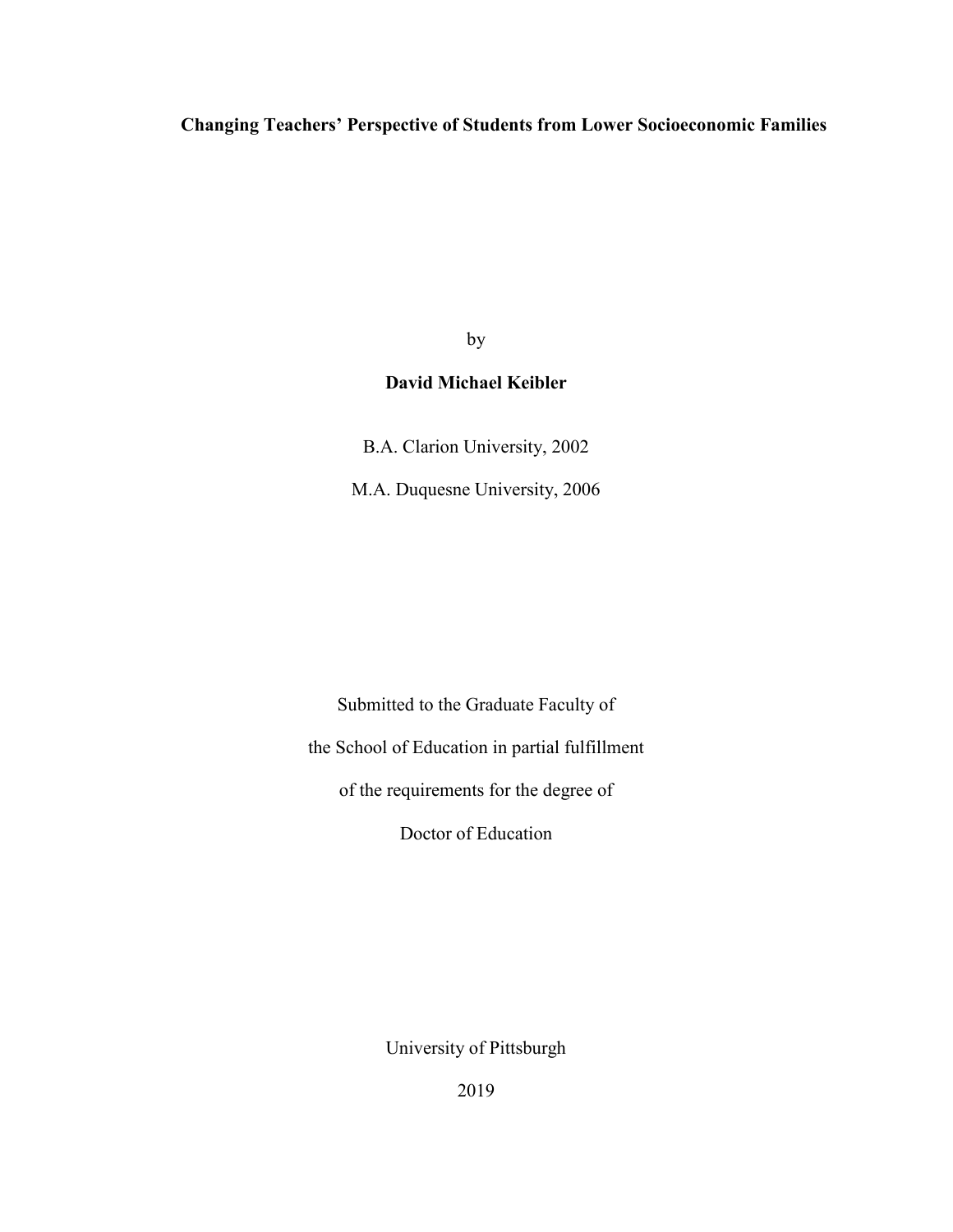#### UNIVERSITY OF PITTSBURGH

#### SCHOOL OF EDUCATION

This thesis/dissertation was presented

by

## **David Michael Keibler**

It was defended on

March 1, 2019

and approved by

Heather Bachman, Ph. D., Psychology in Education

Shannon Wagner, Ed. D., Superintendent of Schools, Burrell School District

Dissertation Director: Name R. Gerard Longo, PhD, Clinical Associate Professor, Administrative

and Policy Studies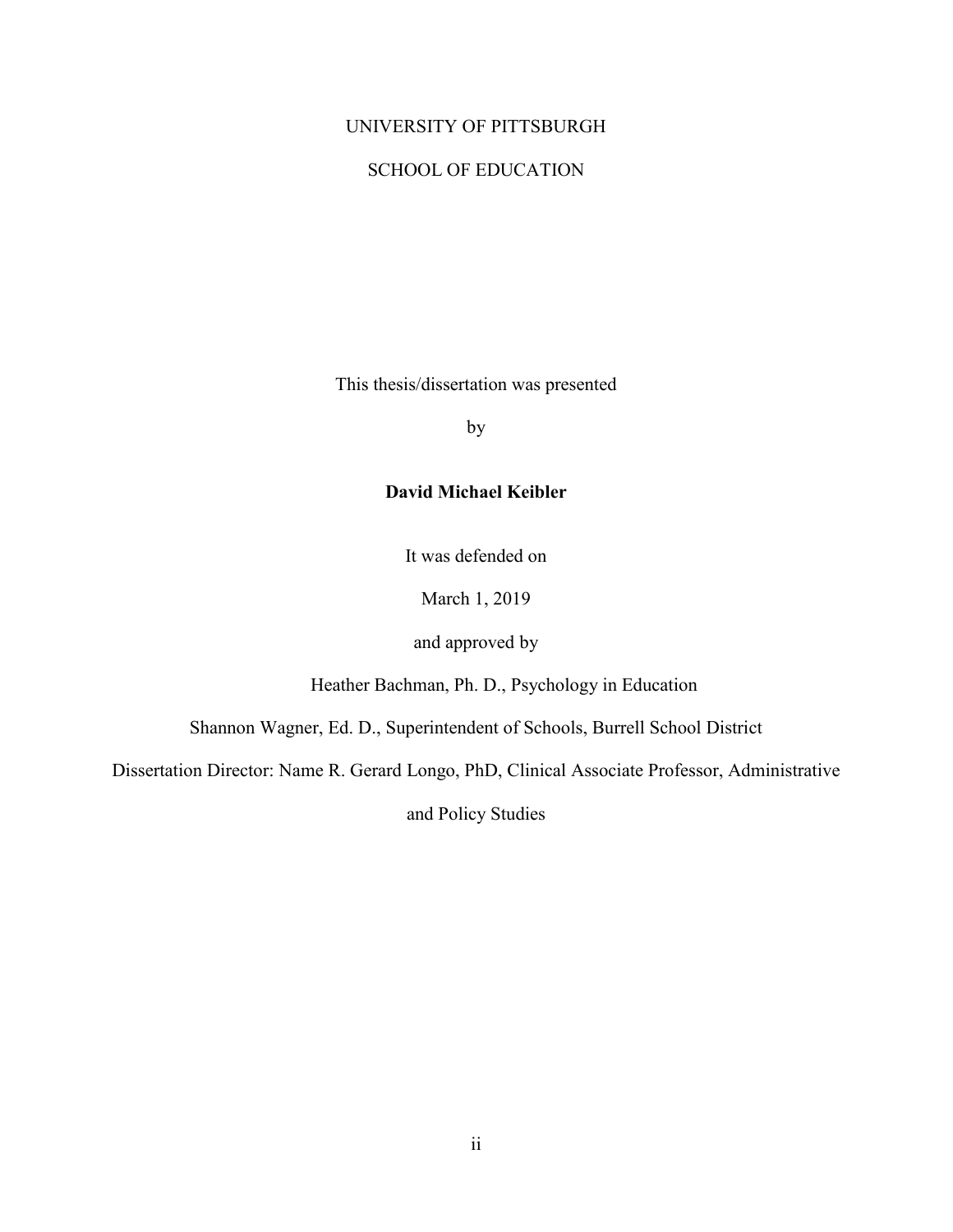Copyright © by David Michael Keibler

2019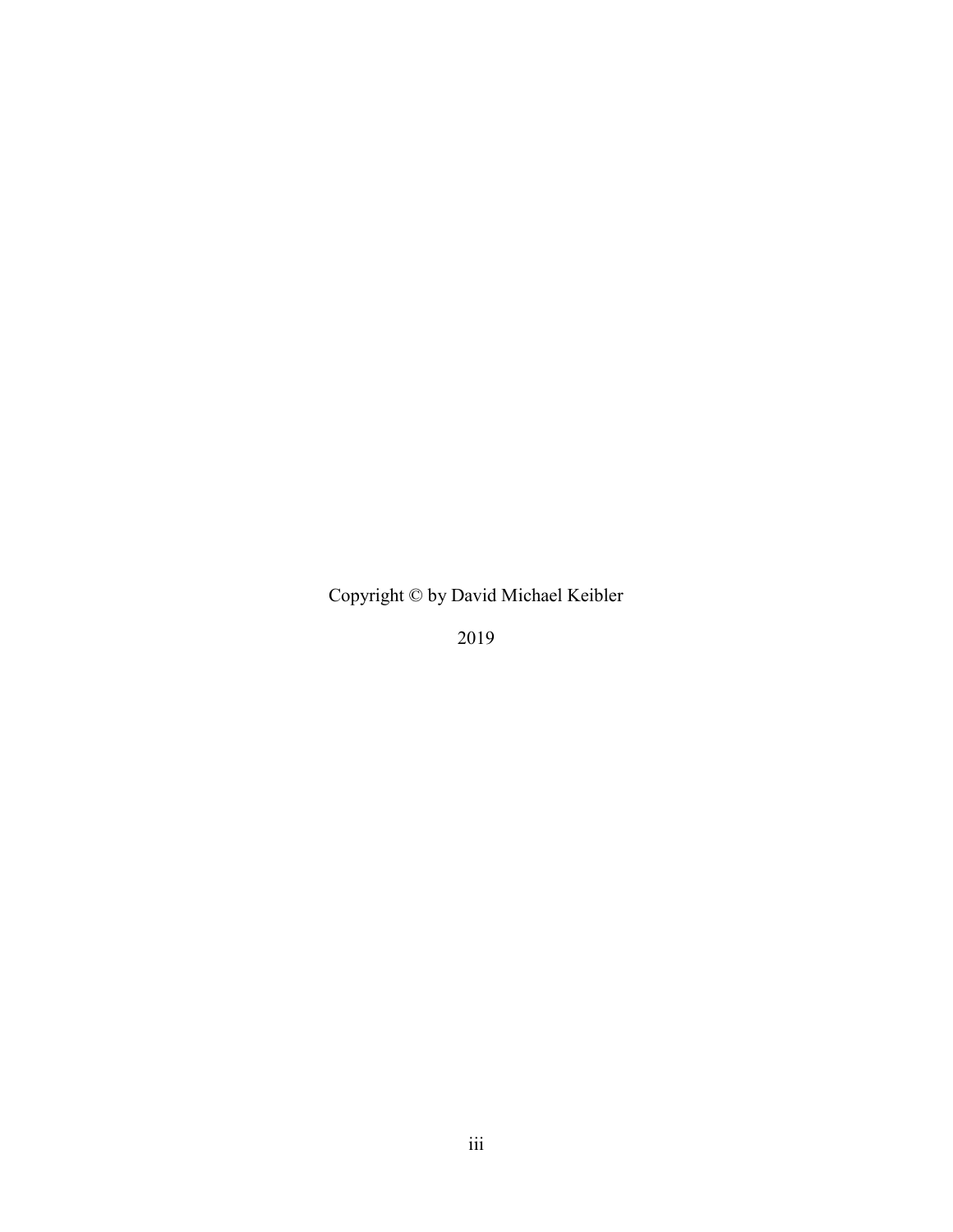#### **Changing Teachers' Perspective of Students from Lower Socioeconomic Families**

David Michael Keibler, EdD University of Pittsburgh, 2019

With the poverty cycle continuing and many communities facing an increased number of lower socioeconomic status (SES) families, it is essential to understand the perception teachers have regarding students living in poverty and how teachers' life experiences may differ from those of students who come from lower SES families. Many constructs, including socioeconomic status, can influence a child's ability to ready. The focus of this study is to identify what K-2 teachers know about students who live in lower SES households and how knowledge of their circumstances can be used to help children learn. Does professional development aimed at increasing teachers' knowledge of students living in poverty change how they teach or increase their empathy towards these students?

Qualitative methodology was used for this study, which sought to evaluate the knowledge of K-2 reading teachers regarding students living in poverty and to assess the influence of one professional development session on the instructional approach of teachers at David Leech Elementary School. Two methods anchored the study: a survey and interviews. A survey of the K-2 reading teachers was used to enhance the investigator's understanding of how the professional development training, "Chocolate in Poverty," may have influenced teacher perspectives on students in poverty. Interviews were then conducted with the grade level leaders in kindergarten, first, and second grades. The teacher responses to the survey and interview questions identified the need for additional trainings specific to the impact poverty has on student learning. Future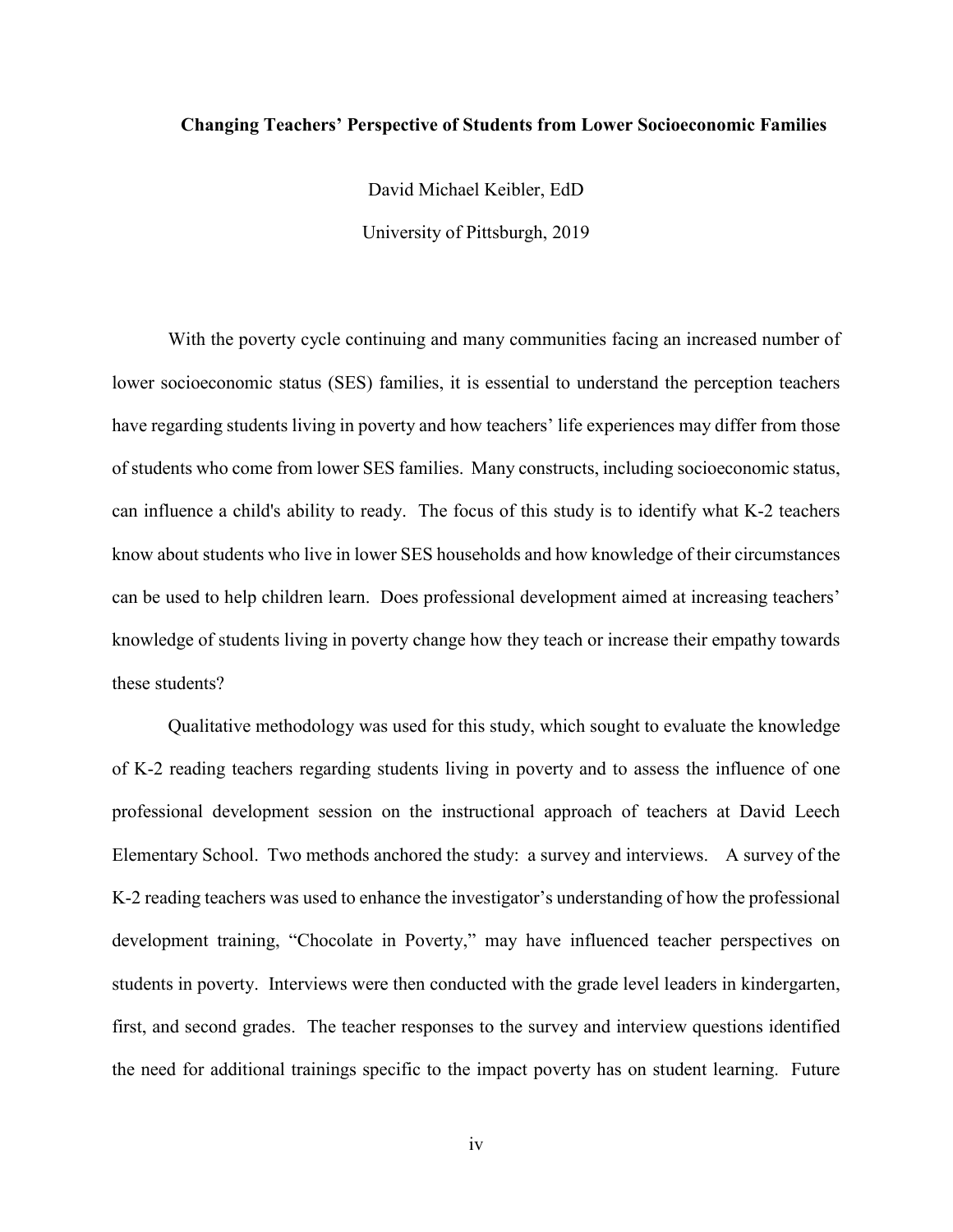trainings should provide teachers with resources such as research-based interventions that are proven to support students from lower SES families, strategies to increase parent engagement, and information identifying the available resources in the Leechburg community and how to access the resources. Moving forward, conversations with teachers, parents, and other community stakeholders will further explore ways teachers can support lower SES students overcome the challenges faced at school and in their home lives.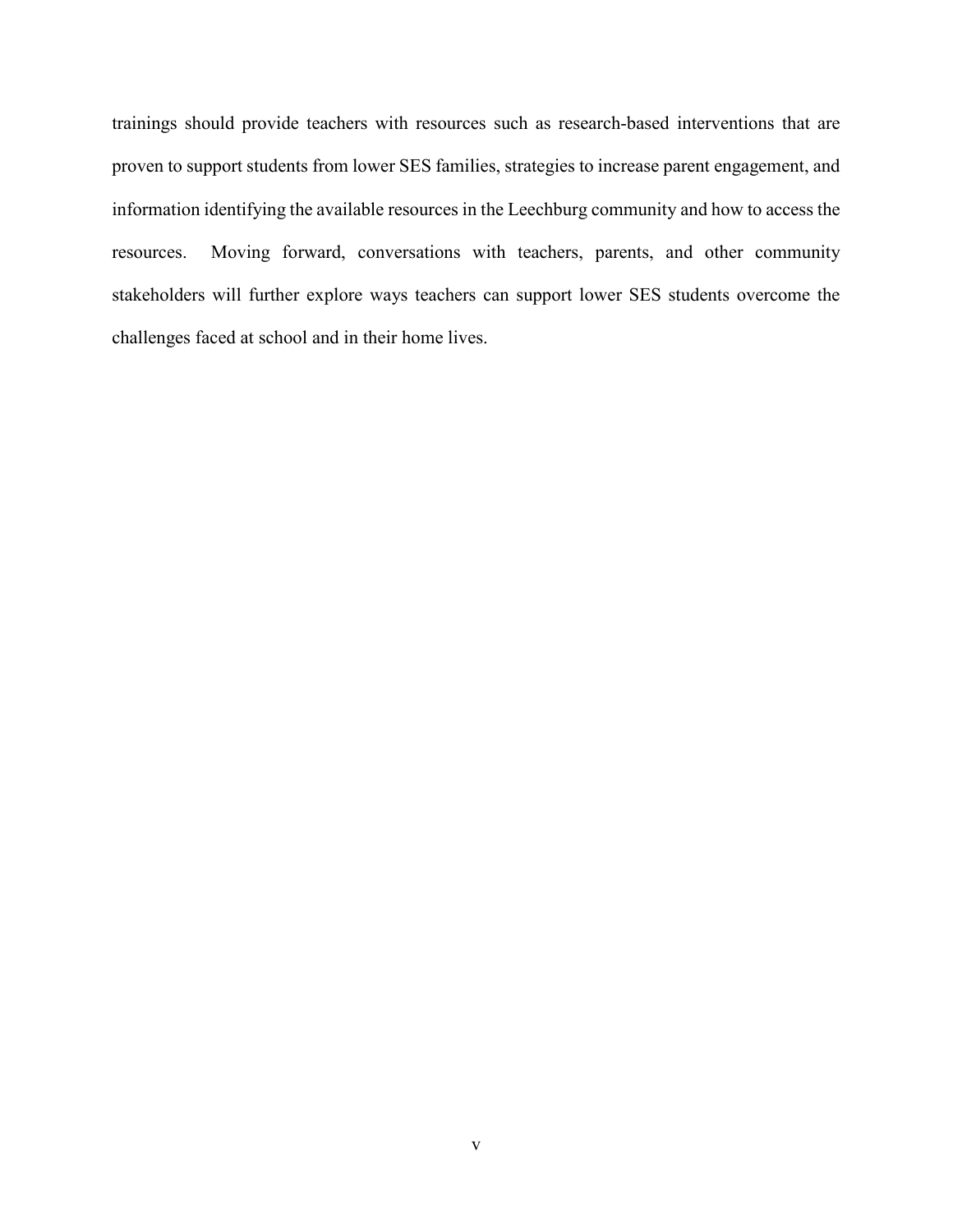# **Table of Contents**

| 2.4.1 Teachers may struggle to relate to less economically privileged families 8 |
|----------------------------------------------------------------------------------|
|                                                                                  |
|                                                                                  |
|                                                                                  |
|                                                                                  |
|                                                                                  |
|                                                                                  |
|                                                                                  |
|                                                                                  |
|                                                                                  |
|                                                                                  |
|                                                                                  |
|                                                                                  |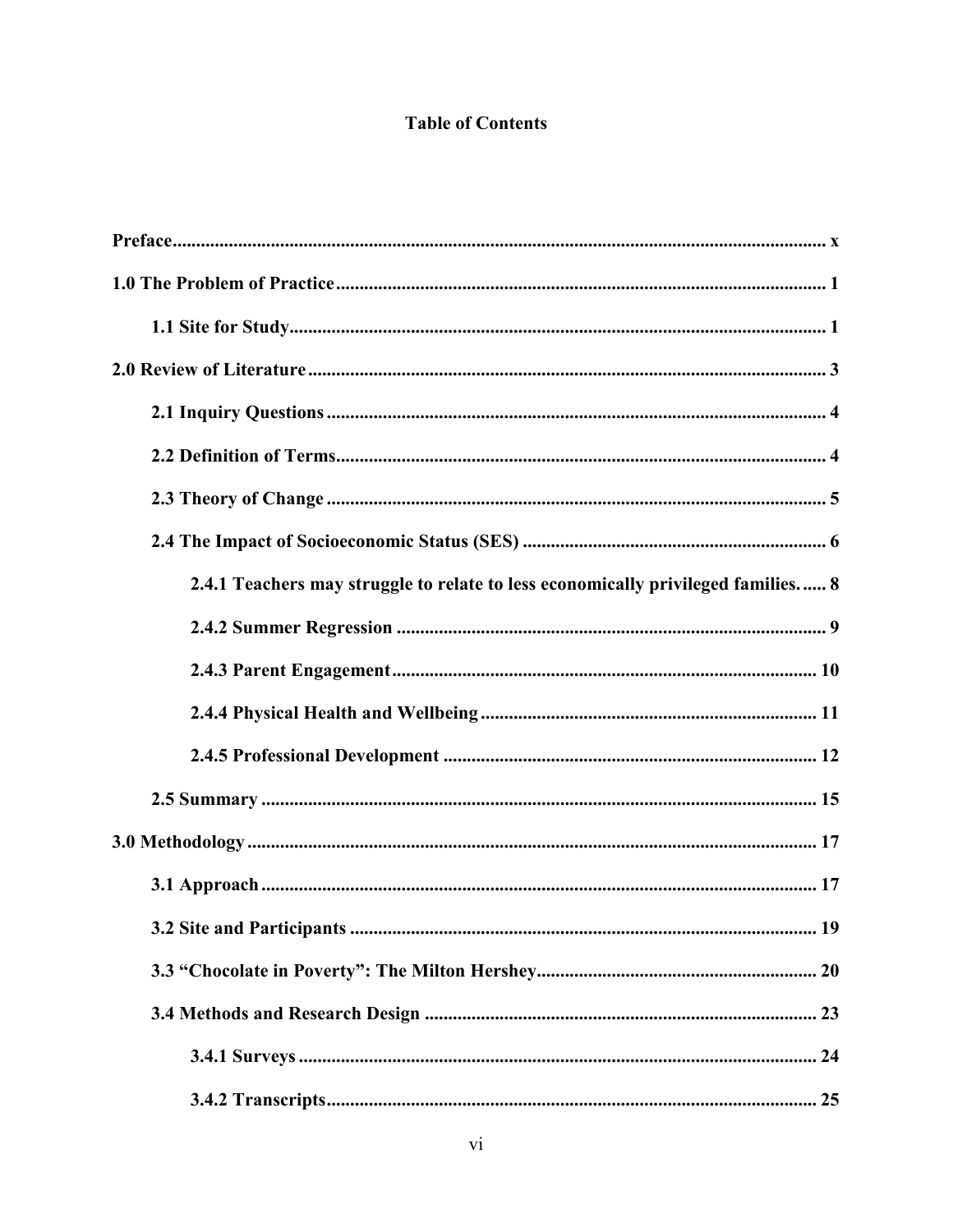| Question 5: How would you define a family from a higher-socioeconomic status?  55 |
|-----------------------------------------------------------------------------------|
|                                                                                   |
|                                                                                   |
|                                                                                   |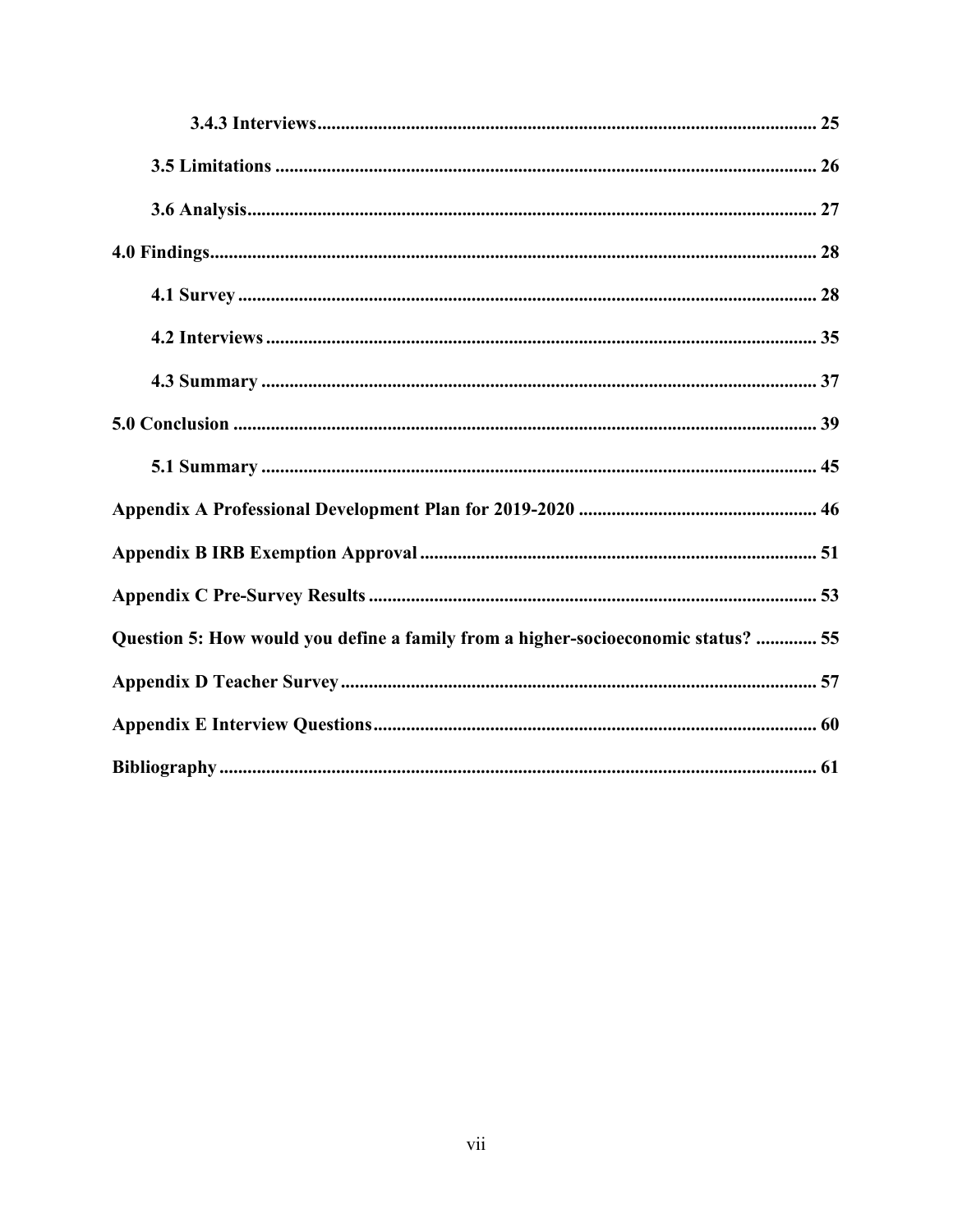# **List of Tables**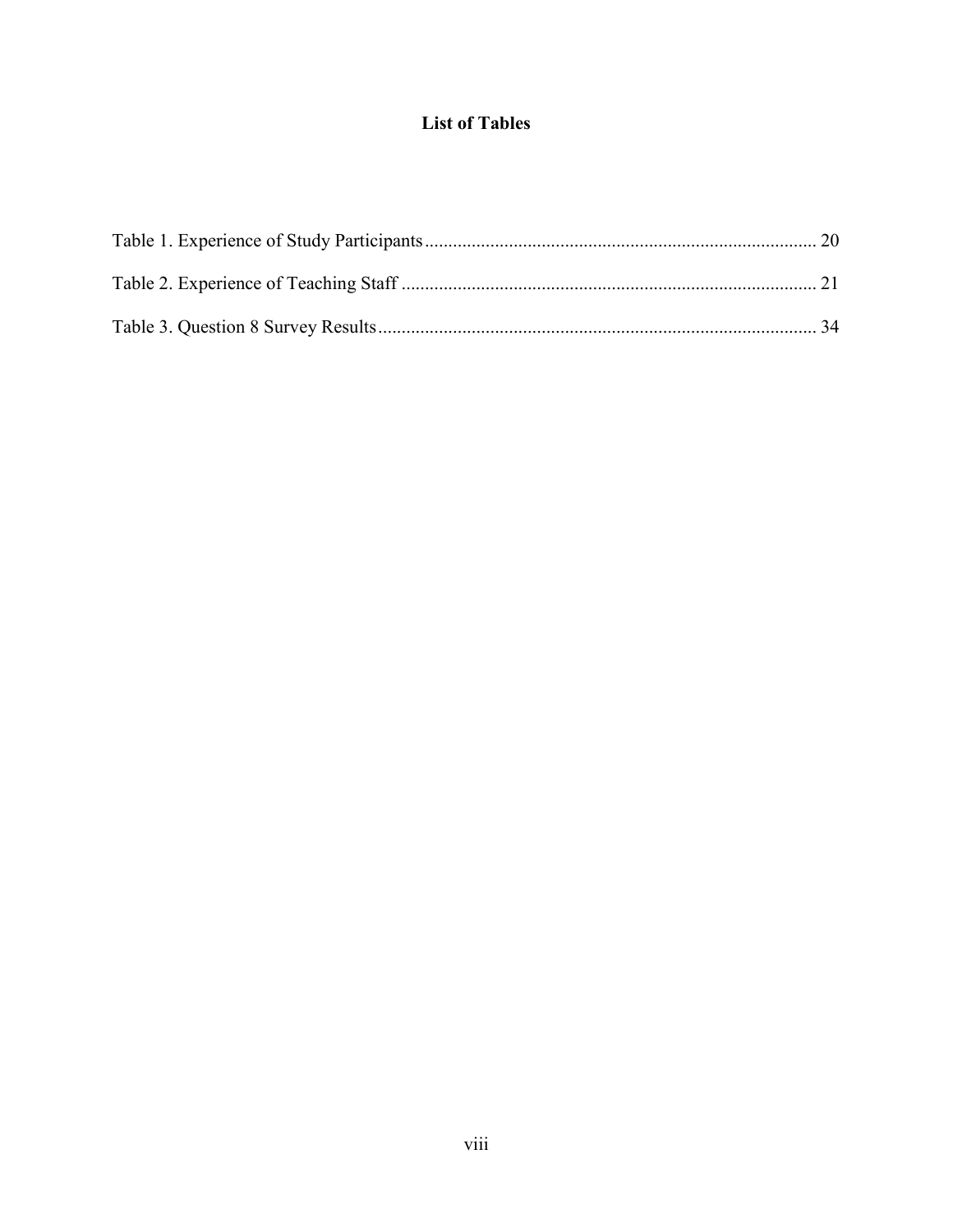# **List of Figures**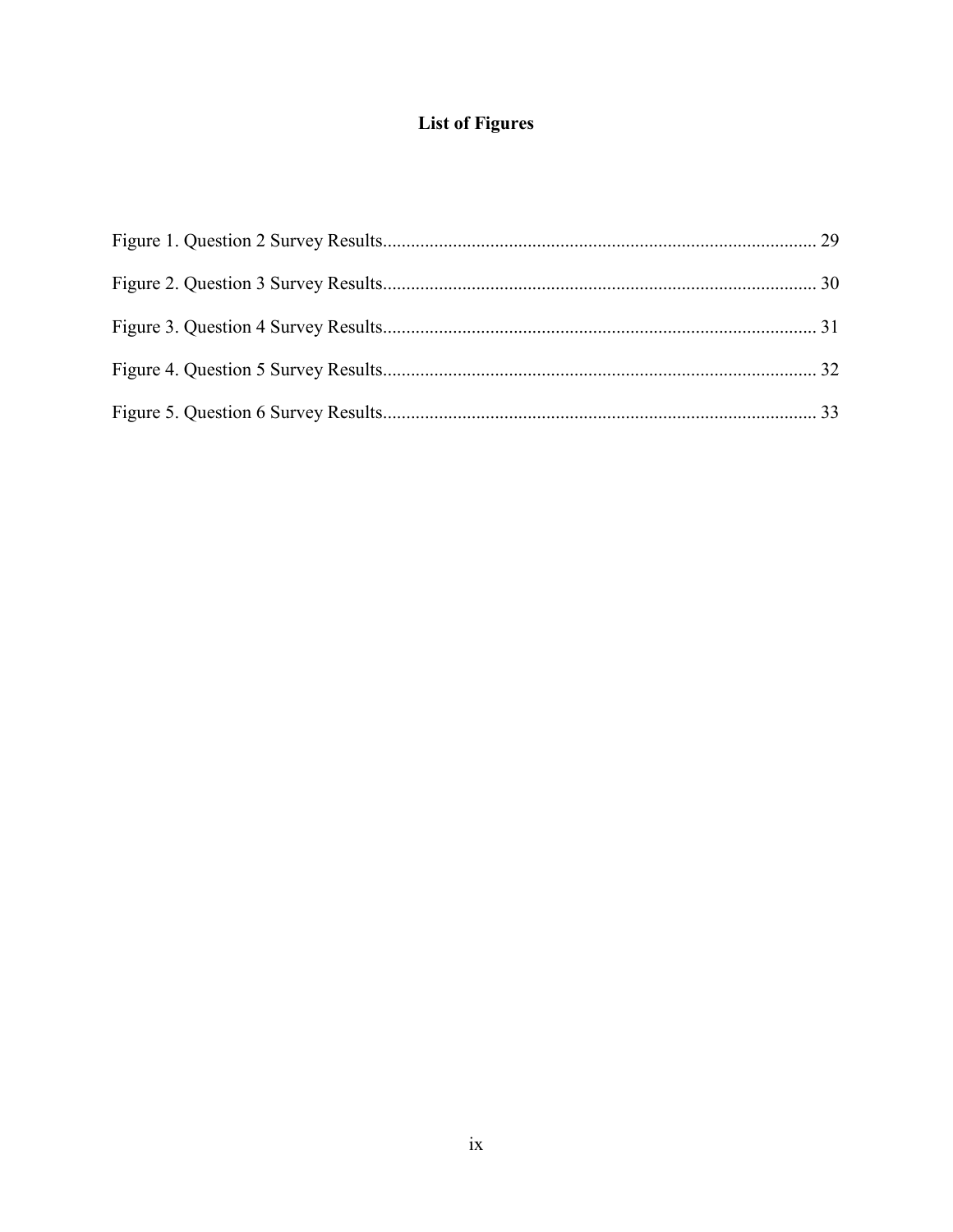#### <span id="page-9-0"></span>**Preface**

I want to begin by recognizing my family, starting with my wife, Marla, for the support provided throughout my doctoral studies. You were there for our children and took on additional responsibilities which allowed me the time to complete my work for this degree. This accomplishment wouldn't be possible without your help. A special thanks to my three daughters, Makayla, Hannah, and Emma. There were many days dad was stuck completing assignments or reading another article, while you were relaxing on the beach, performing at a dance competition, or just hanging out as a family. Even though you asked, "Dad, why are you working, we are on vacation" you never complained while giving me a quiet space to work. Now I can cherish our time together as I watch my little ladies grow into beautiful young ladies.

I want to share my heartfelt appreciation to my advisor Dr. R. Gerard Longo for his encouragement and support throughout the process of doctoral research over the past three and a half years. Your guidance pushed me to grow as a student and challenge myself as an educational leader. Along with my advisor, I would also like to thank my committee members Dr. Heather Bachman and Dr. Shannon Wagner for their comments and questions that strengthened my research and looked at my study from different perspectives.

Finally, I would like to thank Ms. Tiffany Nix, Superintendent of Schools, and all the other members of the Leechburg Area School District community. I love working in a small community where small steps become miles of learning for our students. This journey has been taxings of time and effort, but the accomplishment of attaining this degree will be with me forever

x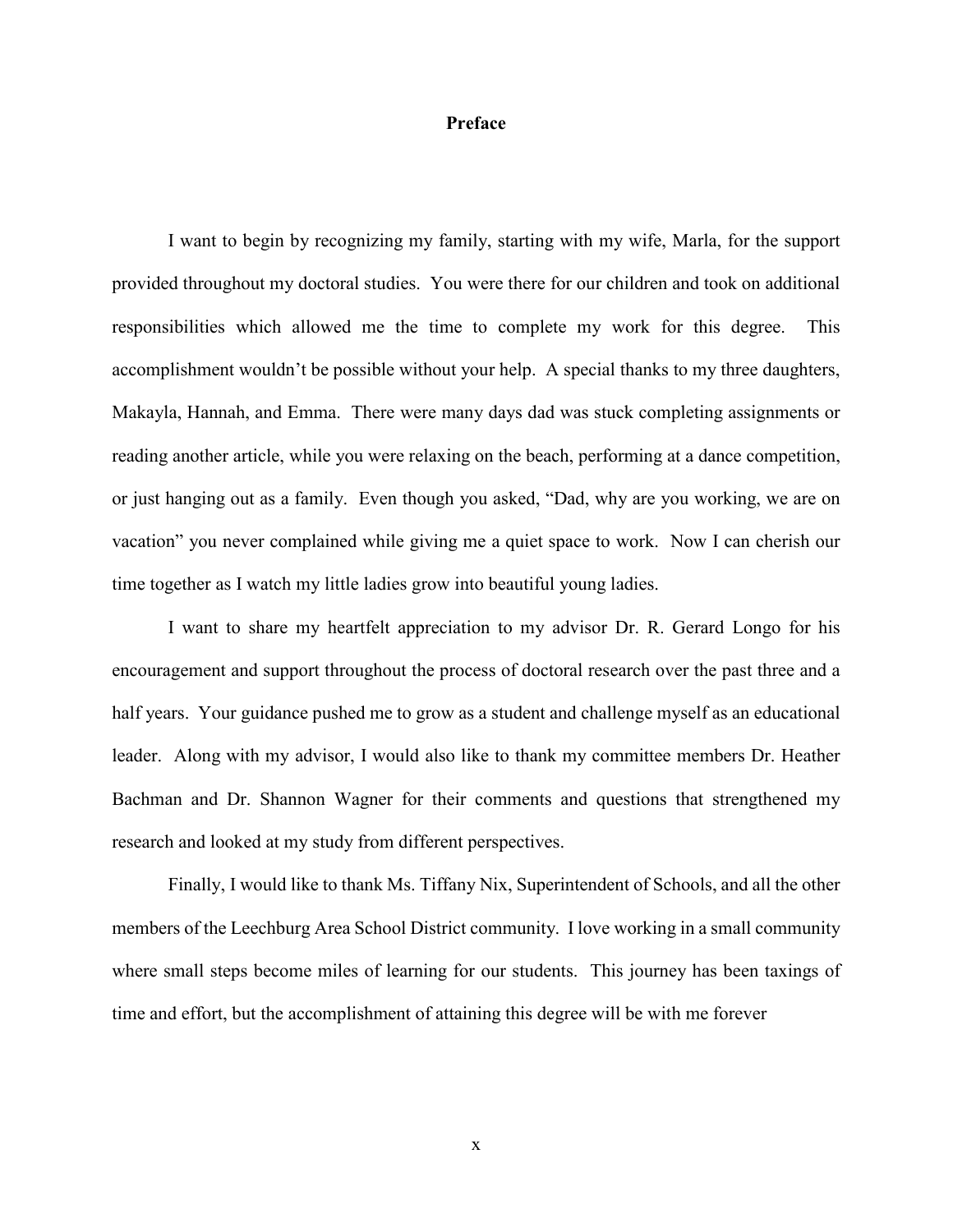#### **1.0 The Problem of Practice**

<span id="page-10-0"></span>State and federal agencies have acknowledged that students enter school with varying levels of preparation and readiness levels that differ significantly depending on their home lives, including the role socioeconomic status plays in student learning (Adelson et al., 2016; Barnett et al., 2015; Compton et al., 2006; Dilworth-Bart, 2012; Herbers et al., 2012; Hoff, 2013; The Annie E. Casey Foundation, 2014; Waldfogel, 2012). Many students require additional support to narrow (or eliminate) the achievement gap as students' progress through school.

The focus of this study is to identify what teachers know about students who live in lower SES households and how knowledge of their circumstances can be used to help children learn. What do teachers know about the lives of the children entering their classrooms each morning? How do the life experiences of students differ from what the teachers experienced growing up? Is there a lack of understanding based on teachers' life experiences? Moreover, what are some strategies that can be employed to address a disconnect between teacher perceptions of a child's life experiences and the life challenges the children face? Can professional development increase the understanding teachers have of students living in poverty so as to influence their teaching?

#### **1.1 Site for Study**

<span id="page-10-1"></span>This study focuses on the teachers perspective of students from lower SES households and will take place at an elementary school in Western Pennsylvania, where I serve as the elementary principal. Around 77 percent of the K-5 students at this building come from lower socioeconomic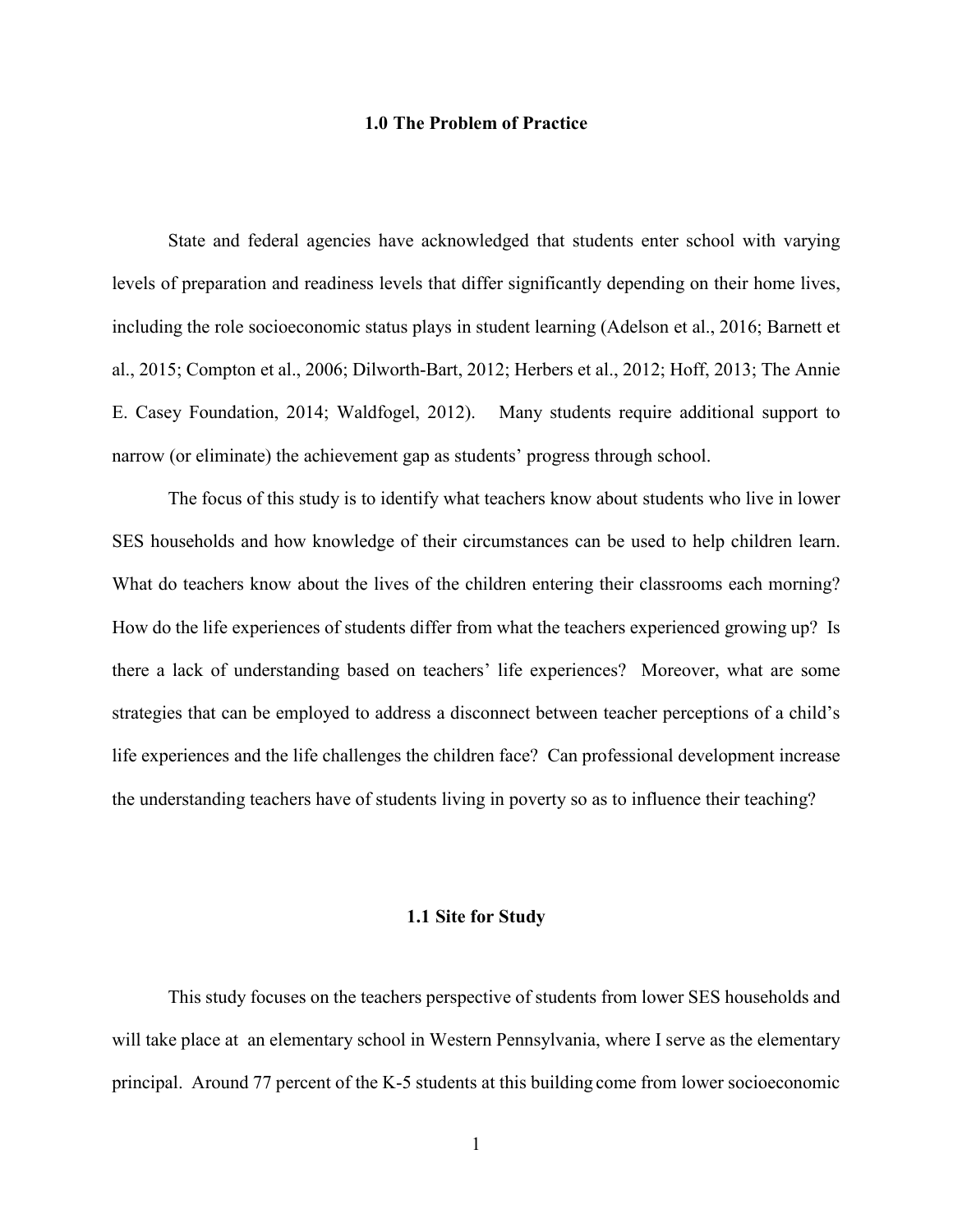households, which places them at risk for difficulties in learning. Through surveys and interviews of classroom teachers and the reading specialist in grades kindergarten through third grade, I explored how teacher knowledge of students of lower SES influences the achievement gap between underprivileged students and their more affluent peers. The goal of this study is to learn more about the teacher's perception and knowledge of students living in poverty and to create a plan of action focused on helping underprivileged students overcome the deficits and challenges they face.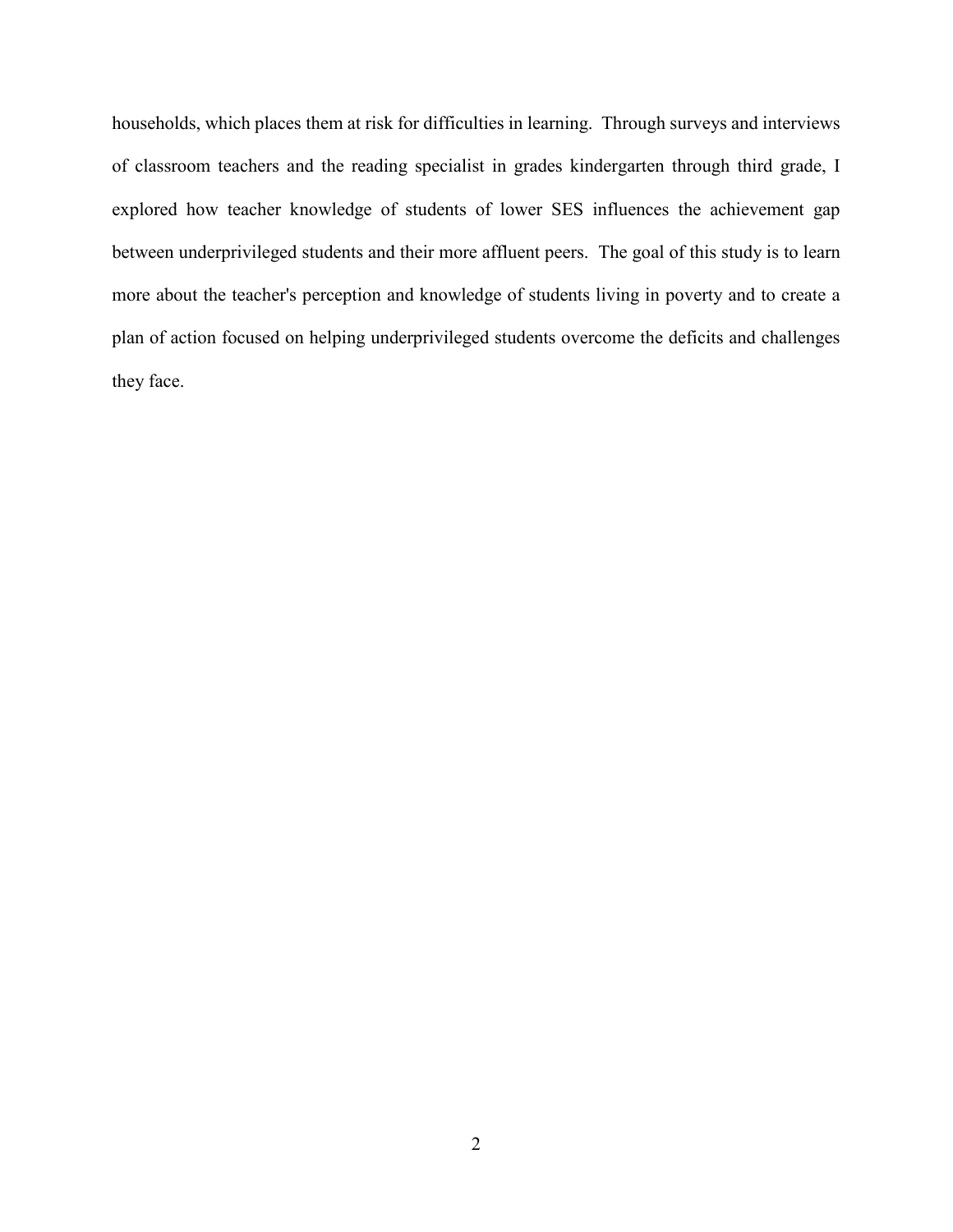#### **2.0 Review of Literature**

<span id="page-12-0"></span>Numerous studies identify a reading achievement gap in U.S. students (Adelson et al., 2016; Barnett et al., 2015; Compton et al., 2006; Denton, 2012; Herbers et al., 2012). One such indicator, lower socioeconomic status (SES), has been identified as an area placing children at a disadvantage compared to their more affluent peers. (Dilworth-Bart, 2012). One's ability to proficiently read can be an indicator of an individual's chances of graduation, post-secondary degree, and income level, (Kids Count Data Snapshot, 2010). The effects are not only present when students enter school but remain evident throughout their educational careers (Herbers et al., 2012). If a person cannot read a street sign or a job opening in the newspaper, they fail to improve their standing in society (Agee, 2015).

With so many students living in poverty, what is being done by schools to prepare teachers to support low SES students? Many teacher preparation programs do not adequately prepare teachers to understand the challenges faced by impoverished families and their children (Bennett, 2008). Furthermore, the life experiences of many of our teachers reflect that of white middle-class family life. These teachers do not typically encounter the challenges faced by children raised in lower SES families until they are hired to teach in school systems that serve low SES families (Bennett, 2008; Cho et al., 2015; Hughes, 2010). This literature review will provide context regarding change theory in education, followed by a discussion on the impact SES has on student learning. The focus will then consider teachers perspective of students living in poverty. The literature review will conclude by reviewing the role professional development has on preparing teachers, as well as, the role of increased parent engagement for lower SES families.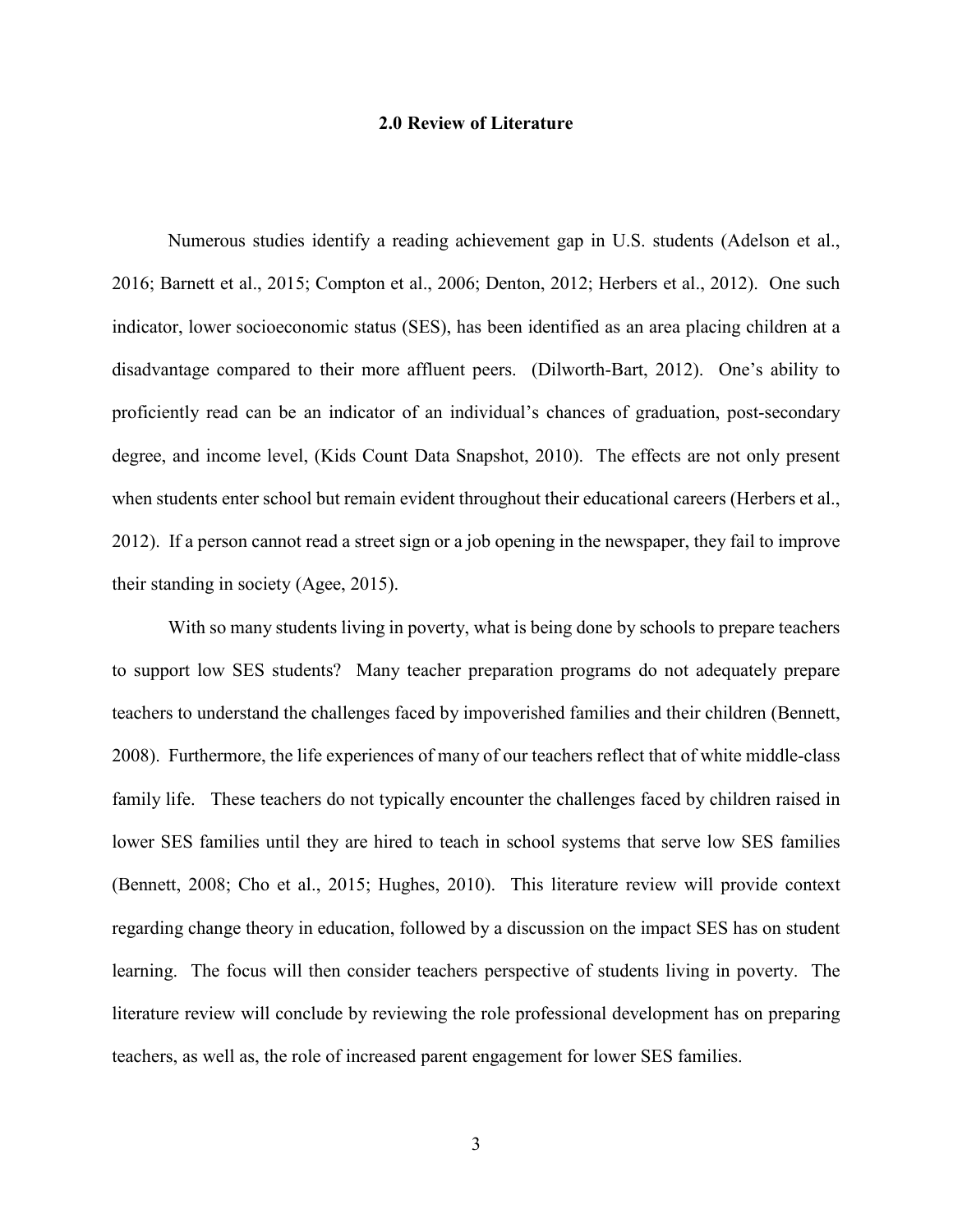#### **2.1 Inquiry Questions**

- <span id="page-13-0"></span>1. What do teachers know about students of lower socioeconomic status (SES) and the attributes that place children from low SES at risk when learning to read?
- 2. Following professional development for teachers that is focused on improving their understanding of students and families living in poverty, what steps should be taken to better support students living in lower SES households?
- <span id="page-13-1"></span>3. How can the results of this study be used to engender teacher empathy and engagement with families from lower SES backgrounds?

#### **2.2 Definition of Terms**

The researcher referred to the following terms throughout this study. The following terms were defined to assist the reader and clarify the focus of the study; Socioeconomic Status (SES), Poverty, Government Formula, Free and Reduced Lunch.

- 1. Socioeconomic Status (SES) is defined according to a number of measures, three of which include the government formula, free and reduced lunch numbers, and personal decisions that result in lack of money or capital (Milner, 2015).
- 2. Poverty refers to a family's income as compared to the guidelines established by the U.S. Department of Health and Human Services. The threshold incorporates many factors and increases with the number of individuals in a family. (U.S. Department of Health and Human Services).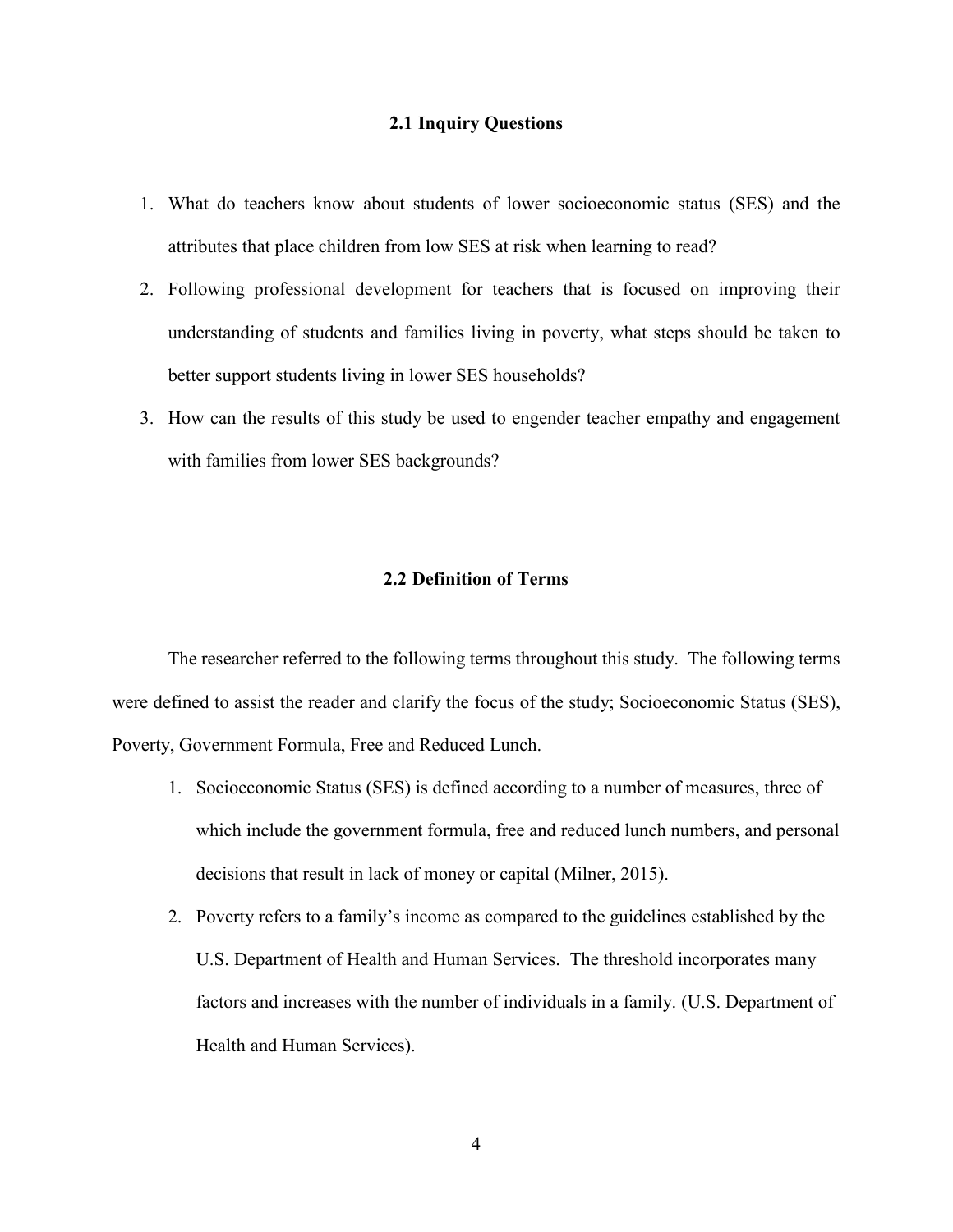- 3. Government formula refers to the scales of income created by the federal government for a family to qualify for free or reduced milk and/or lunch (U.S. Department of Agriculture).
- 4. National School Lunch Program (often referred to as Free and Reduced Lunch) is a federally assisted meal program operating in public and nonprofit private schools and residential child care institutions. It provides nutritionally balanced, low-cost or free lunches to children each school day. The program was established under the National School Lunch Act, signed by President Harry Truman in 1946 (U.S. Department of Agriculture)

#### **2.3 Theory of Change**

<span id="page-14-0"></span>Change theory is influential when developing reform strategies in education. Constructing a general theory may not be enough to establish the sought after outcomes of the reform. Burger, (2007: 1) discusses the challenges educators often face when trying to turn theory into practice when leadership teams are incapable of producing joint models focused on reform. Educators sometimes demonstrate a lack of openness towards change when the consultant is from a field outside of education or provides ideas that force teachers outside their comfort zone (Thornberg, 2014). This theory of change is not the only factor that needs attention, however. School leaders often assume that spending money to align key mechanisms and pressuring change will result in positive outcomes (Fullan, 2007). Thornberg (2014) points out, "teacher unwillingness to investigate how their own values, assumptions, and behaviors might be a part of the problem and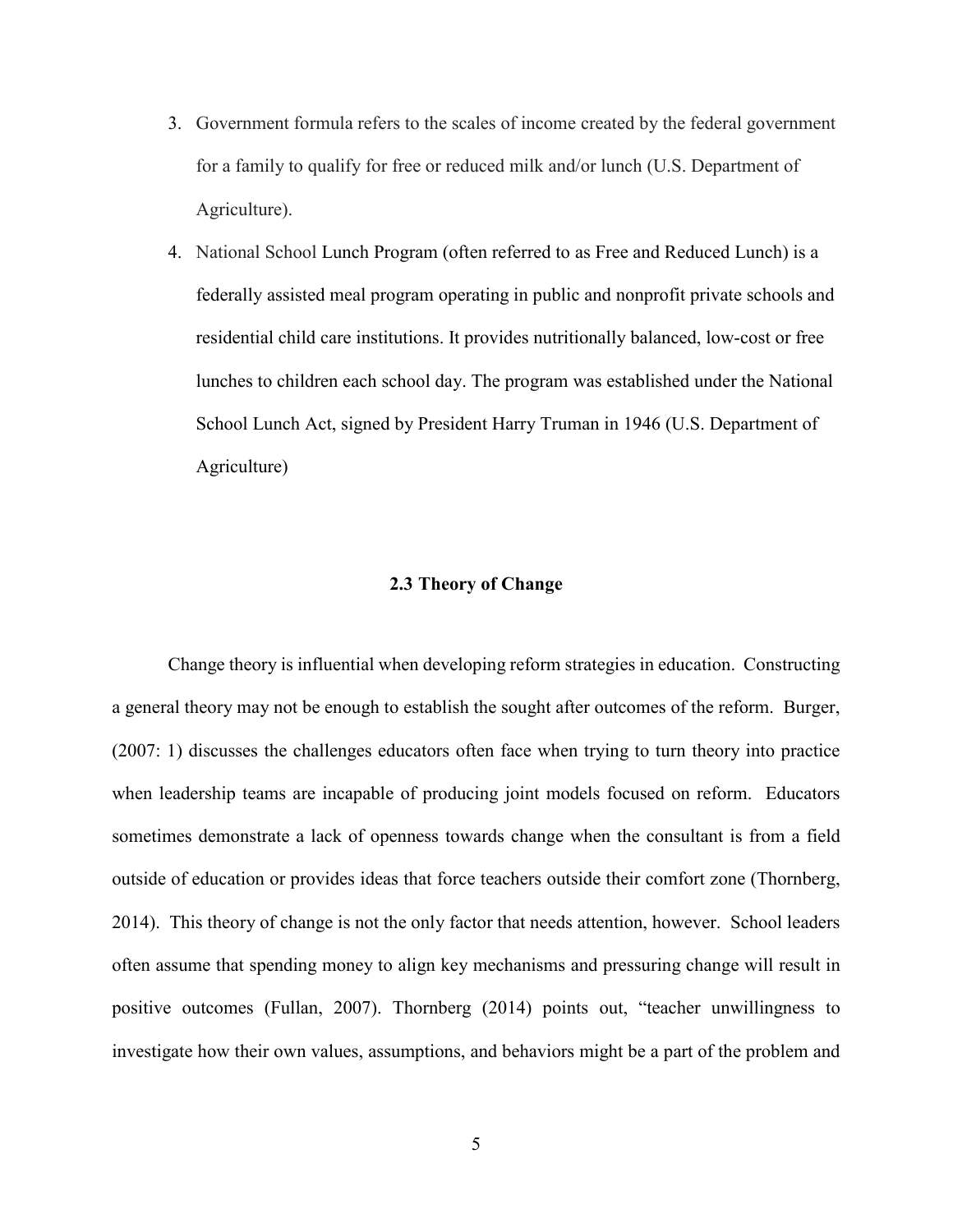their one-sided attribution of the causes to deficiencies with the child or his/her family have been reported in many studies" (p. 203).

Does the theory of change work in all districts? What other factors need to be addressed to increase the odds of successful implementation? Often, reform efforts neglect the small details about a school or how the district's culture affects change. Theories that exclude the more difficult inquiry about which circumstances create continuous improvement and, more importantly, how the culture is altered by changes will fail. Reform by itself does take into account the changing environment in which teachers work. That consideration is critical for improvement (Fullan, 2007). Having an understanding of how a theory of change impacts educational reform is critical to my study.

#### **2.4 The Impact of Socioeconomic Status (SES)**

<span id="page-15-0"></span>The number of students who live in poverty is estimated at roughly 22 percent of the American population—over 70 million people. Before discussing the effects of poverty, it is important to explore how poverty is defined in schooling contexts. SES status is defined according to a number of measures, three of which include the government formula, free and reduced lunch numbers, and personal decisions that result in lack of money or capital (Milner, 2015).

The achievement trajectories for students who come from lower SES households are much lower when compared to those whose families identify as middle class. The parents in lower SES families often have attained lower levels of education, suffer from more financial hardships, and work in less prestigious occupations (Bennett, 2008; Hoff, 2013; Milner, 2015). Due to these hardships, many students from lower SES homes enter school without the necessary foundational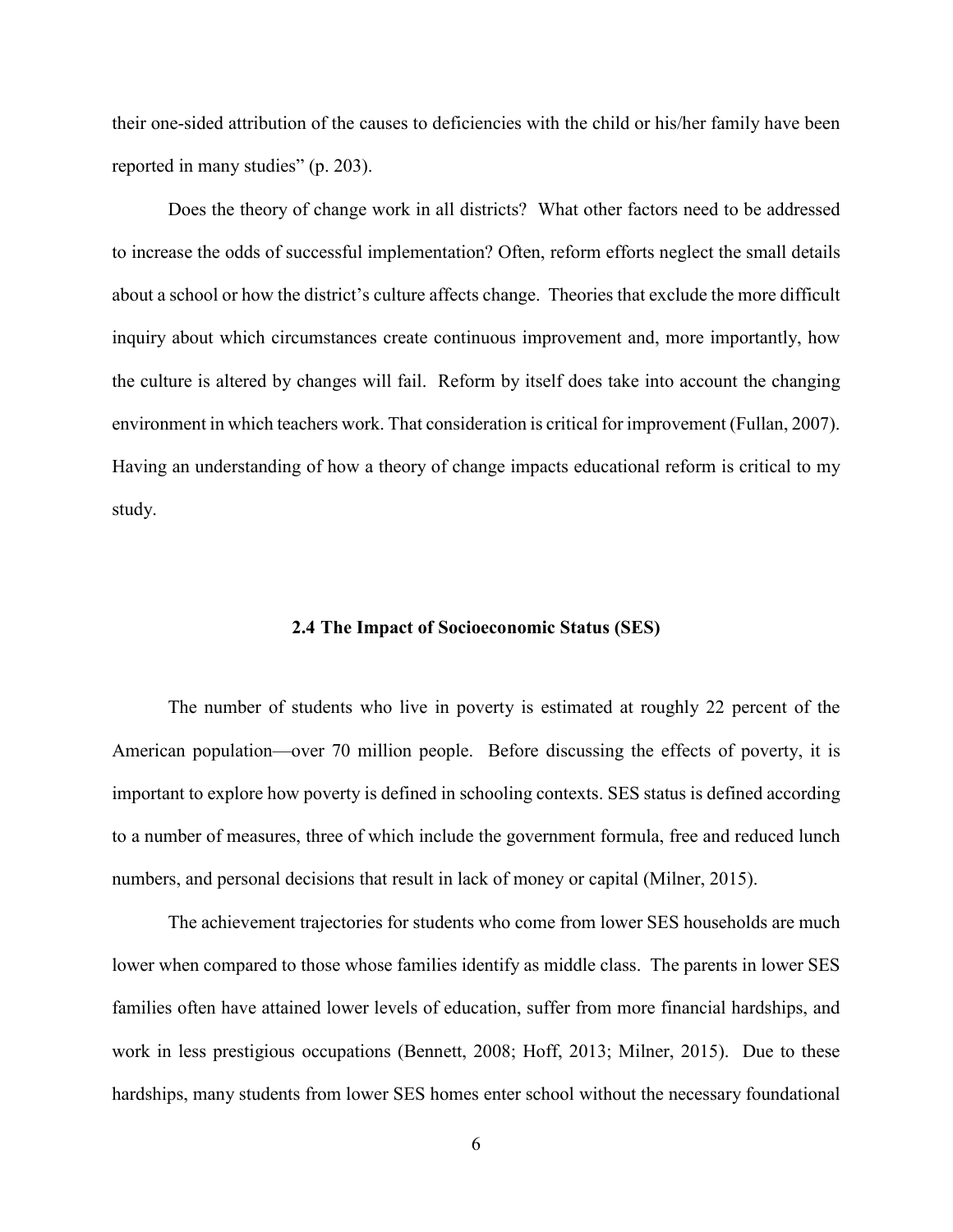skills needed to learn to read. If not remediated early, these struggles continue throughout a child's academic career, widening this learning gap and impacting career readiness. Poverty is becoming a reality for more families in recent years, especially those in female-headed households. Data over the past few decades has shown an increase in births of children to unmarried parents and teenage mothers, which heightens the chance of living in poverty (Bennett, 2008; Waldfogel, 2012). Every school system has some level of diversity, and students living in poverty are at the greatest risk for failure at school (Waldfogel, 2012). Milner (2015) asserts, "Poverty does not and should not define a person or group of people, there is no 'culture of poverty' – but it can define a stratified system in which a person or group may live" (p. 13). Understanding the system in which students live can allow educators to make informed decisions when it comes to programs and curricula to motivate these learners and provide the proper safety nets to ensure success (Ladd, 2012).

It is important to consider how social class impacts teachers' expectations of students. Do teachers have the same expectations for all students? Anyon (1980) describes the schooling received by working-class students: "The procedure is usually mechanical, involving rote behavior and very little decision making or choice" (p. 372). Expectations were different in more affluent schools where students were expected to think much more critically. Teachers asked students to apply their understanding and expand upon concepts (Anyon, 1980). Anyon's observations still hold 35 years later. The students who struggle to meet proficiency are often given fewer opportunities than their affluent peers, ultimately leading to poorer preparation to enter society (Callan, Marchant, Finch, & Flegge, 2017; Howard, 2007; Ullucci & Howard, 2015). Teachers often rely on their perception of students using their classroom behaviors or motivation to complete a task as a determining factor of their abilities (Timmermans, de Boer,& van der Werf, 2016).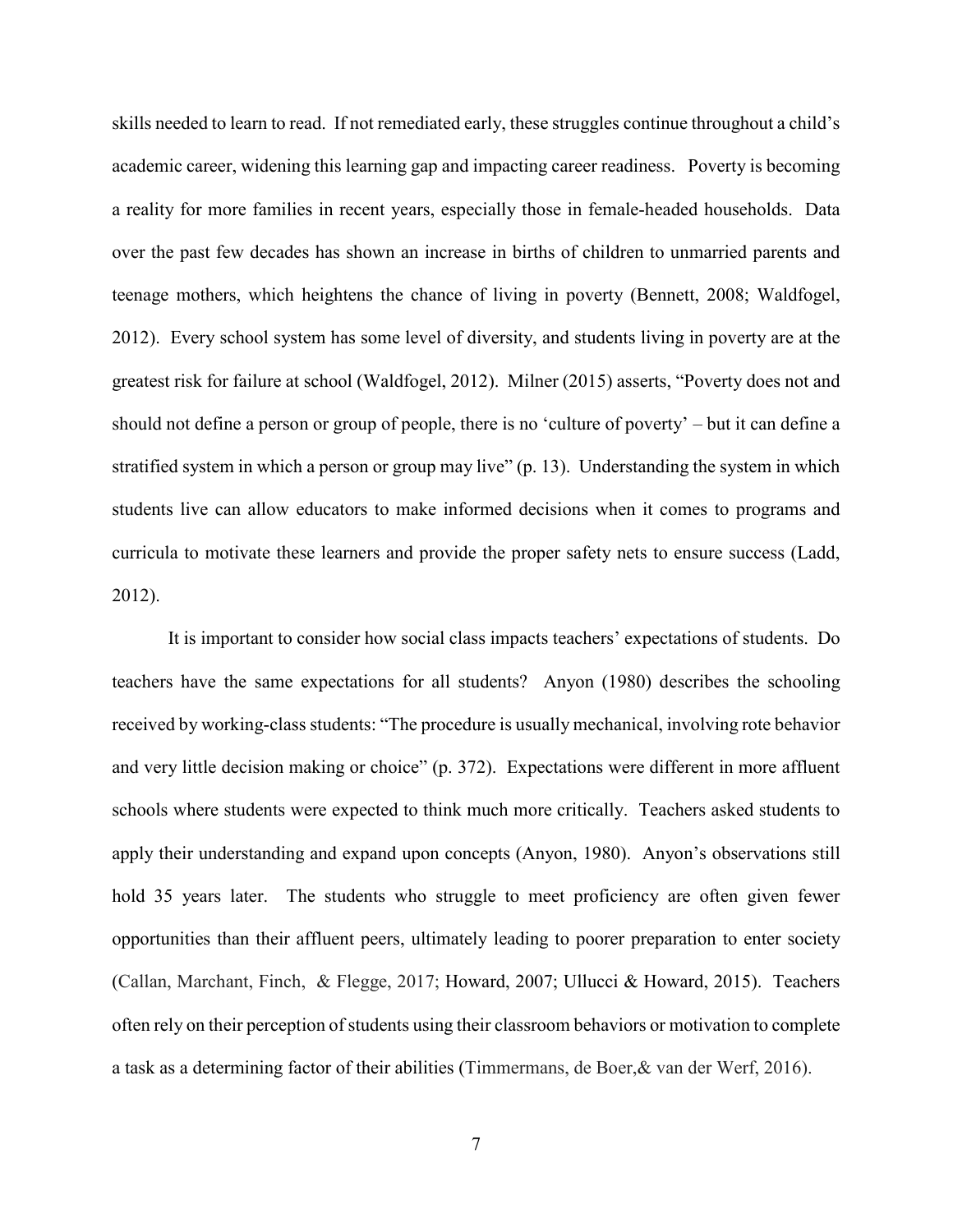Schools alone cannot overcome this challenge without the support of community resources (Ladd, 2012). A student's home life can significantly influence reading readiness. Do parents regularly read to their children? Are there opportunities to engage children in conversations throughout the day? Current research emphasizes parenting as a crucial component in the readiness of learners to read (Waldfogel, 2012). Childcare, preschool availability, use of technology in the home, and daily routines are all factors that can be impacted by socioeconomic status. These home experiences influence a child's early oral language skills. When a parent is poorly educated, conversations in the home occur less, are shorter in length, and are usually less supportive of language advancement. Vocabulary is limited, and sentence structure is more straightforward when compared to language practices in higher SES households (Hoff, 2012).

#### <span id="page-17-0"></span>**2.4.1 Teachers may struggle to relate to less economically privileged families.**

There are roughly 15.5 million (21 percent) children under the age of 18 come from families who are classified as living in poverty in America (DeNavas-Walt, & Proctor, 2014). A majority of teacher candidates, most of whom are white females, come from middle-class backgrounds (Bennett, 2008; Cho et al., 2015; Hughes, 2010).

To address the challenges faced by students of lower SES backgrounds, what are teacher preparation programs doing to address gaps in knowledge or understanding? Social issues such as poverty are excluded from the curriculum in many teacher preparation programs (Hughes, 2010). The lives of middle-class teachers and students from lower SES families rarely cross until they meet in a classroom. Teacher preparation programs do address multicultural education, but there is little focus on the issue of poverty (Bennett, 2008). Bennett (2008) further illustrates the discrepancies in preservice teacher education. Her study in the state of Georgia found that 20.2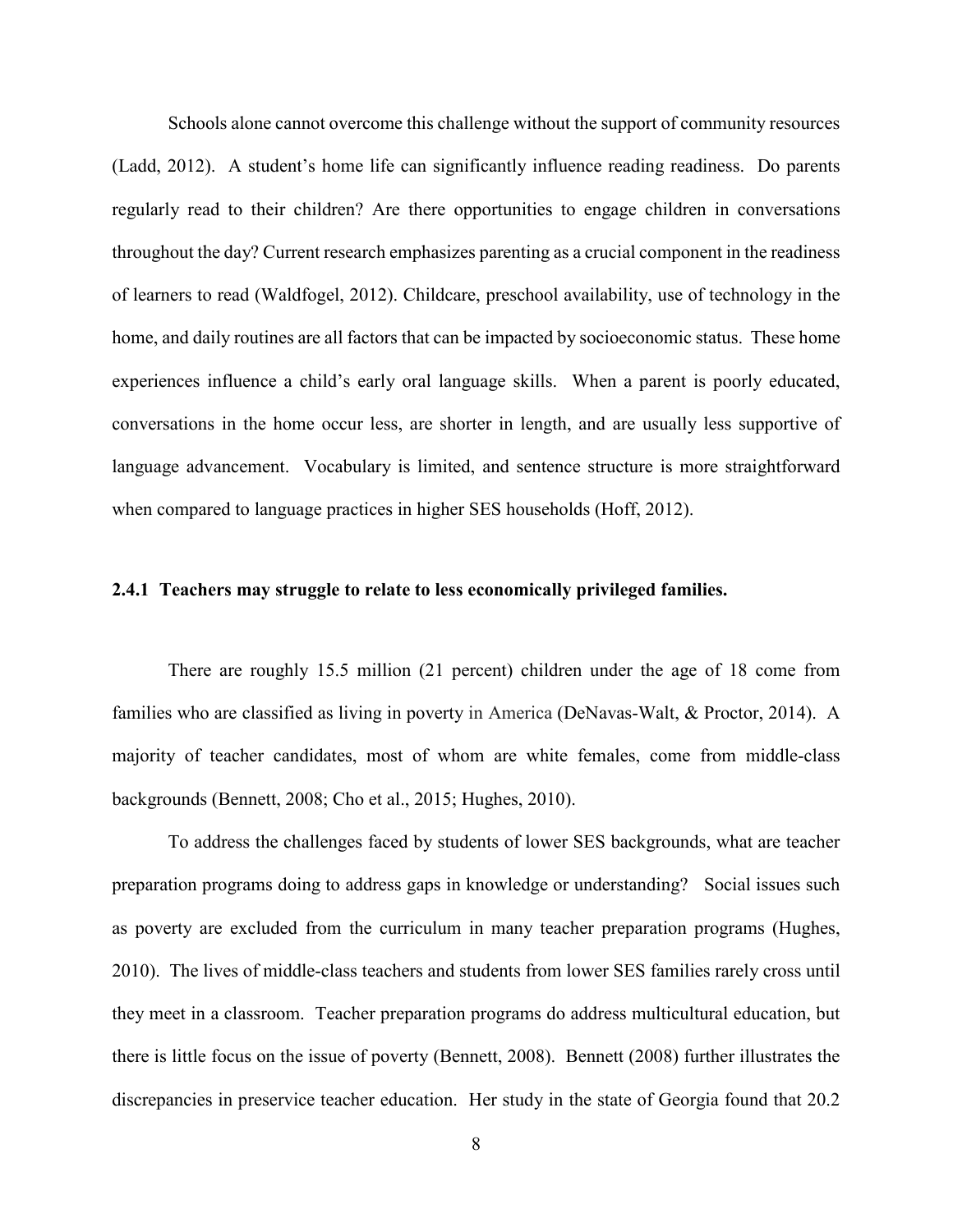percent of students under the age of 18 lived in poverty, and 50 percent of the students in her study qualified for free or reduced lunch; 12 percent of the state's student population received special education services. She noted, "According to state law, all teacher certification programs are required to include a basic course in special education for preservice teachers" (p. 251). There is no such state law to address poverty in teacher education.

This lack of teacher preparation regarding students living in poverty often leads to stereotyping by those teachers called upon to eliminate the achievement gap between lower SES students and their middle and upper-class peers. Teachers' unfounded generalizations about students from lower SES households can have long-lasting effects on students. Teachers may believe a student's poor grades are a result of laziness or the child's lack of value for education. They may also assume that people living in poverty are substance abusers (Cho et al., 2015). Hughes (2008) explains the effects of such stereotypes: "Children living in poverty are also more likely to be assigned to low-track or remedial classes, to be retained in a grade, and to be denied a high school diploma than are other students" (p. 55). When looking at the data of income quartiles, those at the bottom are twice as likely not to graduate from high school as those at the top (Gao et al., 2016). Education has been perceived as the way to escape poverty, but school systems' failures to connect with students in poverty have limited their success (Hughes, 2008).

#### <span id="page-18-0"></span>**2.4.2 Summer Regression**

Regression over summer is more impactful for students who come from lower SES households (Herbers et al., 2012; Hoff, 2012; Waldfogel, 2012). Gao, Gilbert, & Woods (2016) discovered that students in first through ninth grade returned to school in the fall approximately one month behind where they left in the spring. Poverty has a direct effect on a families' ability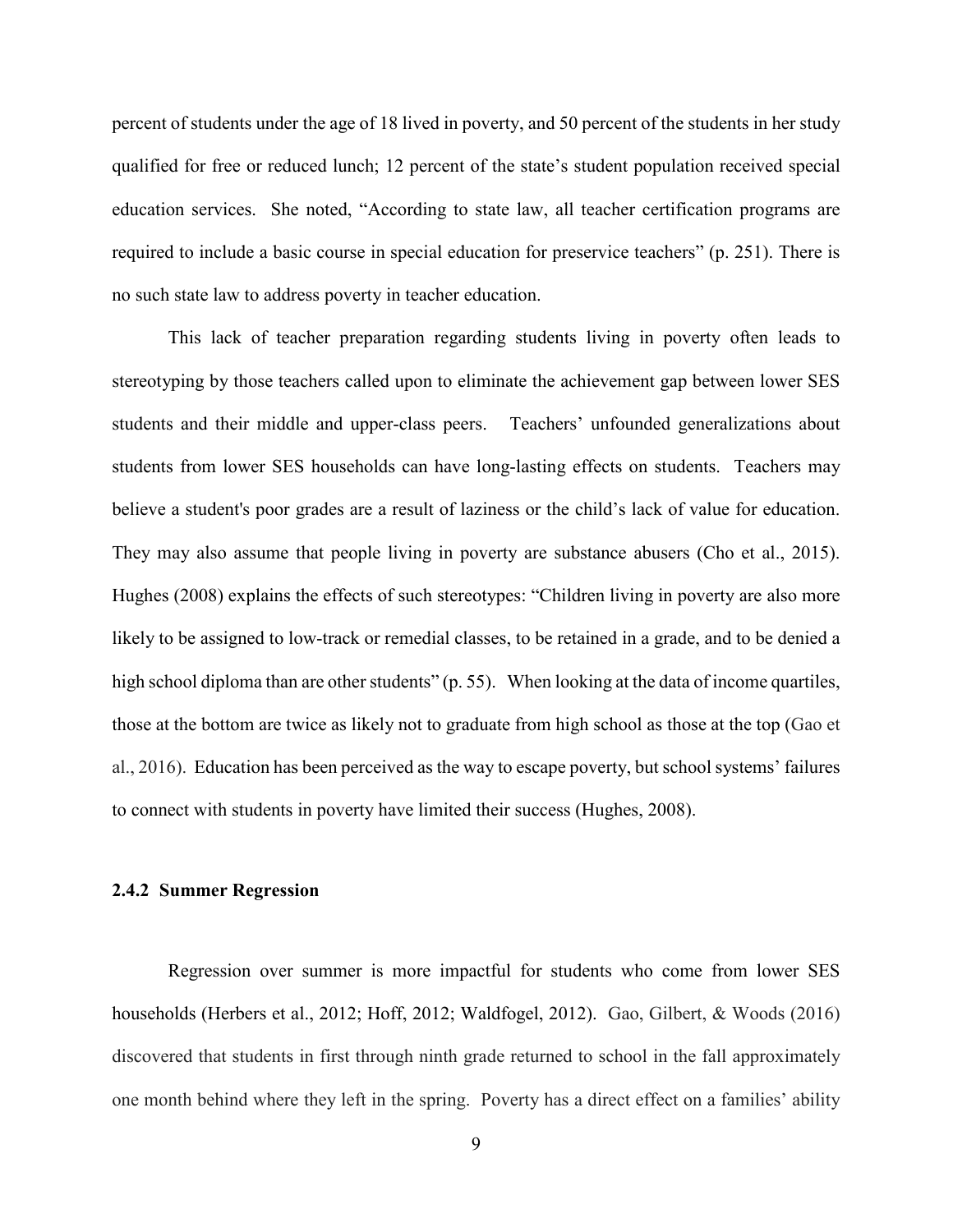to enrich learning opportunities for their children over the summer (Johnston, Riley, Ryan, & Kelly-Vance, 2015). Children from higher SES households often benefit from summer experiences and travel opportunities that enhance their learning. Low-income students, for whom enrichment experiences are rare, show a loss of reading skills over the summer, whereas students from higher SES improve their abilities (Waldfogel, 2012). The direct correlation between the home environment and academic readiness gives support to these findings of summer learning loss (Dilworth-Bart, 2012). For lower socioeconomic students, these repeated episodes of summer loss cause them to fall further behind their more affluent peers (Gao et al., 2016).

#### <span id="page-19-0"></span>**2.4.3 Parent Engagement**

The importance of parent engagement was brought to the forefront of educational reform when the federal government passed the No Child Left Behind (NCLB) Act of 2001. A requirement of this Act required schools receiving federal dollars to develop plans to include parents in the decision-making processes of the school system (Barnyak & McNelly, 2009; DePlanty, Coulter-Kern, & Duchane, 2007). There is abundant research highlighting the importance of parental engagement and its impact on student achievement (Benner, Boyle, & Sadler, 2016; Harris & Goodall, 2008; Im, Hughes, & West, 2016; Zhang, Hsu, Kwok, Benz, & Bowman-Perrott, 2011). Studies focusing on parent engagement suggest that it is a stronger correlate of student grades than standardized test scores. Regular parental involvement in academics has been shown to influence academic achievement (DePlanty et al., 2007).

Socioeconomic disparities exist in schools all across America. Evidence shows a link between families living in poverty and parental involvement and the outcomes of students who have this support (Benner et al., 2016). When parents communicate with teachers, help their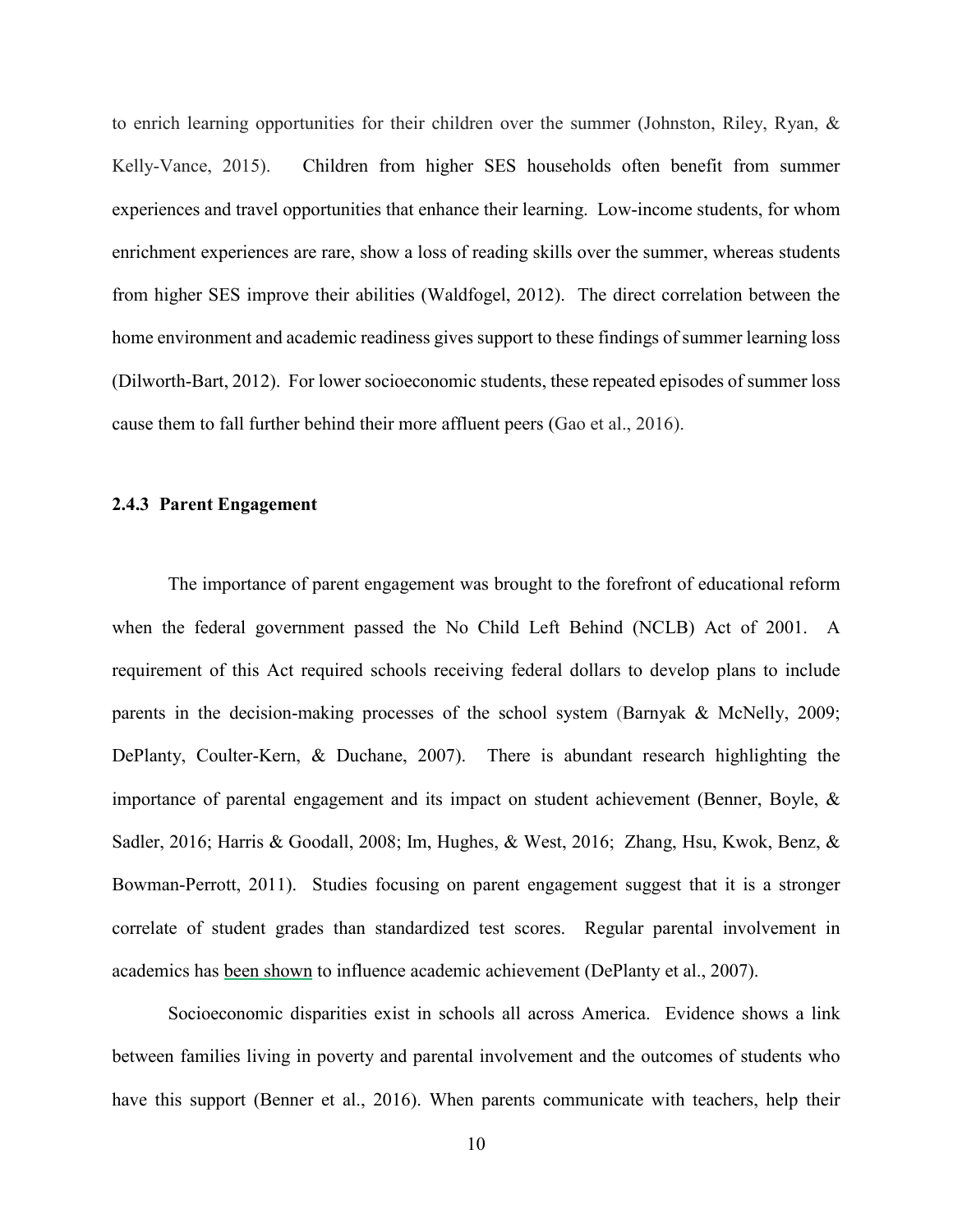children with homework, and value education, students are more likely to succeed (Zhang et al., 2011). However, a parent merely being in a school is not engagement and has shown little evidence of influencing a child's academic success (Harris & Goodall, 2008).

Administrators and teachers both have a great deal of influence on whether or not parents become engaged in their children's education (Benner et al., 2016; Harris & Goodall, 2008; Im et al., 2016; Zhang et al., 2011). Teachers can indirectly influence the amount of engagement a parent has through their communication with parents. For example, parents may gain motivation through specific communications such as a note or simple reminder of what was taught that day, which assists parents in helping their children work at home (Barnyak & McNelly, 2009). Sometimes there are great discrepancies between teachers' and parents' perspectives. Many teachers report they communicate with parents regularly, but these same parents were often not offered a conference and had little conversation throughout the school year regarding their children's progress (DePlanty et al., 2007). When students struggle in school, there is rarely an invitation for parents to contact the teacher. Often, the parents of these struggling students are dealing with issues of single parenting, working multiple jobs, and putting food on the table, all challenges faced by individuals or families living in poverty (Barnyak & McNelly, 2009).

#### <span id="page-20-0"></span>**2.4.4 Physical Health and Wellbeing**

Health and wellness is another factor that influences the ability of a child to learn, and socioeconomic status has a direct influence on health. Jenson (2013) explains that "poor people are less likely to exercise, get proper diagnoses, receive appropriate medical attention, or be prescribed prompt medical attention, or be prescribed appropriate medications or interventions" (p. 24). If the parent's circumstances, which are often out of their control, leads to an unhealthy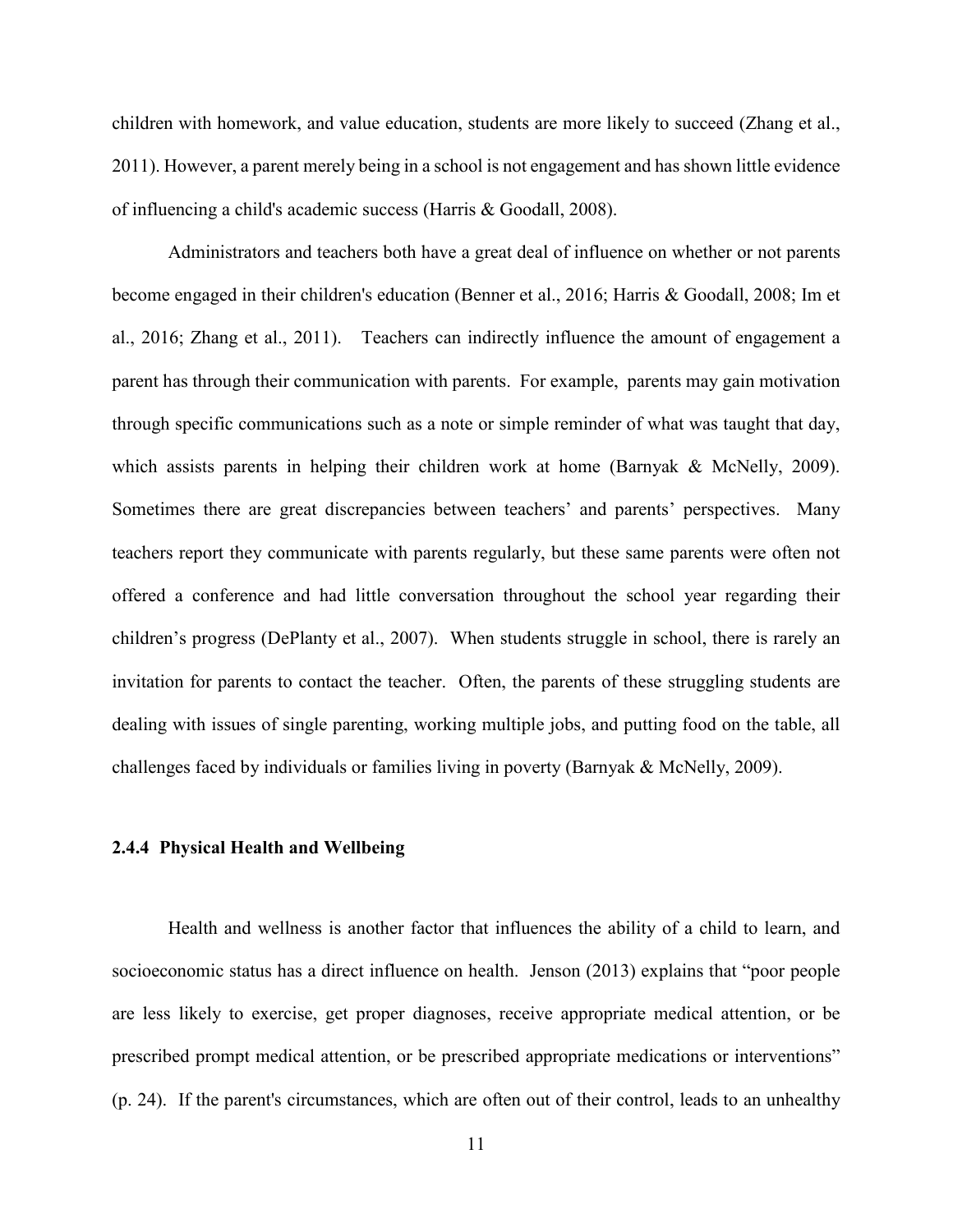lifestyle, this practice may be passed on to their offspring. Parents who do not exercise or see the doctor regularly, for example, are more likely to have children who do the same. Hoff (2012) also points out the importance of the mother's care during pregnancy, the child's overall physical health, parent involvement in children's education, and the ability of learners to get a good night's sleep due to the influence they have on language development. While programs like the National School Lunch Program help to address student health and well-being (United States Department of Agriculture, 2017), health issues still negatively impact student learning and disproportionately affect lower-income students. As these struggles continue, they can adversely affect a child's ability to listen, concentrate, and learn (Jenson, 2013).

If teachers are asked to support all students, is it not important to ensure they understand what students are living in poverty deal with daily? Do preservice and in-service teachers gain enough knowledge or experiences with students living in poverty to truly overcome this social injustice? School systems must be clear and focused in their provision of professional development to ensure teachers are lifelong learners in areas of greatest need.

### <span id="page-21-0"></span>**2.4.5 Professional Development**

Bredeson (2002) defines professional development as "learning opportunities that engage educators' creative and reflective capacities in ways that strengthen their practice" (p. 663). Professional development empowers teachers to build capacity within their educational environments. Teachers who engage in sharing skills, strategies, and resources with their peers build a sense of community and a culture of support (Linton & Geddes, 2013). Professional development has been the prescription recommended by policymakers, practitioners, and education reformers to relieve schools of every ailment they encounter (Linton & Geddes, 2013).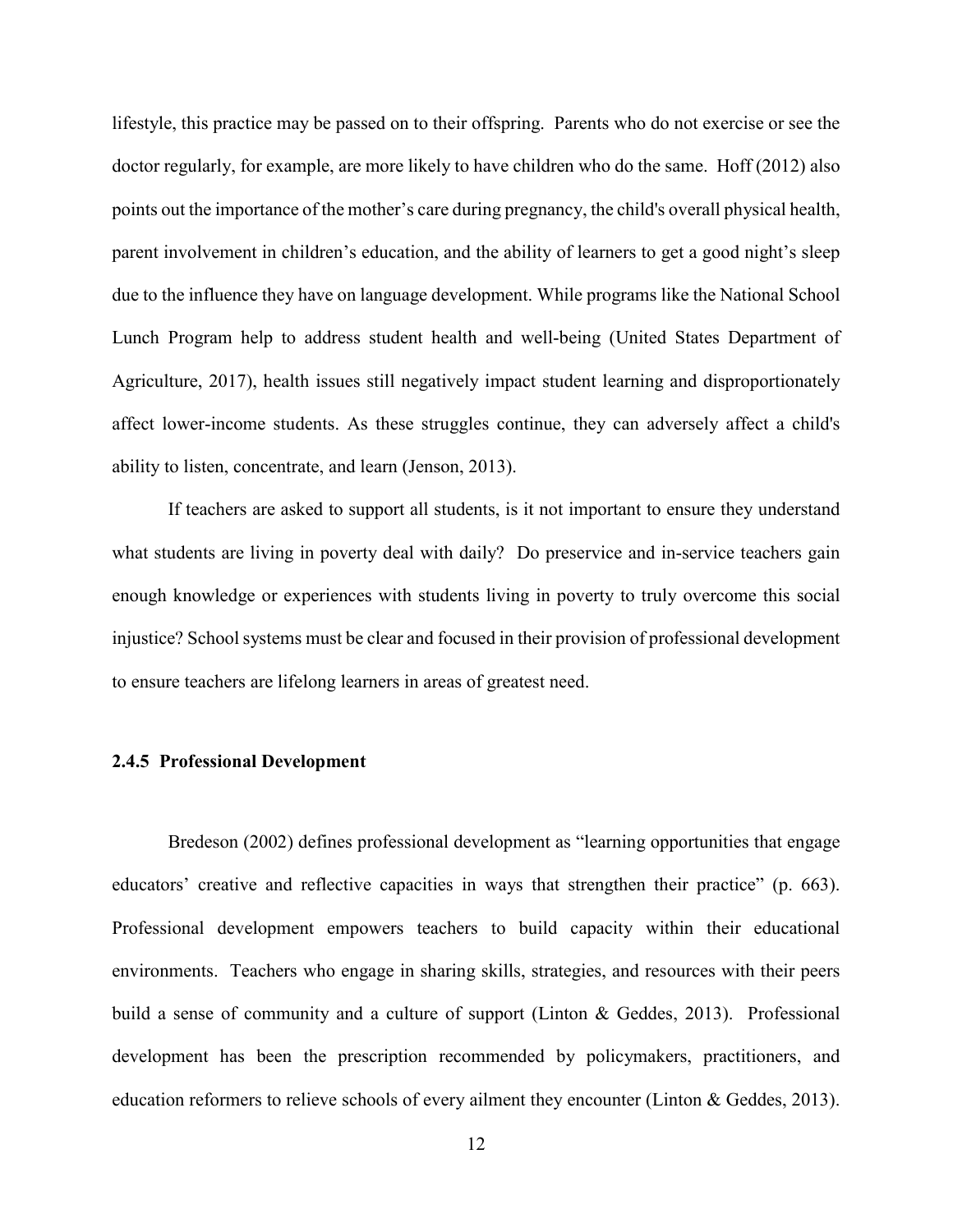Educational agencies, both local and state, along with a plethora of non-profits, boast that their program or training will reform a school or mend the fractures of any system (Brown & Militello, 2016).

According to Bredeson (2002), professional development must provide teachers with a continuous learning opportunity that allows them to refine and enhance their knowledge to better serve the children they teach. Time restraints, finances, and appropriate structures are barriers impacting educational effectiveness in many districts. Educators must understand professional development focuses on learning, takes dedicated work, does not happen overnight, and is about people, not programs ( Bredeson, 2002; Brown & Militello, 2016; Linton & Geddes, 2013).

Demands on teachers have increased due to high stakes pressure from federal policies, state legislation, and the publication of achievement score results in local and national media outlets (Barton, 2009). Expectations of stakeholders have grown exponentially, and judgments about student performance measures are the new normal for teachers. In the past, principals provided a "smorgasbord approach" by offering many professional development sessions to bolster teachers' skills and attitudes about their role in the classroom. This "shotgun" approach to professional development created an adverse effect on teachers as their growth became stagnant (Brown & Militello, 2016*).* 

There are many types of professional development: Bredeson (2002) examines the different experiences teachers are exposed to over their careers. Professional development workshops are common for those who need to fulfill hourly requirements to renew their teaching certificates. Other workshops or conferences bring in a well-known presenter to share stories to draw in educators, but that is usually the end of the training. Professional development often evolves into trade-shows for vendors and consultants, who create eye-appealing displays to sell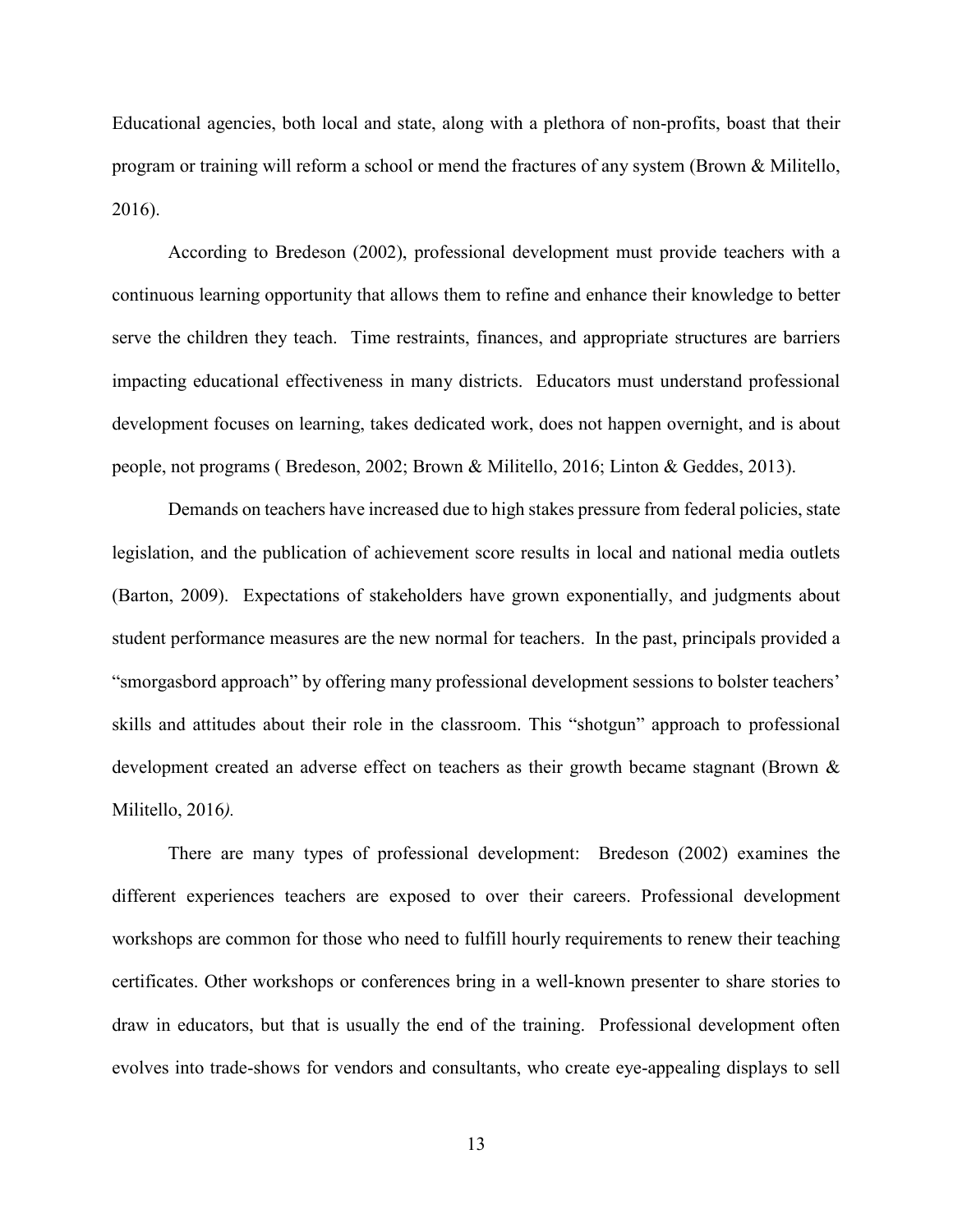their products as ready-to-use knowledge. They are held at area colleges, intermediate units, or on-site and are highlighted by minimal work requirements to earn hours for attending.

An effective professional development plan includes a structure in which new skills are revisited after the training to assess understanding and effectiveness. Professional development must turn information into knowledge, then turn knowledge into practice—a goal that simply cannot be met during a one-day conference. If the opportunity to follow up on this learning is neglected, many times the initiative is either abandoned or, when implemented, the teacher may not realize whether it is being implemented correctly. Brown and Militello (2016) introduce the idea that principals act as the gatekeepers of knowledge when creating professional development plans due to their knowledge of the specific group of teachers. They also can time the training appropriately to support other initiatives occurring in their buildings and across the district. By empowering teachers with new knowledge and providing ongoing support for the project, school leaders can change past practices and challenge teachers to meet the needs of their students (Linton & Geddes, 2013). School administrators are tasked yearly with creating a professional development plan that effectively addresses the needs of the school system. Moving forward, new modes of professional development delivery are being created that may or may not be appropriate to accomplish the goal of the training.

Technological innovation has forced those in charge of professional development to take another look at online opportunities for learning. Teachers believe in the pedagogical values of online learning once they see the positive effect it has on their pupils' learning. Social networking has emerged as a way for teachers to connect with others in their field who are dealing with similar struggles (Holmes, 2013). Online learning is often cheaper and more efficient when a district has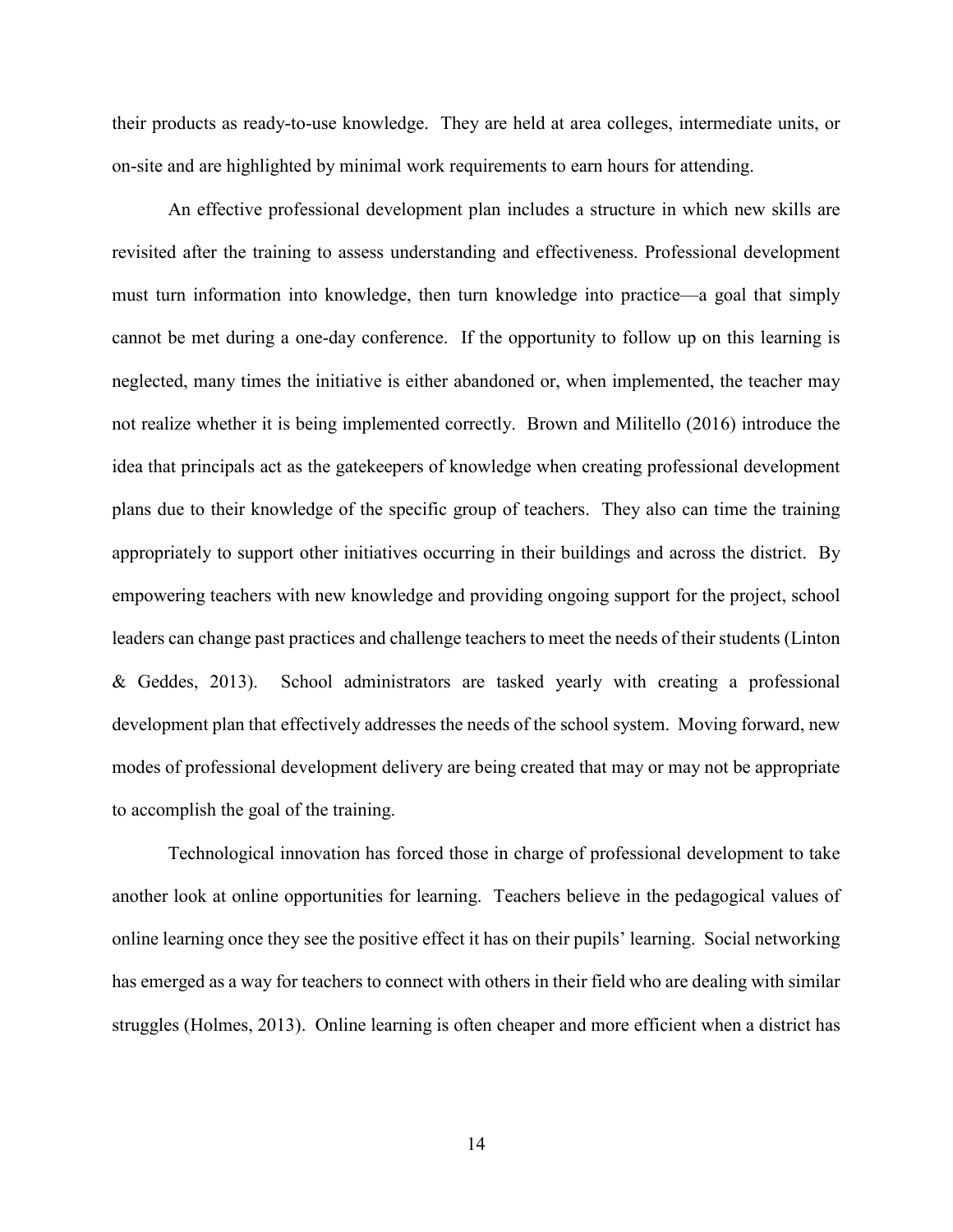a wide array of needs. It allows teachers to learn at their convenience and connects them with experts across the country (Bates, Phalen, & Moran, 2016).

Also, new technology has emerged in professional development in the form of simulations. By participating in a simulated environment, teachers can learn and improve their practice through a cycle of rehearsal and reflection. These simulated environments are fun, engaging, and motivating. Developers can create new scenarios for teachers and broaden their capabilities through these virtual experiences (Dieker, Hynes, Hughes, Hardin, & Becht, 2015). Can these platforms be used to provide teachers an opportunity to learn from others more engage in lower SES communities?

#### **2.5 Summary**

<span id="page-24-0"></span>The achievement gap in reading has long been an issue in American education (Adelson et al., 2016; Barnett et al., 2015; Compton et al., 2006; Dilworth-Bart, 2012; Herbers et al., 2012; Hoff, 2013;The Annie E. Casey Foundation, 2014; Waldfogel, 2012). Many constructs can influence a child's ability to read, but socioeconomic status and parent engagement are two that were highlighted in the literature related to this inquiry (Barnyak & McNelly, 2009; Bennett, 2008; Herbers et al., 2012; Hoff, 2013). Colleges and universities have struggled to prepare teachers who are placed in school systems that have high numbers of students living in poverty (Bennett, 2008; Cho et al., 2015; Hughes, 2010). When students living in poverty do not attain the same quality of education as their more affluent peers, they often remain at a disadvantage throughout their entire lives (Kids Count Data Snapshot, 2010). The needs of the community are critical to developing opportunities for parents to be engaged in their children's learning (Barnyak &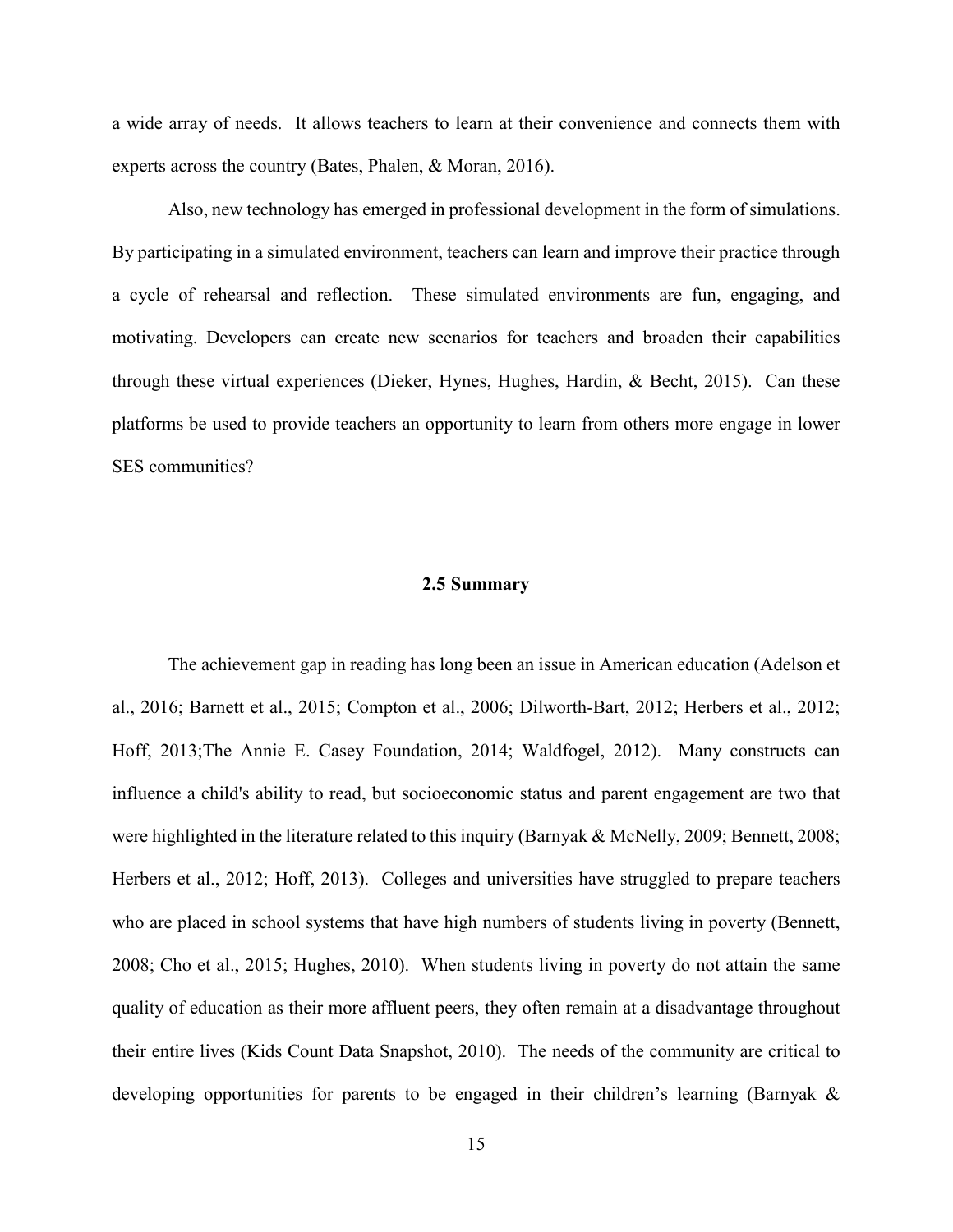McNelly, 2009; Bennett, 2008; Hoff, 2013; Milner, 2015). School administrators must work alongside teachers and community members to create meaningful opportunities for learning. How does a teacher's perspective of lower socioeconomic students influence their instruction in the classroom? What interventions might be created to advance the opportunities for students who come from lower SES households? How does what a teacher's empathy and what she knows or does not know about students living in poverty influence instruction and the professional development plan for a school? Finally, how can we engage parents, assisting them to better support their child?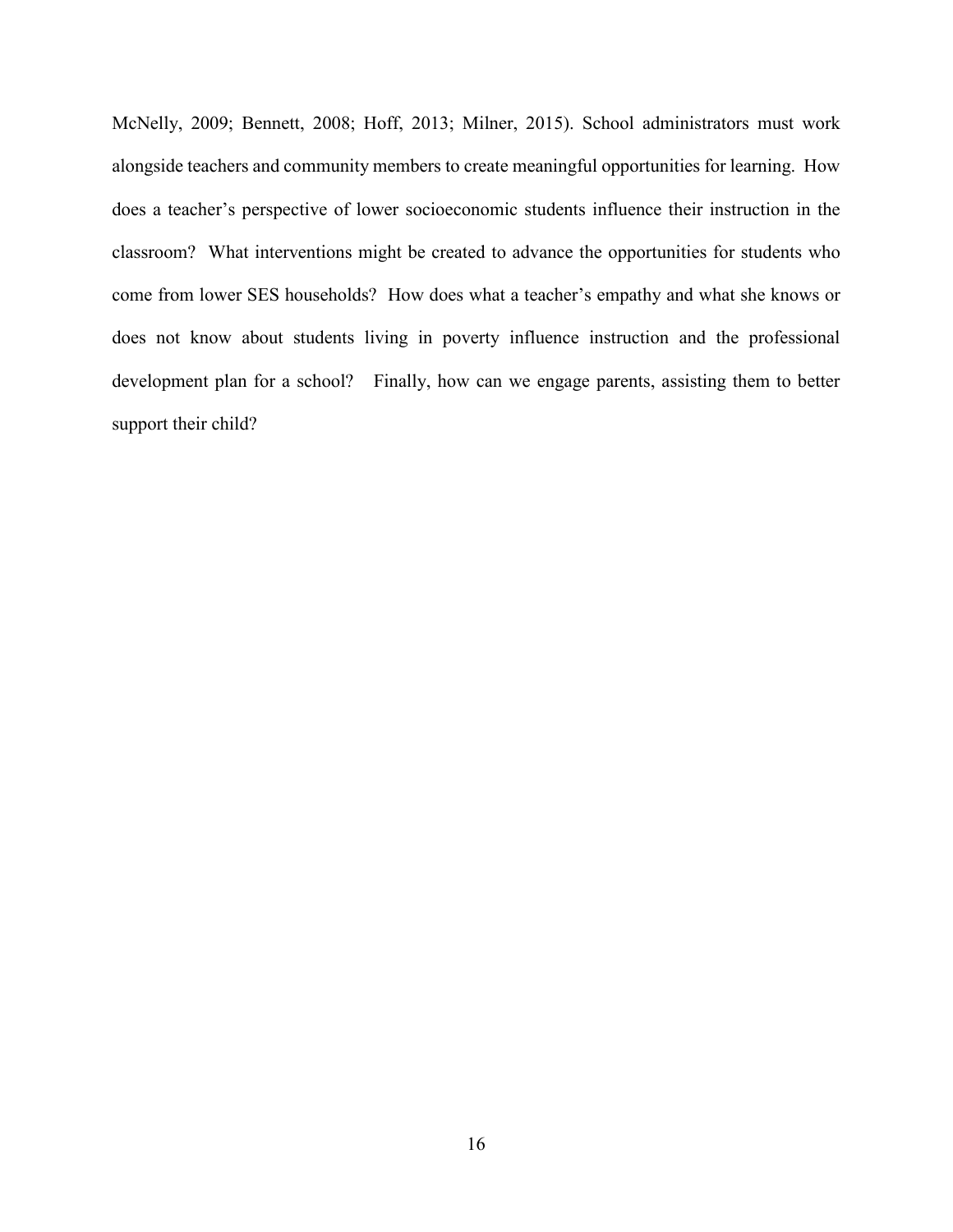#### **3.0 Methodology**

<span id="page-26-0"></span>This study is focused on learning what teachers know about the challenges faced by students from lower socioeconomic families and how additional training focused on increasing this knowledge may or may not increase their ability to meet the learning needs of this student subgroup, as well as, increase engagement between their families and the school.

The three research questions for this study are:

- 1. What do teachers know about students of lower socioeconomic status (SES) and the attributes that place children from low SES at risk when learning to read?
- 2. Following professional development for teachers that is focused on improving their understanding of students and families living in poverty, what steps should be taken to better support students living in lower SES households?
- <span id="page-26-1"></span>3. How can the results of this study be used to engender teacher empathy and engagement with families from lower SES backgrounds?

#### **3.1 Approach**

A phenomenological approach attempts to understand and describe the experience of the research participants of the study (Davidseon, 2013). This approach allows the researcher to contextualize human experiences which are articulated by the investigator and participants (Wojnar & Swanson, 2007). This approach is beneficial to the study because the researcher wants to understand what teachers know about students from lower SES and how this knowledge was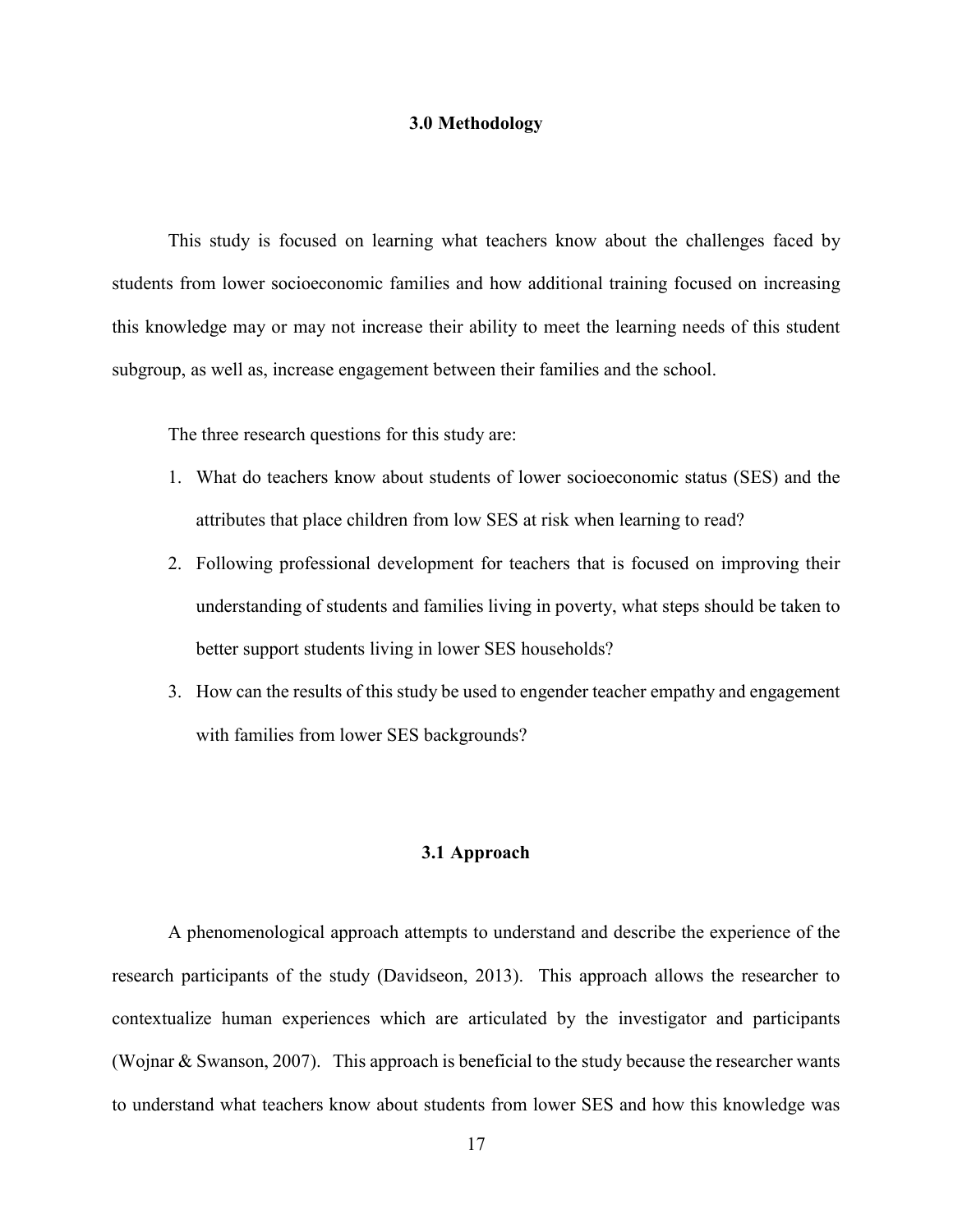influenced by a professional development training that increased their knowledge regarding the daily challenges faced by students living in poverty. With the poverty cycle continuing and many communities facing an increased number of lower SES families, it is essential to understand the perception teachers have regarding students living in poverty and how their life experiences may differ from those of students who come from lower SES families. This study will focus on how professional development training influences the thoughts and practices of teachers in the classroom. When assessing a teacher's perspective on a phenomena occurring in the school, it is helpful to understand their interpretation of the events. If teachers achieve a better understanding of the challenges students living in poverty face at school and home, can intervention programs improve their learning?

One goal of this study is to learn more about the teacher's perspective when they interact with students from low SES households. Cochran-Smith and Lytle (1990) provide clarity to the importance of the teacher's perspective, " teaching is a highly complex, content-specific, interactive activity in which differences across classrooms, schools, and communities are critically important" (p.3). It is necessary for teachers to take responsibility for student achievement, which often means learning about and introducing new instructional strategies and interventions. Professional development provides teachers with the knowledge needed to improve the learning opportunities of students (Pella, 2012).

The teachers examined in this study were enrolled in a professional development program, "Chocolate in Poverty," created at the Milton Hershey School located in Hershey, Pennsylvania. The Milton Hershey School is a private, coeducational school that is free of cost to qualified families. Milton and Catherine Hershey established the school in 1909 to provide a positive, structured home life to help children gain the skills to be successful in all aspects of life. Today,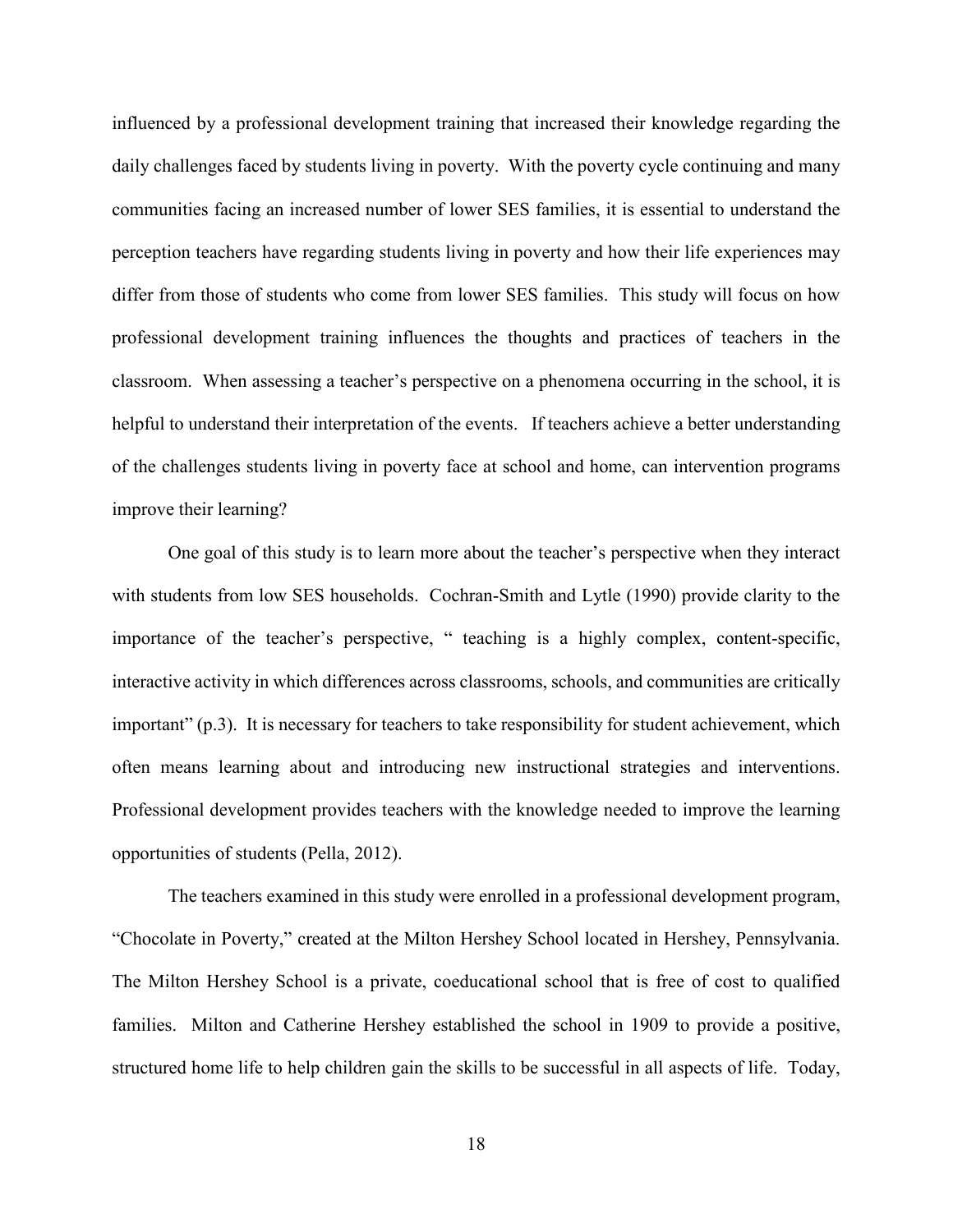more than 2,000 students from across the United States attend the school. The school boasts an award-winning curriculum, teachers who are experienced and highly qualified, and adult mentors who live with them in on-campus living quarters. The goal of the "Chocolate in Poverty" training was to increase participants' understanding of the challenges students who live in poverty face in all aspects of their lives. An evaluation of this professional development program provided the investigator with insight into the context of the phenomena associated with teacher knowledge, specifically their understanding of teaching students from families of lower socioeconomic status. This evaluation is framed by teacher-driven inquiry and using a qualitative methodology.

#### **3.2 Site and Participants**

<span id="page-28-0"></span>The evaluation was conducted at a K-5 elementary school located in Western Pennsylvania. The district is a small public school district serving two communities in one county and another located across the county lines. This district services approximately 744 students from a population of approximately 6,000 residents. The district is comprised of three schools: one high school for grades 9-12, one middle school for grades 6-8 and one elementary school for grades Pre-K through  $5<sup>th</sup>$  grade. The elementary school runs a Schoolwide Title 1 program, with approximately 77 percent of the students labeled as economically disadvantaged.

The table below describes the average experience by grade level and lists the certifications of the participants of this study.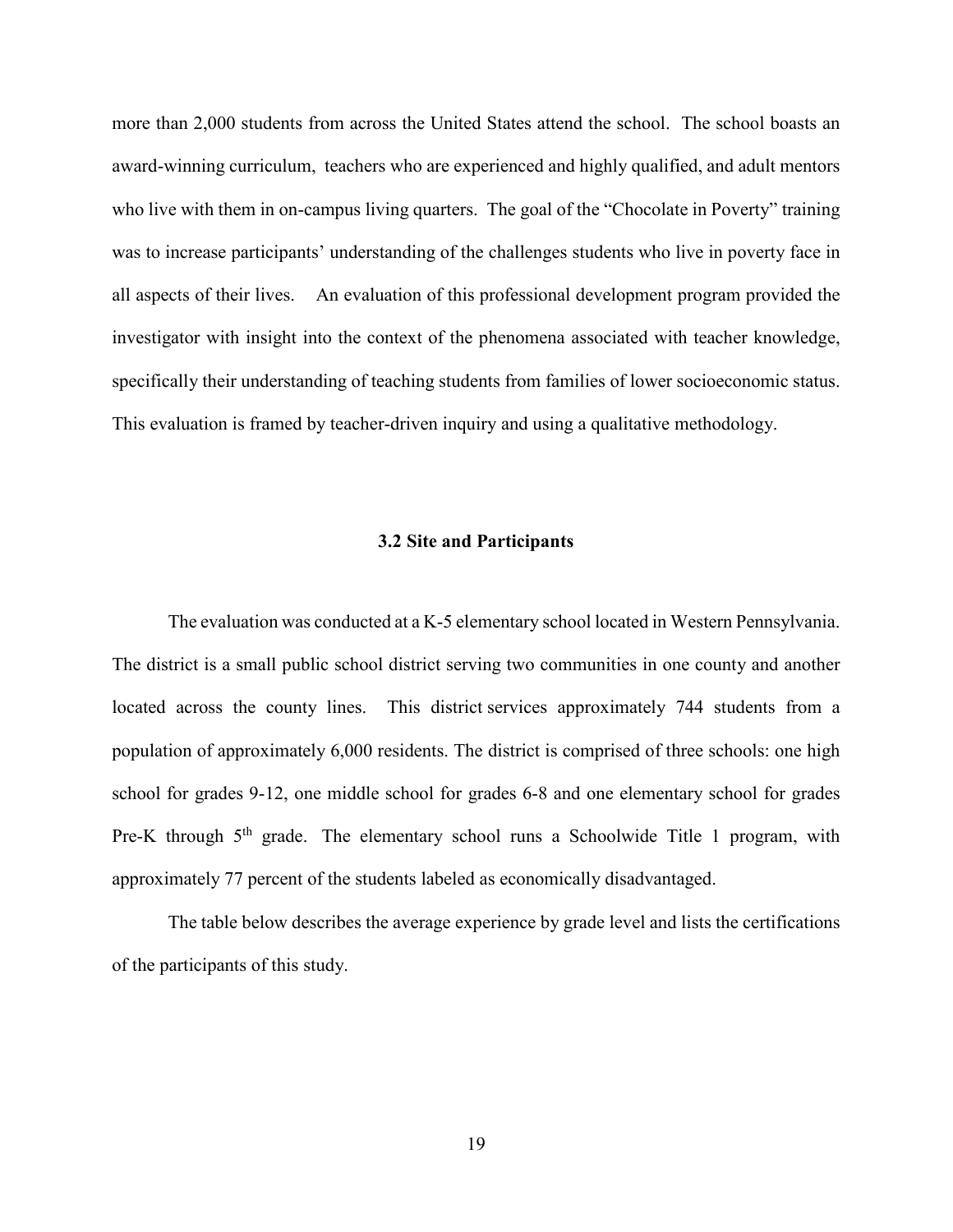<span id="page-29-1"></span>

| <b>Grade Level</b> | <b>Average Teaching</b><br>Experience | Certification Area     |
|--------------------|---------------------------------------|------------------------|
| Kindergarten       | $15.3$ years                          | Elementary Ed (K-6)    |
| First-Grade        | 10 years' experience                  |                        |
| Second-Grade       | 25 years' experience                  | Elementary Ed (PreK-4) |
|                    |                                       | Library Science        |
|                    |                                       | Reading Specialist     |
|                    |                                       | Special Ed (N-12)      |
|                    |                                       | Hearing Impaired PK-12 |
|                    |                                       |                        |

#### **Table 1. Experience of Study Participants**

#### **3.3 "Chocolate in Poverty": The Milton Hershey**

<span id="page-29-0"></span>Before starting this study, my work as the building principal at this elementary school raised red flags about how teachers were relating to students from subgroups of the population. District administration was looking for professional development opportunities geared toward increasing teacher understanding poverty. Several training sessions were available on-site and inperson, but it was ultimately determined the "Chocolate in Poverty" training conducted by the Milton Hershey School was the best option for our district. A six-question survey was sent to the K-12 teachers of the district to provide background information about the staff to help the Milton Hershey Schools presenters prepare for the day.

The survey was completed by 34 of the 57 teachers it was sent to in grades K-12 and the results are displayed in (Appendix B: Pre-Survey Results). Of the 34 teachers, 16 (47%) were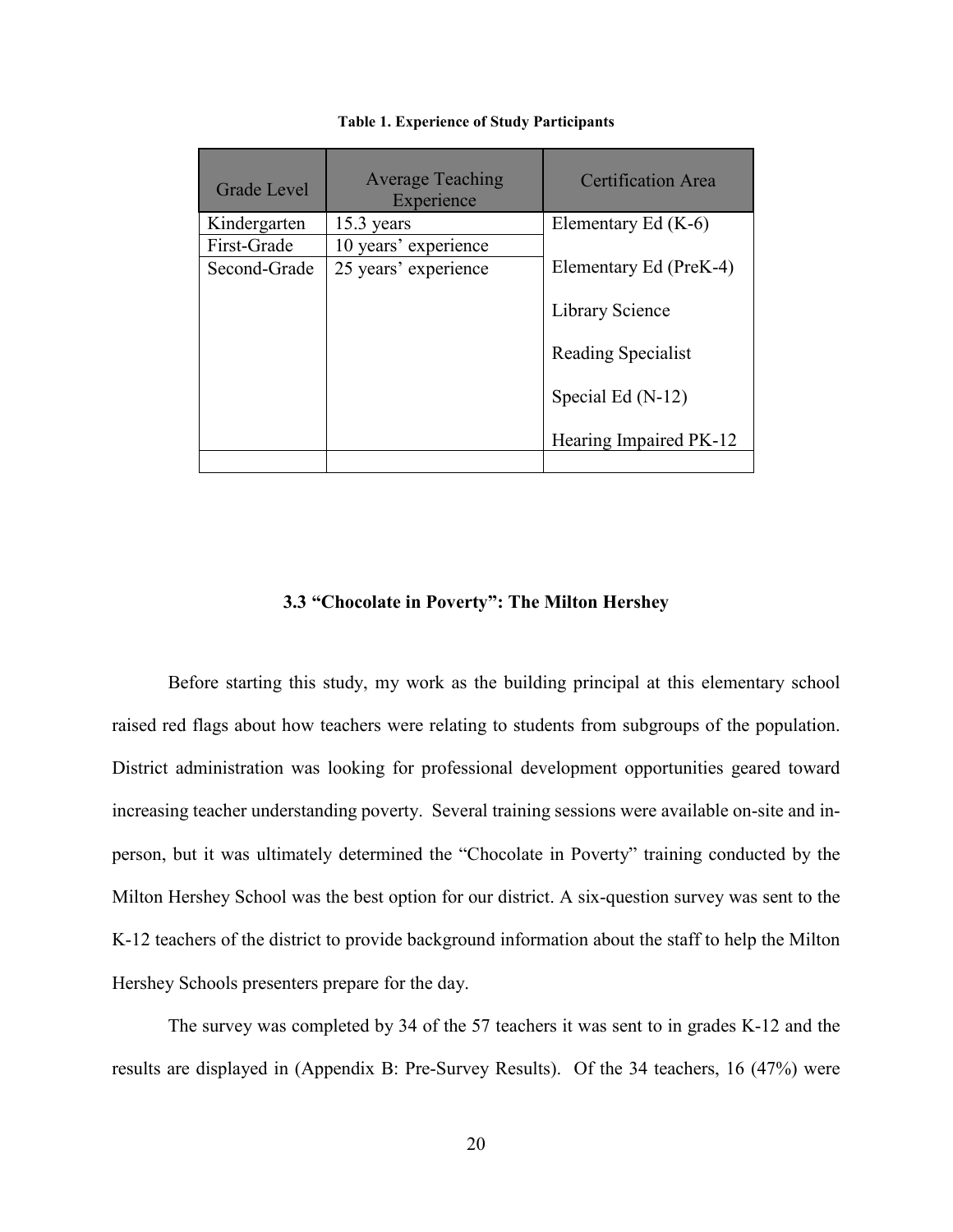<span id="page-30-0"></span>elementary, 8 (23.5%) junior high, and 10 (29%) high school. The table below displays the years of experience of the participants who answered the survey.

| <b>Years of teaching experience</b> | <b>Number of Teachers</b> |
|-------------------------------------|---------------------------|
| 0-3 Years                           | 1 teacher                 |
| $4-12$ years                        | 8 teachers                |
| $13-20$ years                       | 18 teachers               |
| 21 years or more                    | 7 teachers                |

**Table 2. Experience of Teaching Staff**

Six of the teachers who responded live in the district and 28 live outside the Leechburg Area School District boundaries. Teachers were asked to describe higher-socioeconomic status as an open text box. Many of the teachers used income levels as an indicator and others focused on necessities vs. privileges. The answers display differences in what individuals use to identify social classes. The final question asked about their socioeconomic status growing up. Six teachers identified themselves as living in a lower socioeconomic family, twenty-two from a middle-level household, and four from a higher socioeconomic family. These answers provided the administrator's with insight into the staff's background, as well as, providing insight to the trainers presenting for the training.

The Milton Hershey School in Hershey, Pennsylvania offers schools a free training entitled "Chocolate in Poverty." The school provides this free training if the contracting school agrees to allow the Milton Hershey School to present information about their purpose and how they impact the lives of students living in poverty through their school's mission. The presentation focused on the eight essential resources needed for a child to be successful in school and life (Payne, 2015). In the discussion, they used videos highlighting the real-life struggles of families, allowing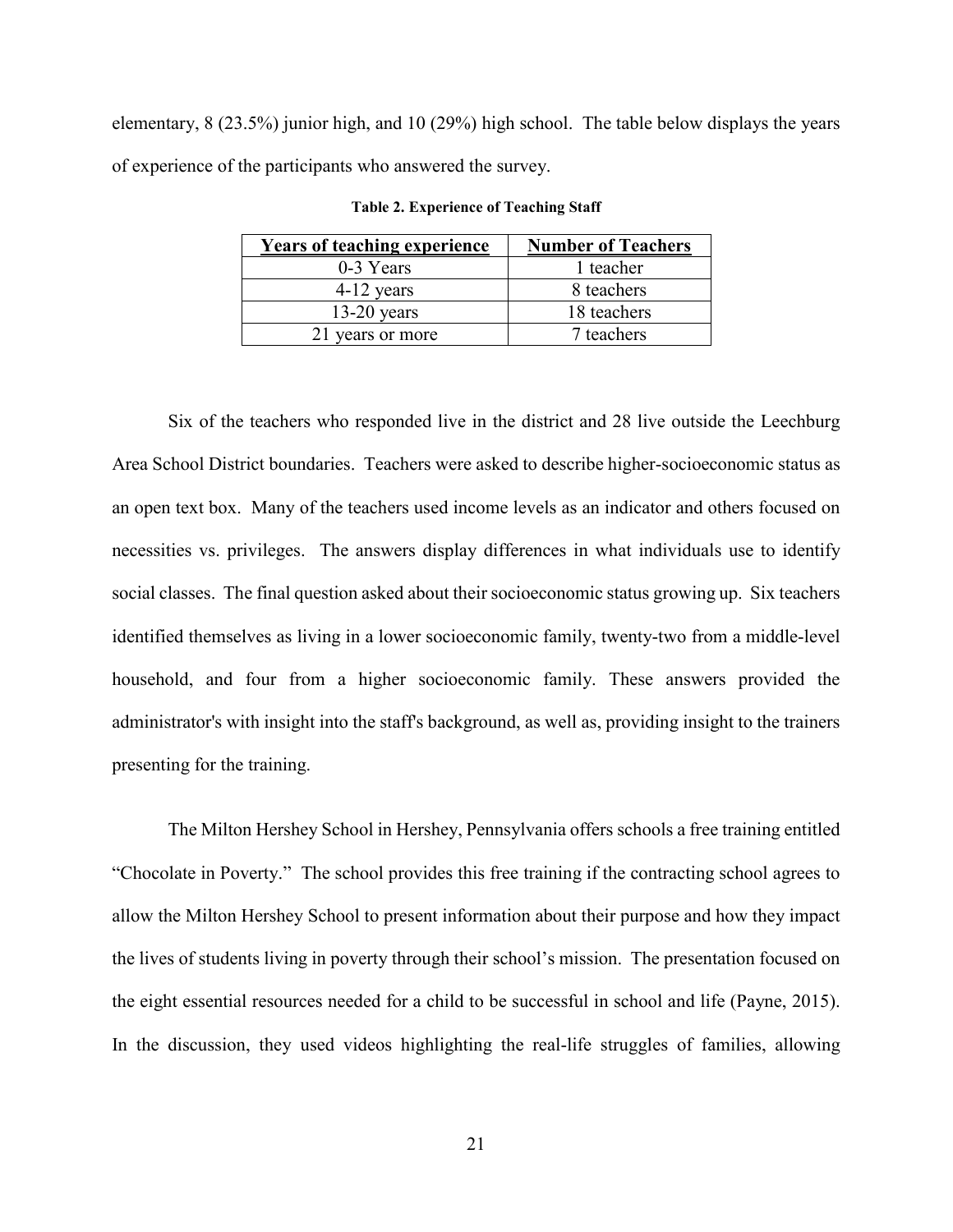teachers to gain a deeper understanding of these struggles. According to Payne, (2005), the eight resources needed for an individual to be successful in life:

- 1. Financial; having the money to purchase goods and services
- 2. Emotional; being able to choose and control emotional responses, particularly in negative situations
- 3. Mental; having the mental abilities and acquired skills to deal with daily life
- 4. Physical; having physical health and mobility
- 5. Spiritual; believing in Devine purpose and guidance
- 6. Support systems; having friends, family, and backup resources available to access in time of need
- 7. Relationships / Role Models; having frequent access to adults(s) who are appropriate, who are nurturing to the child and who do not engage in selfdestructive behaviors
- 8. Knowledge of the Hidden Rules; knowing the unspoken cues and habits of a group

During the "Chocolate in Poverty" training, it was noted that at least six of these eight resources are needed by an individual to increase their chances for a successful life. Some of these resources can be provided by a school system directly, but a school can not offer others. For school systems to be successful, leaders must engage all stakeholders to prioritize the resources that directly improve instruction, curriculum development, parent engagement, and community resources, allowing students the opportunity to overcome the challenges present in society.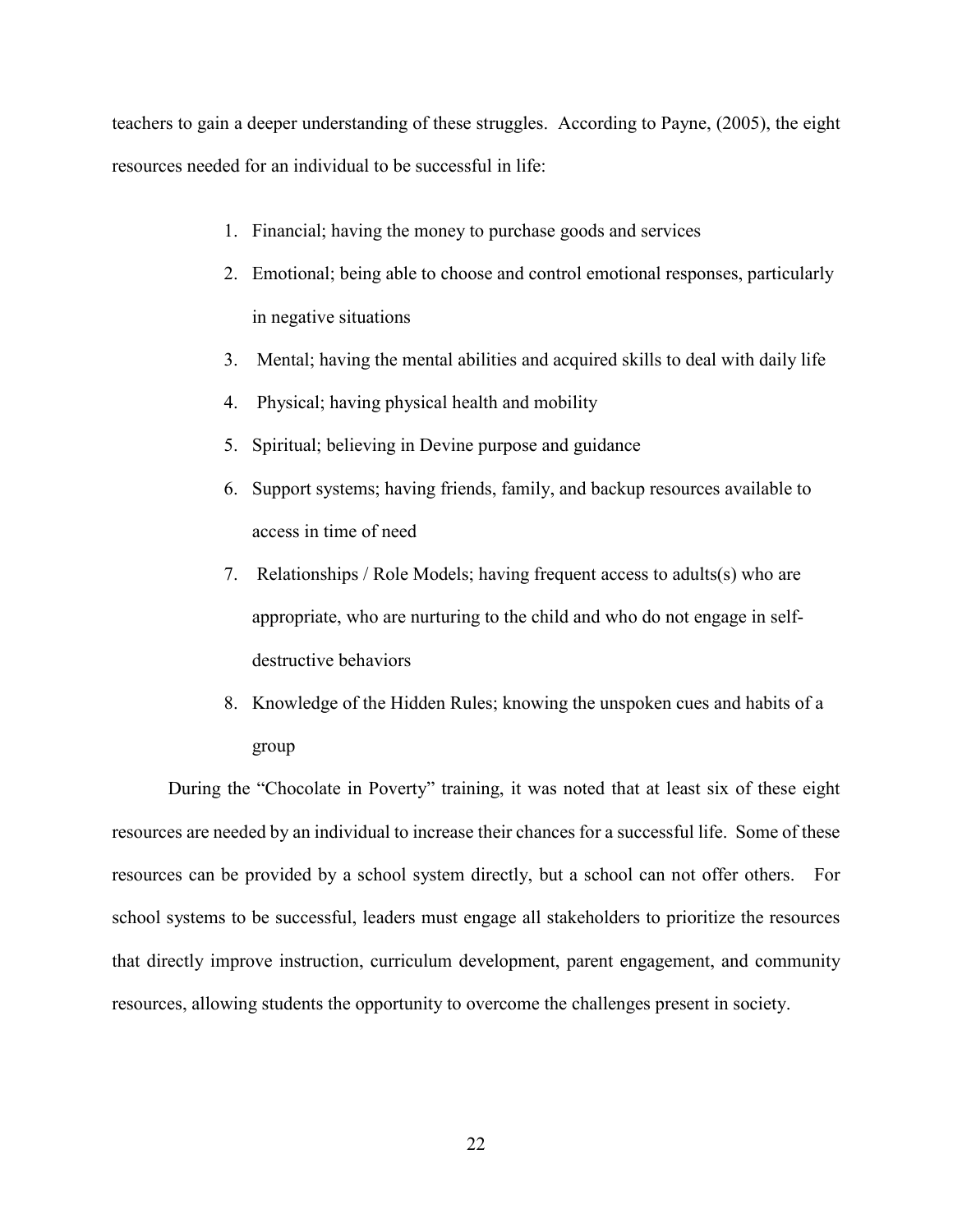#### **3.4 Methods and Research Design**

<span id="page-32-0"></span>Qualitative research methods focus on the participants and allow the researcher to gain knowledge regarding their experiences and perspective of the phenomena being studied (Hammarberg, Kirkman, & de Lacey, (2016). The investigator assessed whether professional development focused on students living in poverty changes the instructional approach of teachers at David Leech Elementary School. An evaluation approach and the methods used, a survey and an interview, frame this study. A survey was used to gain an understanding of how the professional development training entitled, "Chocolate in Poverty" may have influenced teacher perspectives. The research must be purposeful in the design of the survey. Errors can occur when designing a survey. Some aspects such as life experiences, professional experiences, or individuals involved in the study can disrupt the fidelity of the results (Davis et al., 2010).

A distributed leadership approach will ensure that the stakeholders form a team and have input on the decisions being made. A team approach was utilized in planning curriculum and instruction, school culture, and parent engagement (Harris, 2013). Twelve teachers were requested to voluntary take the survey. The survey allowed the researcher to sample the population and generalize the findings to others in the study population. The survey was designed to gather information to support a subsequent semi-structured interview with the individuals chosen as grade-level leaders within the building.

The data from the survey was used to gain information about the overall population of K-2 teachers in the building. This information will allow the researcher to think about the teacher's perspectives regarding students from lower SES families. Semi-structured interviews subsequently occurred with the teacher leaders in kindergarten, first, and second grade to learn if or how teacher perspectives have been influenced by the professional development training. The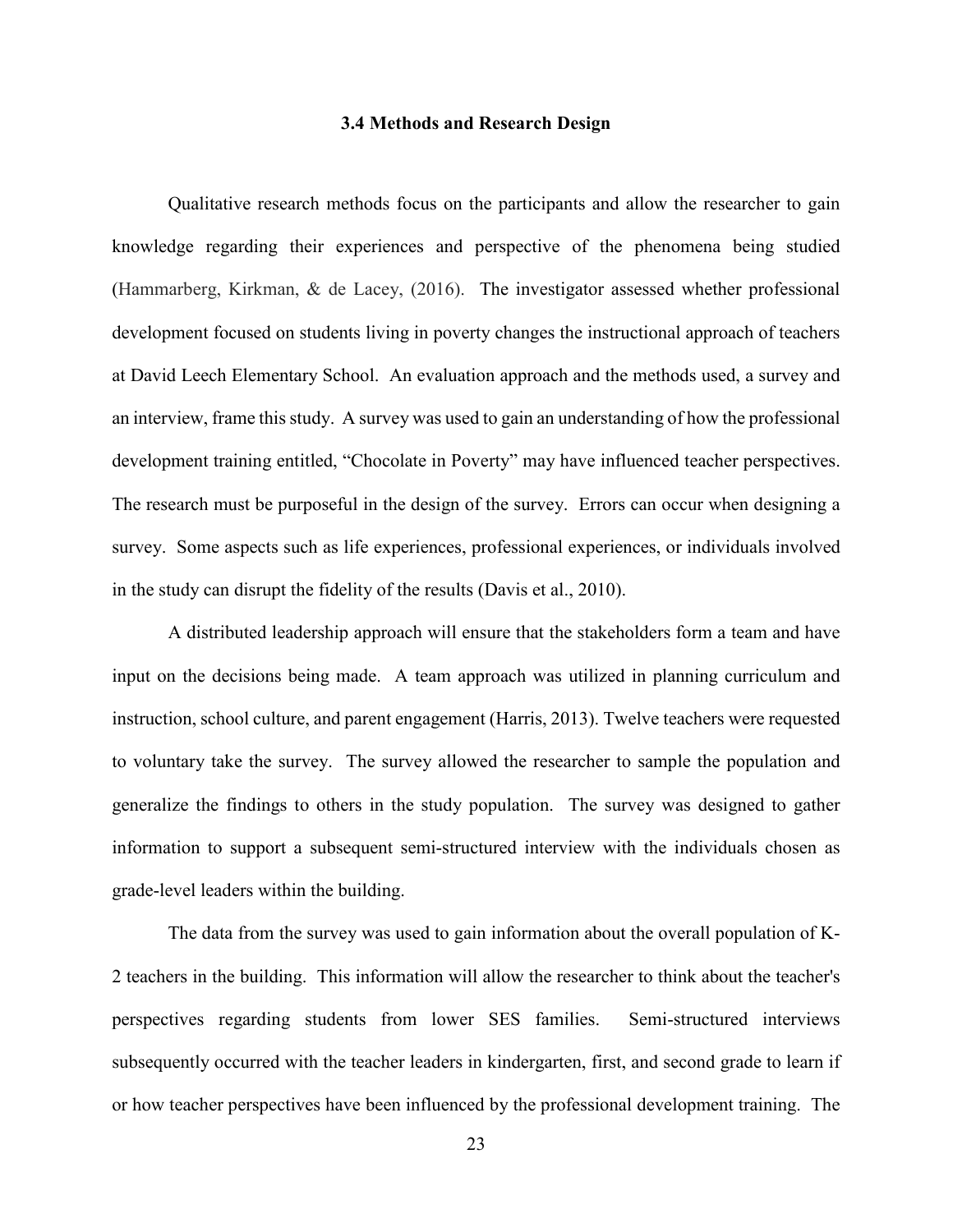researcher was interested in learning how the teachers' instructional practices or interventions directed at students from lower SES families may have changed as a result of receiving this new knowledge.

#### <span id="page-33-0"></span>**3.4.1 Surveys**

Surveys and interviews are tools that help administrators fulfill the responsibility as a leader. These tools provide data that informs the investigator and helps create a plan of action for the identified problem of practice. A survey is a method which allows an investigator to gather information and develop descriptors of a population of which the participants are members (Janson, 2010). The results of this survey helped the investigator better understand the teachers' perspectives toward students who live in poverty. The investigator gained a deeper understanding of the survey data through the use of the semi-structured interviews with teachers who were identified as change agents in instruction and curriculum at their grade level. The survey questions focused on how the teacher's perspectives of students living in poverty may have changed and if new strategies or instructional methods are being used as a result of participating in the Chocolate in Poverty training presented by the Milton Hershey School.

Following the professional development training provided by the Milton Hershey School, 12 teachers were asked to take a survey to understand the effect of the training on the K-2 staff (Appendix C: Teacher Survey). These twelve teachers were chosen as participants of the study due to their positions as teachers in grades K-2. The focus is on K-2 teachers due to the development of reading during this timeframe, as noted in inquiry question # 1. The teachers in this study all are employed by the dsitrict and are K-2 classroom teachers, serve as a reading specialist working with students in grades K-2, or are a learning support teacher. The investigator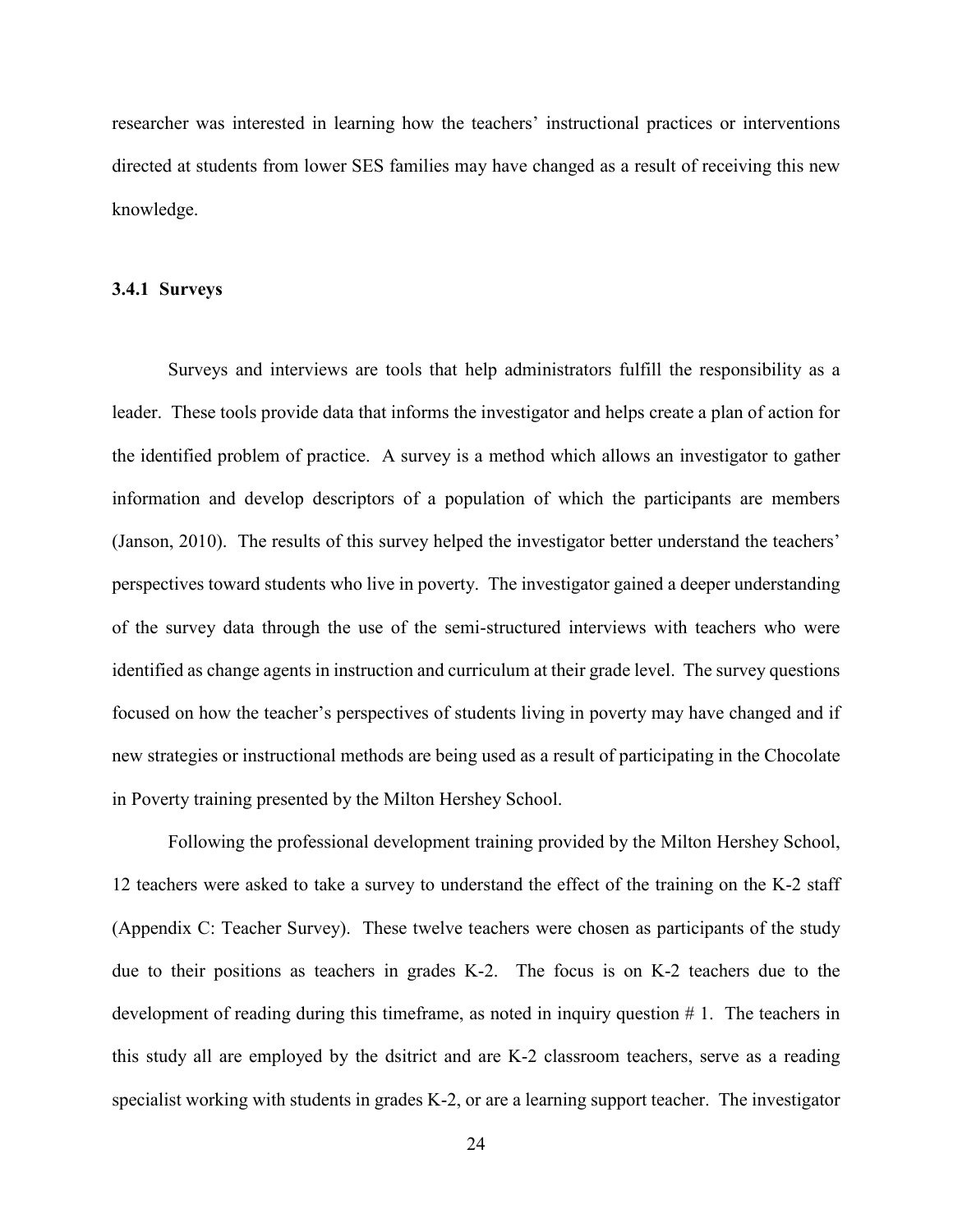kept individual data anonymous, but with the total population of twelve teachers, individual teachers in the study group will be known. The survey was created using the Qualtrics survey tool. Participation was voluntary, and teachers could opt out of the study at any time. All data collected through this study are confidential, and materials related to the study were kept in a secure location. Participants are employees in the researcher's building. They received no payment or any other benefit from their participation in this study.

#### <span id="page-34-0"></span>**3.4.2 Transcripts**

To protect the identities of the participants, the investigator used pseudonyms in all transcripts of the survey and interview questions. Participants were asked not to share the questions or their answers with colleagues. The interviews were recorded using a recording device and the Natural Readers text to speech software. The two data sets will be used to compare the transcripts for accuracy. All interview results will be kept confidential and destroyed following the completion of the study.

#### <span id="page-34-1"></span>**3.4.3 Interviews**

In-person interviews are an appropriate method for the investigator to learn from participants who have or are experiencing the phenomena of disconnect between the teacher's perspectives of students living in poverty and their view after receiving training focused on lower SES families (Majid, Othman, Mohamad, Lim, & Yusof, 2017). Interviews were used to gain a deeper understanding of a small group of participants, perspectives on their learning and how they can influence a plan of action for the building as a result of the training provided by the Milton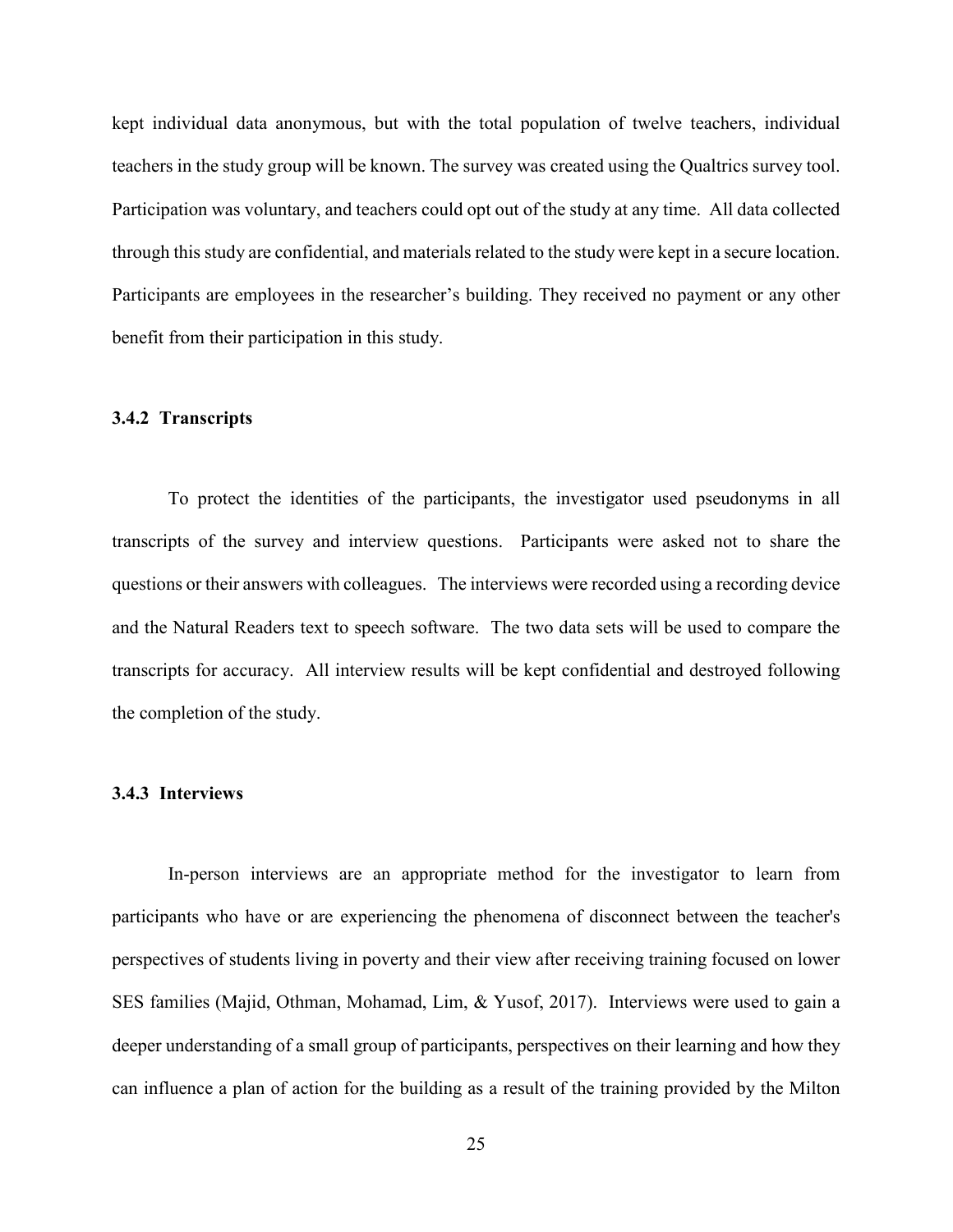Hershey School. This semi-structured process allowed the investigator to interview in a somewhat conversational manner. This structure was used to allow the researcher to probe deeper into the topic and thoroughly understand the responses (Harrell and Bradley, 2009). Specific questions (Appendix D: Interview Questions) were developed to gain a deeper understanding of teachers' dealings with students and parents, specifically those from lower SES families.

The interview questions focused on whether or not the professional development session influenced the empathy of teachers, new teaching strategies, and parent engagement for students living in poverty. This study helped determine whether the teacher perspectives regarding the challenges faced by students living in poverty changed through, improved instructional practices, curriculum development focused on this subgroup or an increase in parental engagement for students from lower socioeconomic families. The investigator was also interested in whether or not the empathy for students from lower SES families is affected by this training.

#### **3.5 Limitations**

<span id="page-35-0"></span>The participants of this study are a small group of K-2 teachers from a small, rural school district in southern Armstrong County, Pennsylvania. The researcher acknowledges the findings or this study may or may not be consistent with similarly small rural school districts across the state of Pennsylvania or similar schools in the United States. An additional limitation of this study could occur due to the fact that I serve as the principal and direct supervisor of these teachers. There is a concern they may not give 100% honest answers due to my role as their supervisor.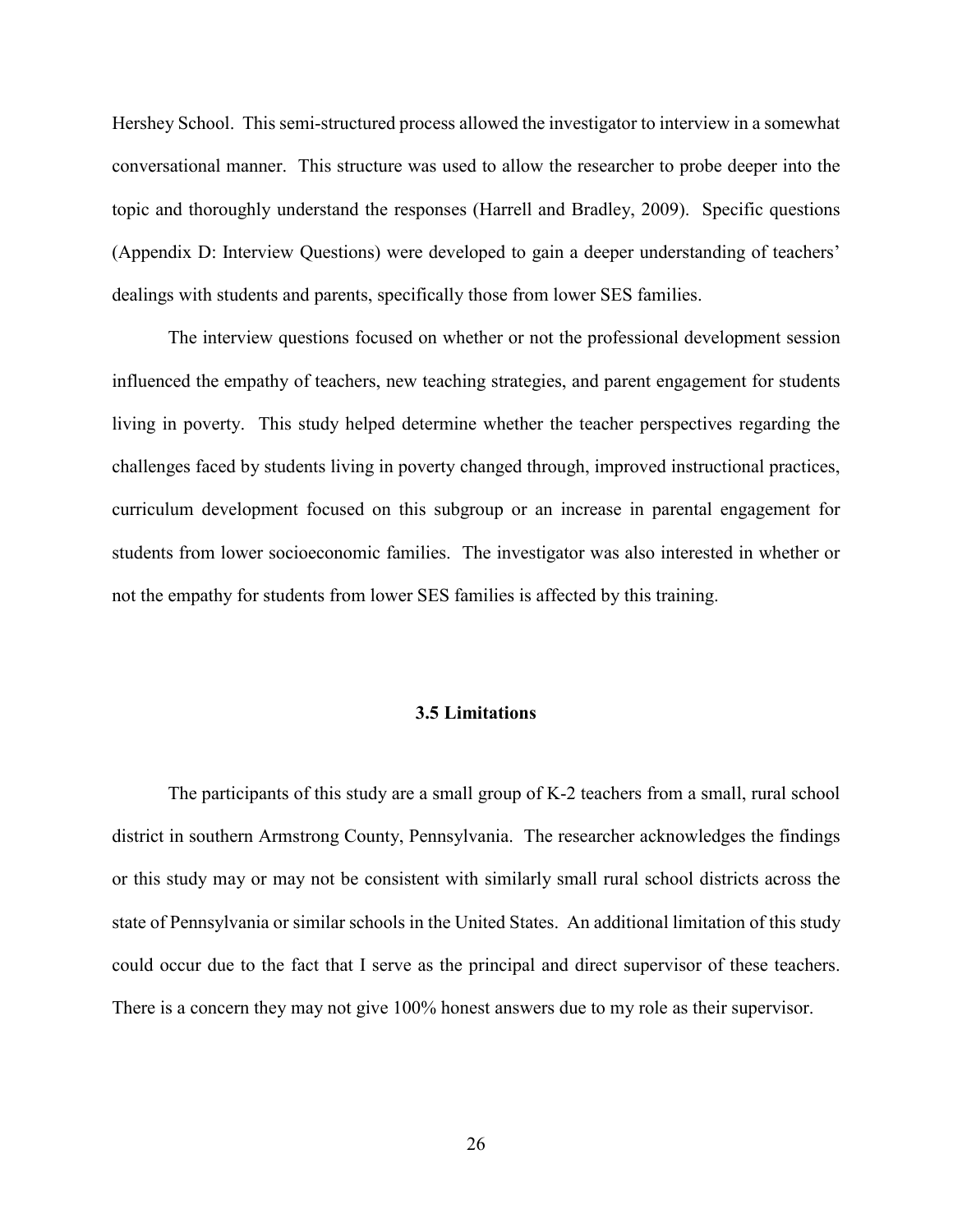#### **3.6 Analysis**

This study examined in what ways a participant's perspectives regarding students from lower SES households might change as a result of professional development training provided by the Milton Hershey School. As principal, the researcher partnered with teachers, and parents to create a plan of action focusing on improved instruction and parent engagement designed for students living in poverty. The instruments used in this study include a semi-structured interview and a survey. This approach provides a triangulation of methods to collect data which will provide a comprehensive understanding of this phenomenon and validation of the findings (Carter, Bryant-Lukosius, DiCenso, Blythe, & Neville, 2014).

Throughout the professional development process, the investigator observed the actions and discussions of staff members looking for signs of empathy as a result of the training. The researcher was interested in learning whether or not a participant showing empathy demonstrates a heightened ability to change instructional practices, create safety nets, and increase parent engagement of students who come from lower SES families. The evaluation of this study will be useful when creating a professional development plan for the 2019-2020 school year, with a heightened awareness of addressing the needs of families living in poverty.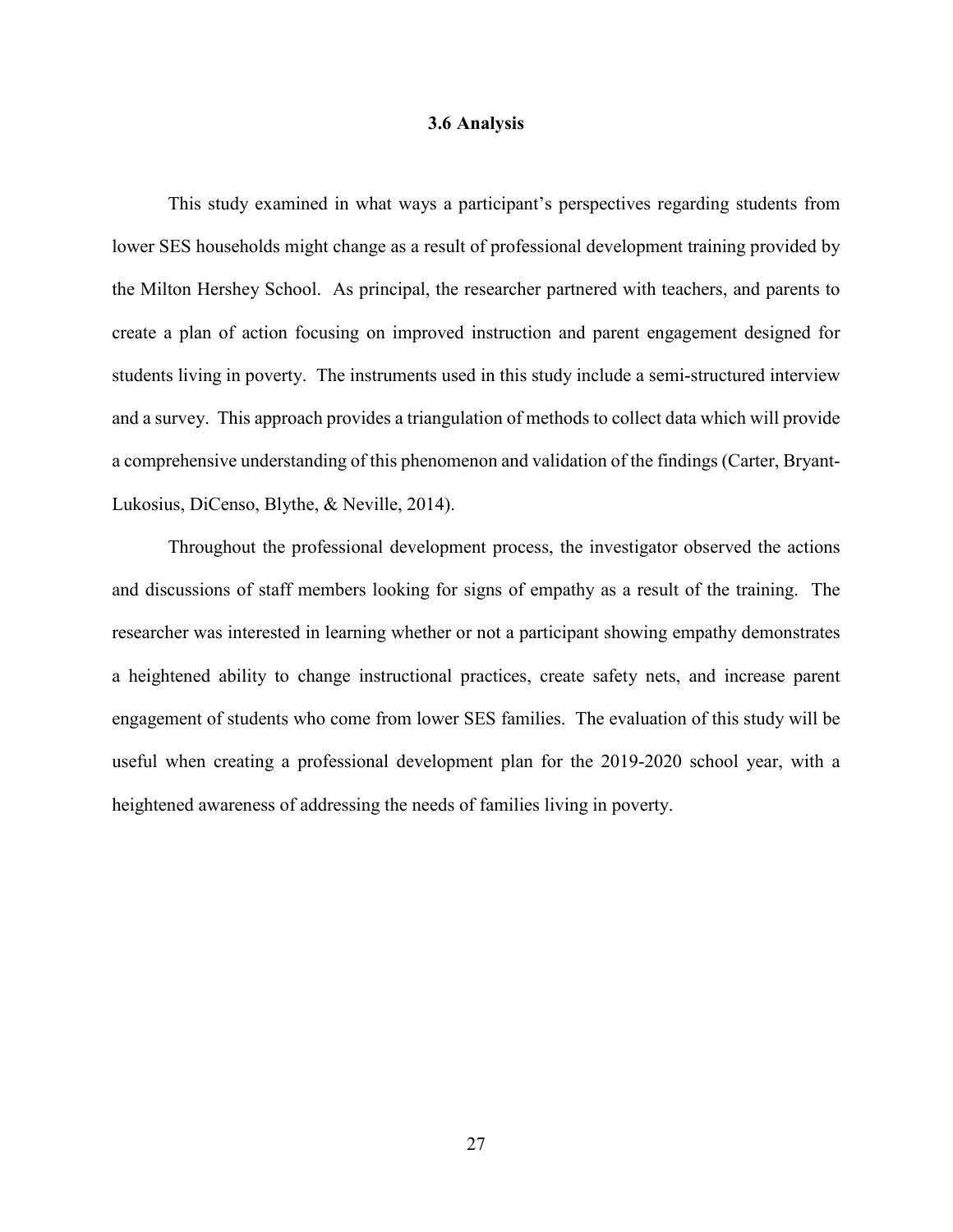#### **4.0 Findings**

### **4.1 Survey**

*Do you think the number of students living in poverty and attend David Leech Elementary has increased?*

To determine how teachers were impacted by the Chocolate in Poverty training, a survey was sent out to twelve teachers who are assigned to teach students in grades K-2. The general response to the survey was encouraging with 91.6% participation. Of the twelve teachers who were sent a survey, eleven completed the survey. All eleven participants felt there had been an increase in the number of students living in poverty at David Leech Elementary School. The results of this question are consistent with the data provided by the Pennsylvania Department of Education's National School Lunch Report (2018). This report indicates that in 2010, 40.48 % of the student population in David Leech Elementary School qualified for free and reduced lunches. The report for the 2018 school year indicates that 77.74% of students or 255 of the 328 qualified for a free and reduced lunch.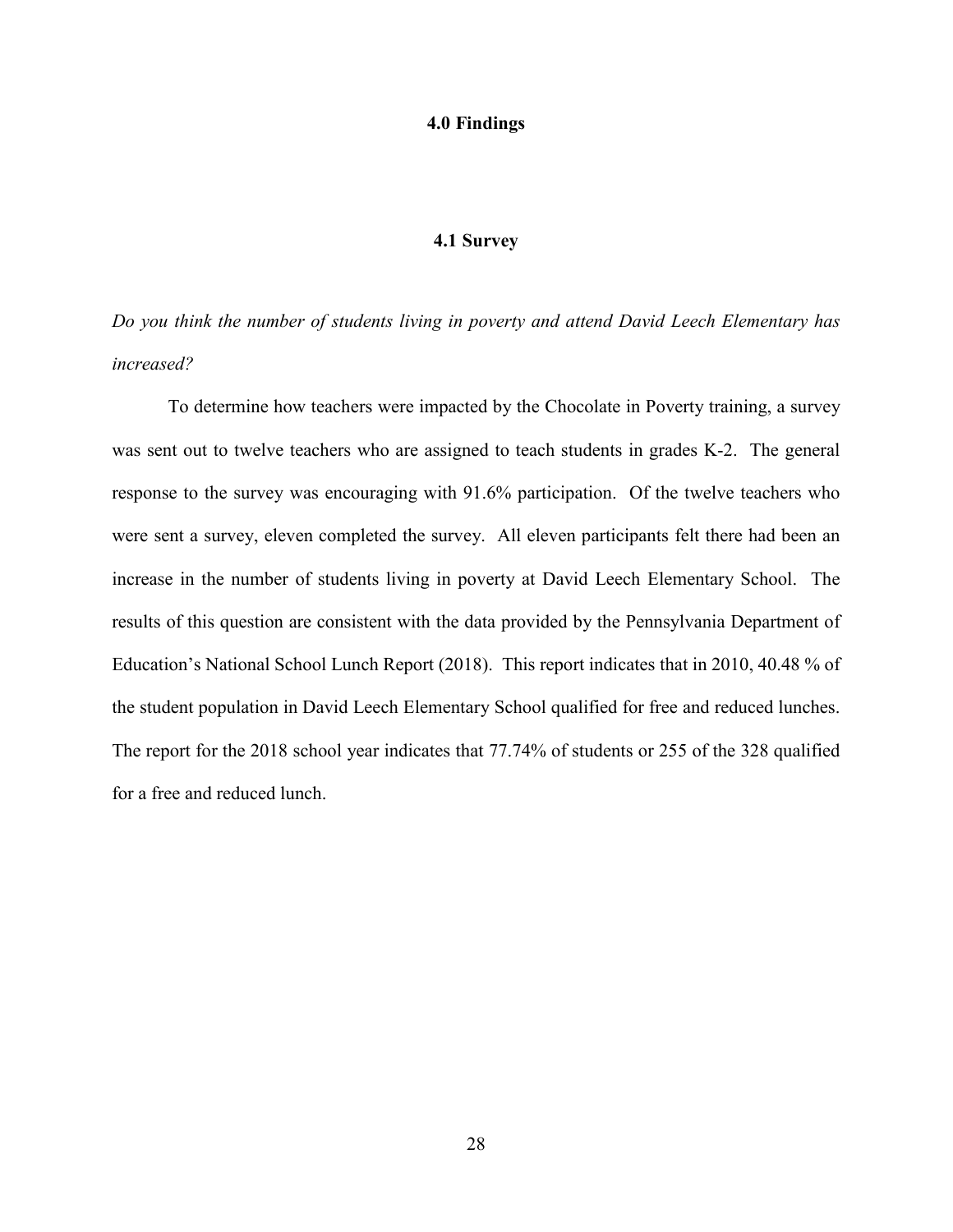

*Have you seen any of the following at your school that you think can be attributed to poverty?*

#### **Figure 1. Question 2 Survey Results**

When focusing on food and the nutrition of students at David Leech Elementary School, 100% of the participants (eleven) responded that they feel children coming to school hungry can be attributed to poverty in the community. All eleven participants responded that families needing food for the weekend through the PATHS program could be attributed to poverty. Ten participants responded that kids eating breakfast at school can be attributed to poverty. These figures may highlight the impact poverty can have on student nutrition. Jensen (2013) noted the adverse impact poverty has on children when parents are unable to provide food to their children at home and students arrive at school hungry. The survey produced mixed responses regarding families accessing free school meals. Four participants responded that families not accessing free meals can be attributed to poverty while six felt it was not attributed to poverty. It should be noted that ten responses indicated that students are not demanding or stealing food from other students as a result of poverty.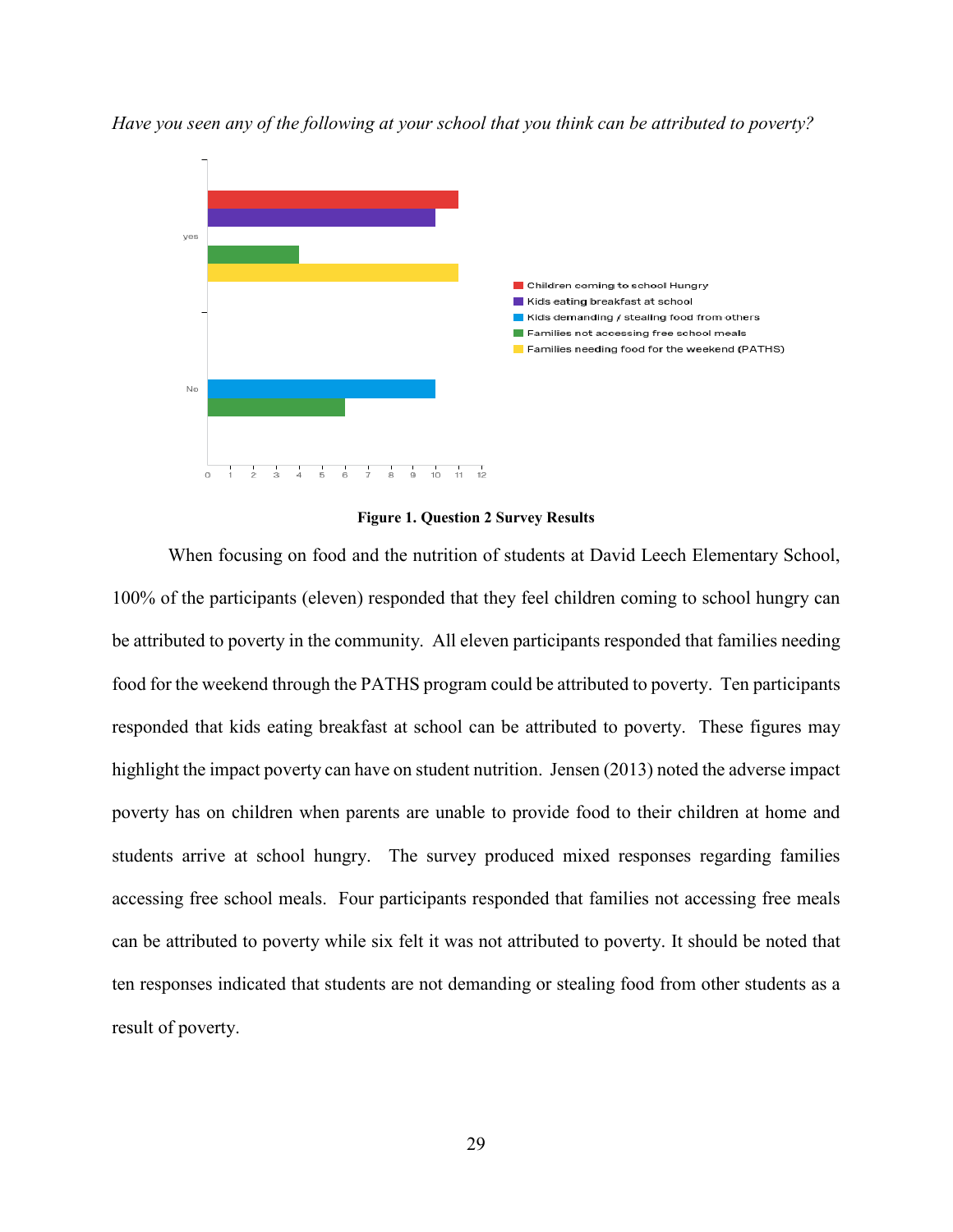*Have you seen an increase in any of the following that you think is attributed to poverty?*



**Figure 2. Question 3 Survey Results**

About mental health, hygiene, and physical appearance, the results indicate that poverty may be negatively impacting students. Although ten of the responses indicate that weight gain or loss is not attributed to poverty, the other areas of this question paint a different picture. Of the eleven participants, nine or 82% felt signs of mental health such as anxiety, stress, mood swings, and aggression can be accredited to poverty. Regarding signs of physical distress such as headaches, lethargy, or unhealthy pallor, the number of responses attributing these indicators to poverty was also nine individuals or 82% of the survey population. 91% of those surveyed felt the struggles of students to maintain standards of personal appearance and hygiene could be attributed to poverty.

*Have you seen an increase in any of the following in your school that you think is attributable to poverty?*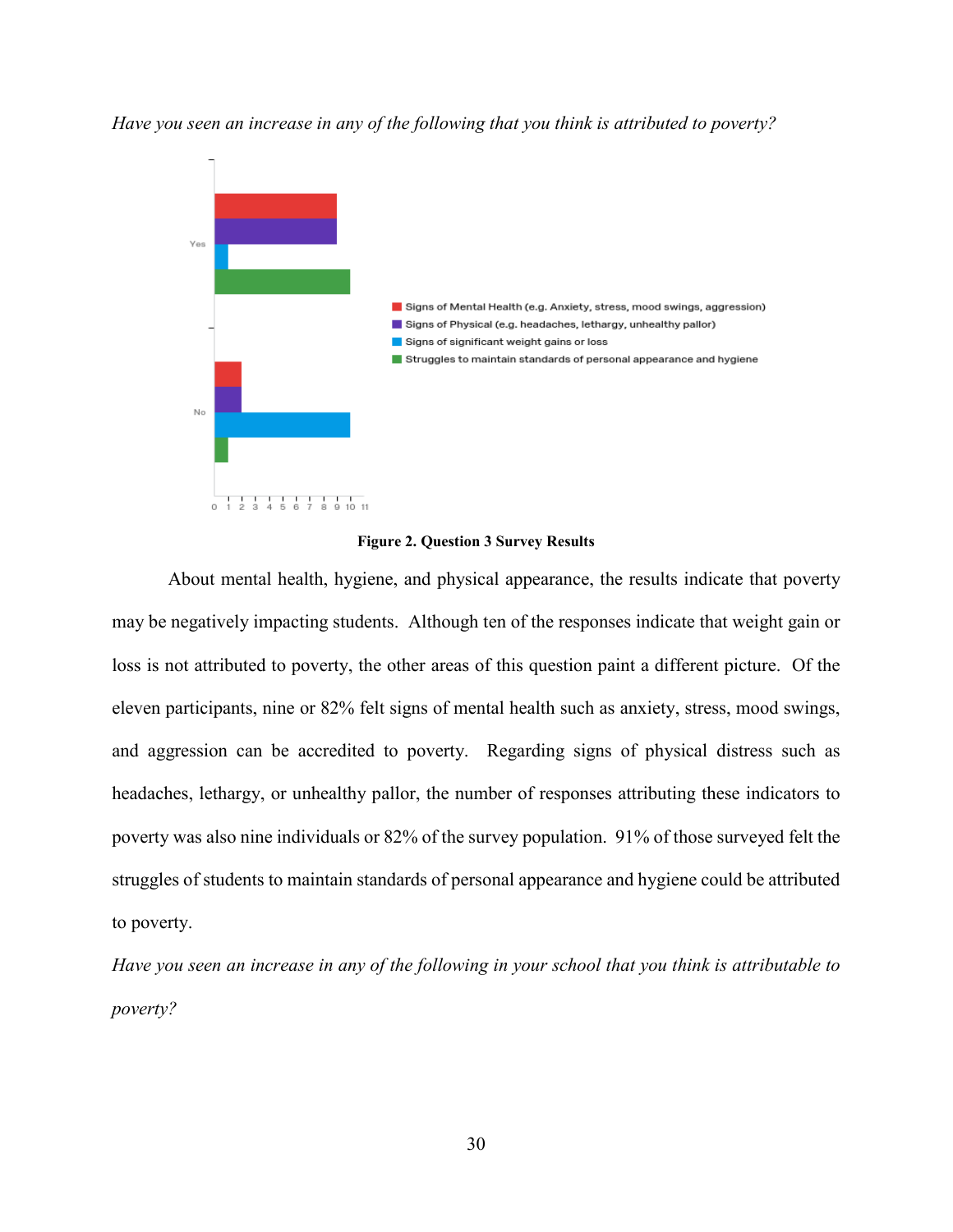



Attendance is an area highly studied regarding the impacts of not attending school regularly. Nine participants or 82% of those responding indicated that attendance issues can be attributed to poverty. All eleven participants felt that children who struggle to concentrate, as well as, students with behavioral issues could be attributed to poverty. In regards to bullying, 82% responded that increased bullying is not attributed to poverty.

*Have you seen an increase in any of the following in your school that you think is attributable to poverty?*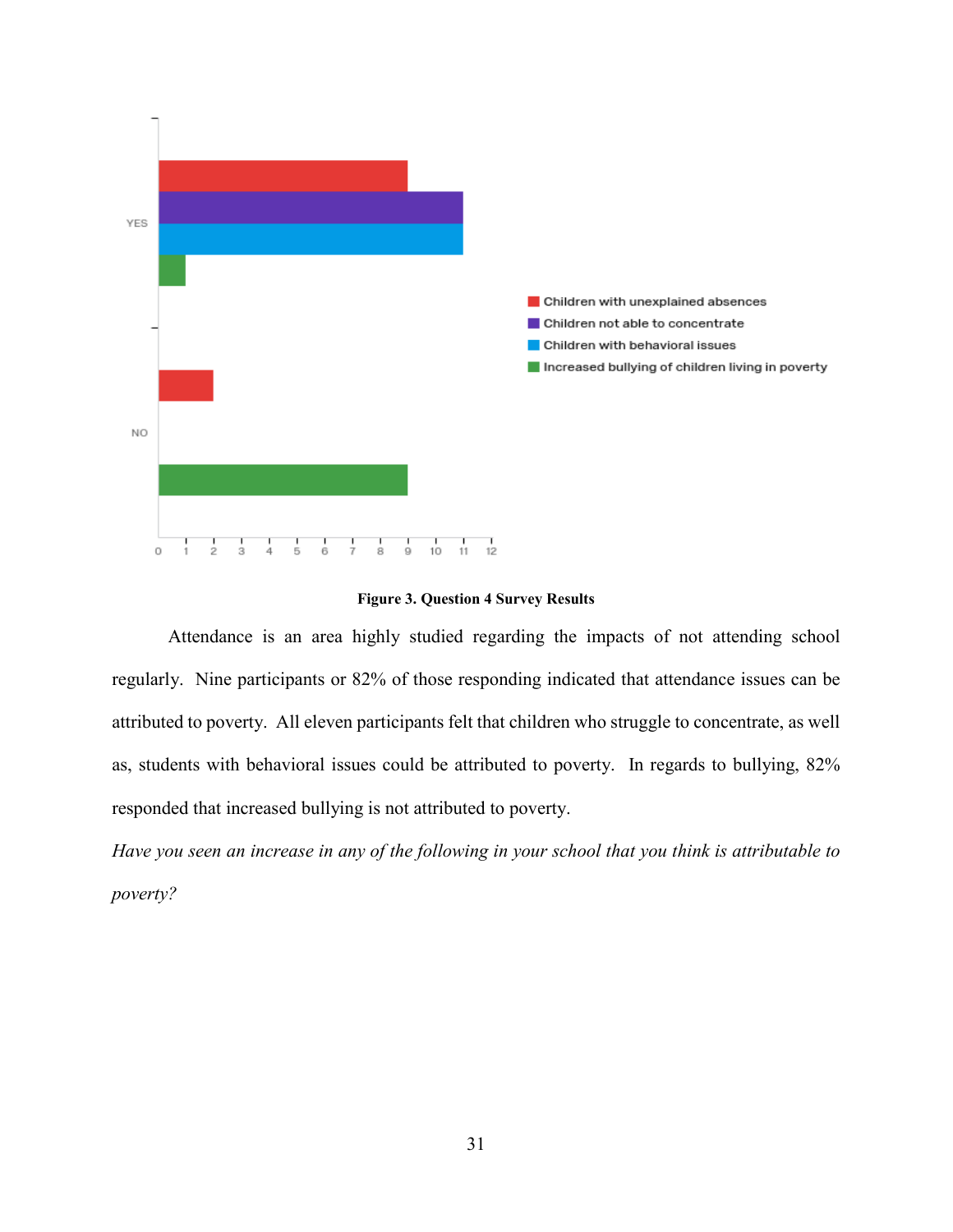

#### **Figure 4. Question 5 Survey Results**

All eleven participants felt that students' coming to school without the necessary supplies is attributable to poverty. All participants also responded that a child not being able to complete homework due to a lack of support at home is attributed to poverty. All responses agreed that children inappropriately dressed for the weather are attributable to poverty. Ten participants agreed that children stealing from the classroom are not attributable to poverty.

*Have you noticed an increase in any of the following?*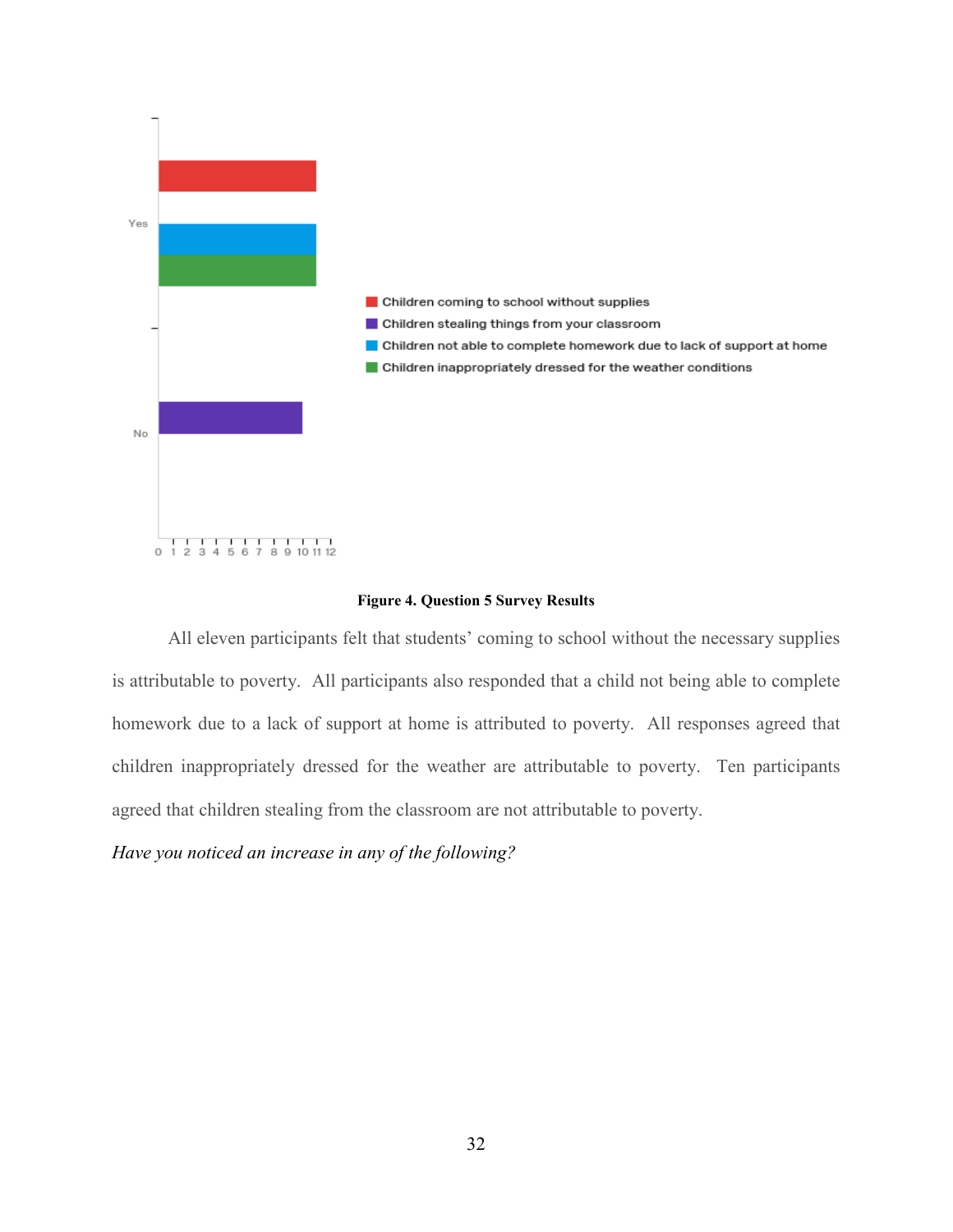

#### **Figure 5. Question 6 Survey Results**

All participants agreed that they had not noticed an increase in parents/guardians accumulating debt within the school. Three of the eleven participants responded that parents had disclosed financial hardships as an issue in their family. 50% of the responses indicated that parents/guardians are unable to afford the cost of school trips. Six out of ten participants indicated they had noticed families unable to contribute to fundraising activities. These results show the impact financial hardships have on families within the community.

*Has your school recently introduced or adapted practices to support children and families experiencing poverty? If so, please describe.*

Eight of the participants responded to this question regarding new practices that support students living in poverty. Only one teacher was able to identify the "Chocolate in Poverty" training as something new that has provided information about available resources for this subgroup. The participant also included the fact that teachers are professionals and need to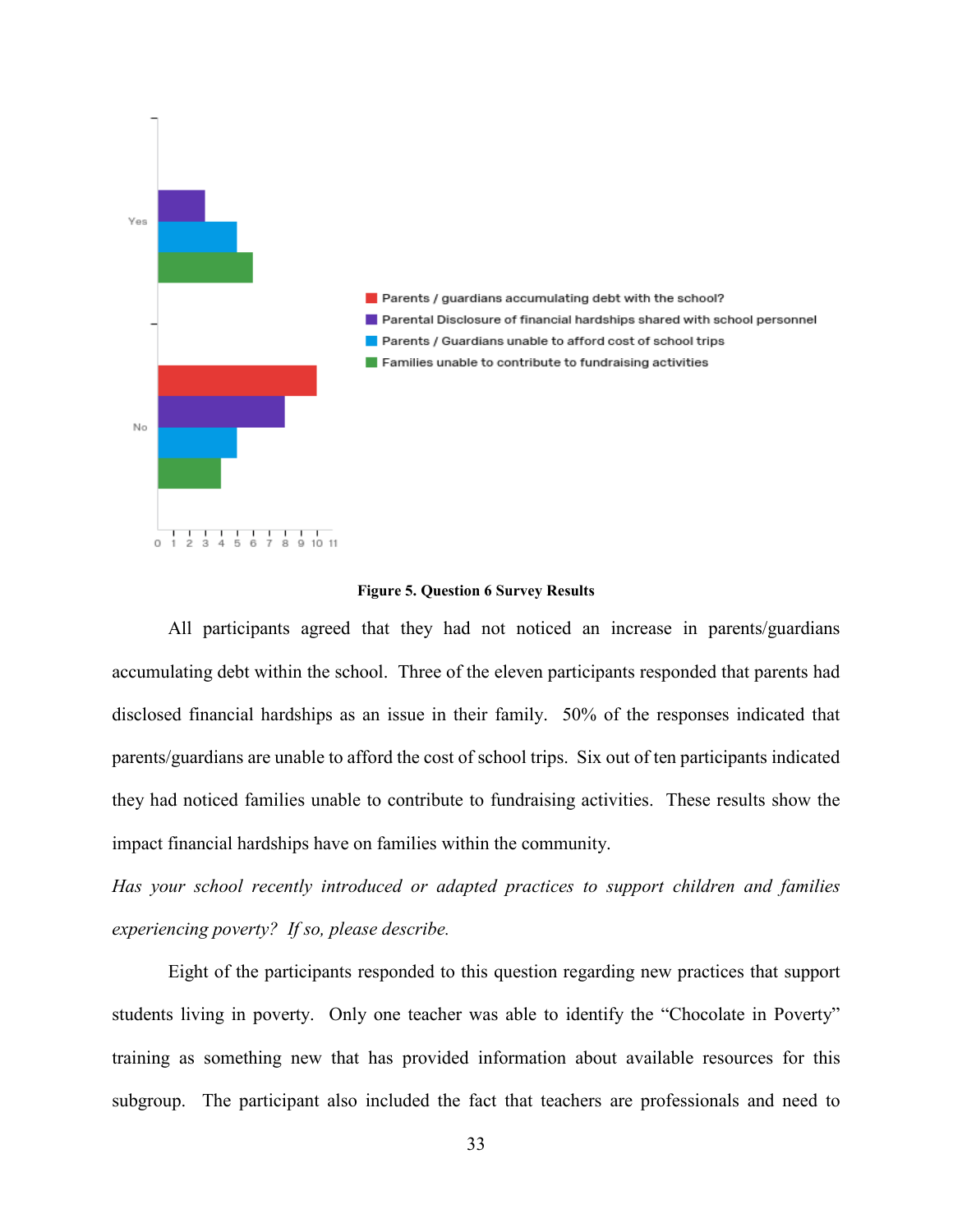recognize the signs of students or families who are struggling. The other seven participants focused solely on the new programs that address the hunger issues that have increased in the district. Responses included the free breakfast and lunch program, the PATHS program that sends food home for the weekend, our summer lunch program, our giving closet, and the elementary food drive. Although each of these items does support families living in poverty, three resources are indirectly supporting the academics of the students.

*Please rank the following from #1-8 with 1 representing the resource you have the most influence over in school and 8 being the resource you struggle to provide at school.*

- 1. Financial
- 2. Emotional
- 3. Mental
- 4. Physical
- 5. Spiritual
- 6. Support Systems
- 7. Relationship/Role Model
- 8. Knowledge of the Hidden Rules

#### **Table 3. Question 8 Survey Results**

| #              | Field                                   | Minimum | Maximum | Mean | Std<br>Deviation | Variance | Count |
|----------------|-----------------------------------------|---------|---------|------|------------------|----------|-------|
|                | Financial                               | 5.00    | 8.00    | 6.80 | 1.08             | 1.16     | 10    |
| $\overline{2}$ | Emotional                               | 1.00    | 4.00    | 3.00 | 1.10             | 1.20     | 10    |
| 3              | Mental                                  | 3.00    | 6.00    | 4.70 | 1.10             | 1.21     | 10    |
| $\overline{4}$ | Physical                                | 3.00    | 6.00    | 4.40 | 0.92             | 0.84     | 10    |
| 5              | Spiritual                               | 5.00    | 8.00    | 7.10 | 0.94             | 0.89     | 10    |
| 6              | <b>Support System</b>                   | 1.00    | 7.00    | 3.20 | 2.09             | 4.36     | 10    |
| $\overline{7}$ | Relationship / Role<br>Model            | 1.00    | 3.00    | 1.40 | 0.80             | 0.64     | 10    |
| 8              | Knowledge of the<br><b>Hidden Rules</b> | 2.00    | 8.00    | 5.40 | 2.29             | 5.24     | 10    |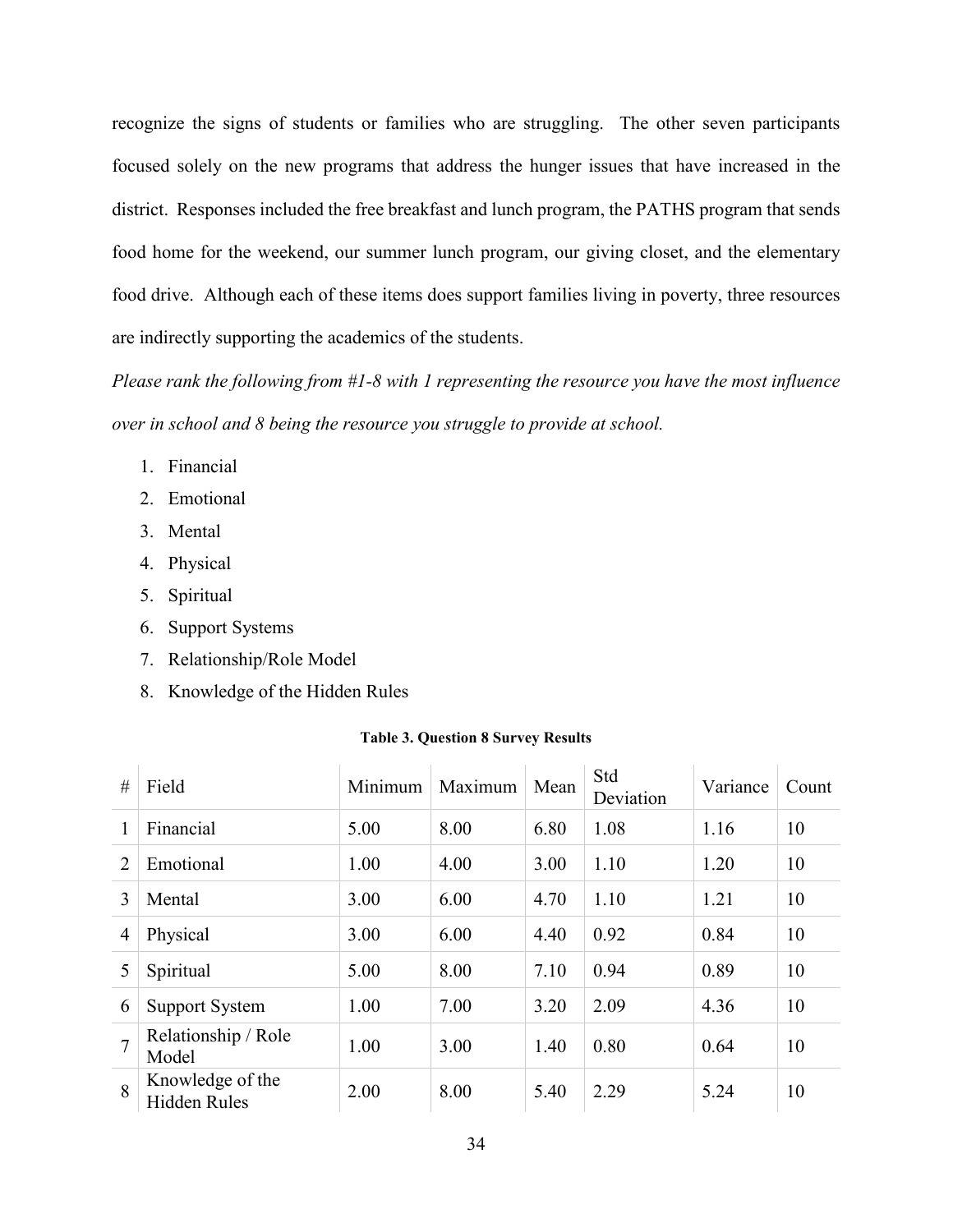The chart above ranks the resources in order from what teachers have the most impact over. We will rank them using the mean. Teachers identified the relationships/role model as the resource they have the most influence over. The second resource the participants feel they can influence is the emotional state of the children. This resource is followed by the support system. The fourthranked resource for teacher influence is physically followed by mental health. The next resource identified is their knowledge of the hidden rules. Financial resources were identified as the 7<sup>th</sup> ranked resource out of the eight for their influence. The participants identified the resource of spiritual beliefs as the one they have the least influence over.

### **4.2 Interviews**

Interviews were conducted with the three-grade level leaders in kindergarten, first and second grade. Each teacher was asked three questions related to the "Chocolate in Poverty training. The questions and responses are listed below.

*Has your grade level changed any instructional practices as a result of the Chocolate in Poverty training?*

All three participants responded that the students had influenced instructional practices in their classrooms. More support has been added to identify struggling learners earlier than in previous years. They mentioned the Enhanced Core Reading Instruction (ECRI) as a new intervention that has a positive impact on students living in poverty. An intervention initiative, What I Need (WIN) has been implemented to differentiate instruction for students. One teacher shared what occurred when she started her career at Leechburg. Her mentor had the feeling that homework was mandated and if students did not complete their homework, they lost recess. She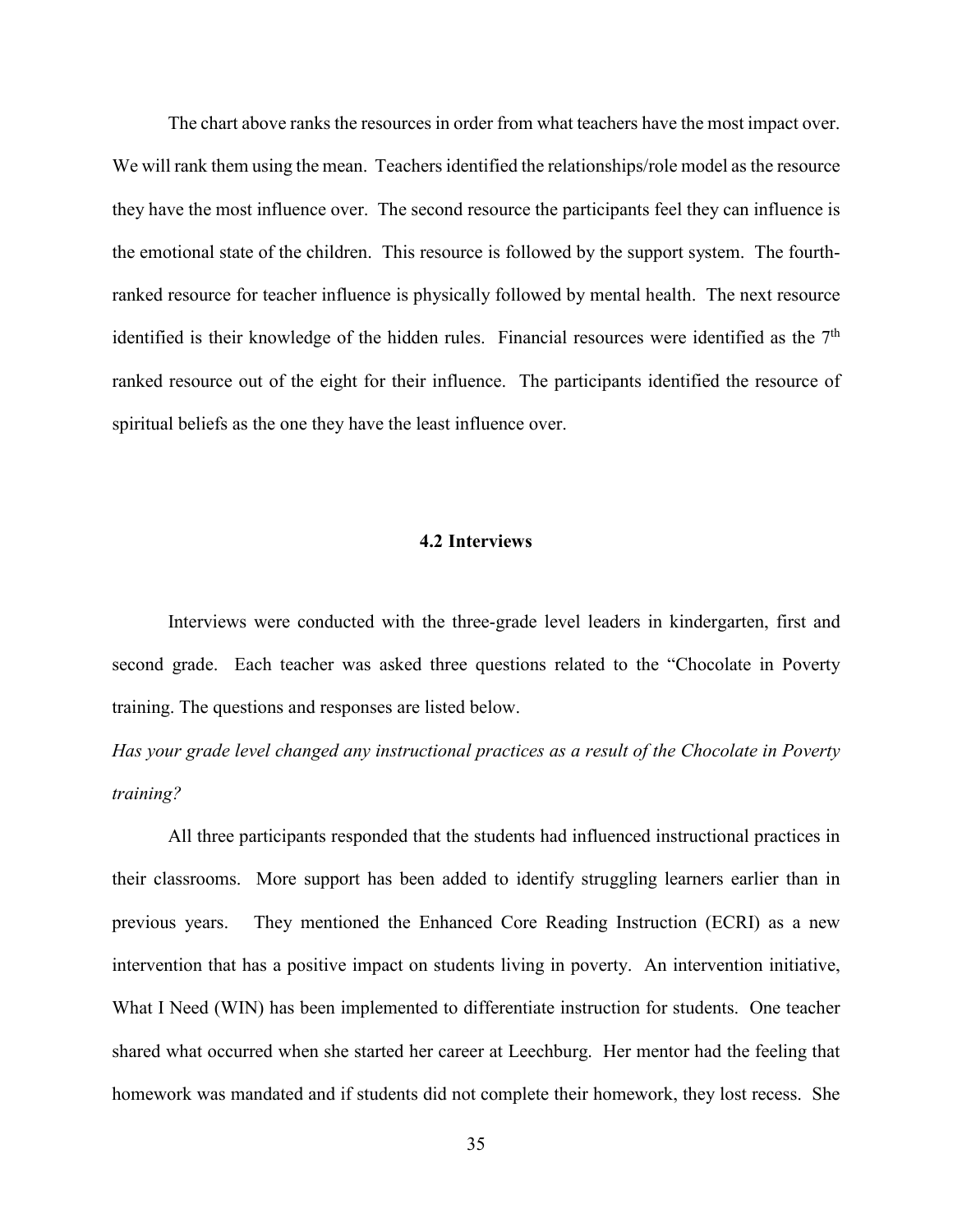says this is no longer an option because many students do not have the support at home to complete all homework. This grade now adds time into their schedule to start homework so they can check for understanding. All three participants noted that the district had created opportunities for free lunch and the PATHS program, which impact a child's ability to learn.

*Has empathy towards students living in poverty changed as a result of learning new facts about families dealing with these struggles?*

All three participants stated that empathy has increased as a result of this training. The teachers stated their empathy has increased due to the increase in kids dealing with parents in jail, addiction to drugs, as well as transient population due to homelessness. They stated that the small school setting allows them to know more about families, which increases the empathy of the staff. Two of the three participants stated that empathy has increased after teachers realized that many parents are not supporting their children at home. This impacts their ability to complete homework, study for a test, and overall motivation towards school.

*Have any new opportunities been created to engage parents of students from lower socioeconomic families in your grade level after participating in the "Chocolate in Poverty" training?*

Responses to this question were generally focused on parent communication. All three participants identified newsletters and online communications as ways they increased parent communication. These communication devices allow for real-time communication with parents. They said parents today respond quicker to apps on the phone rather than written notes discussing a child's progress. It was noted by two of the three participants that fewer than 50 % of parents attend an open house or parent conferences. One participant said that the only time parents show up at school is if free food or items are offered for attendance.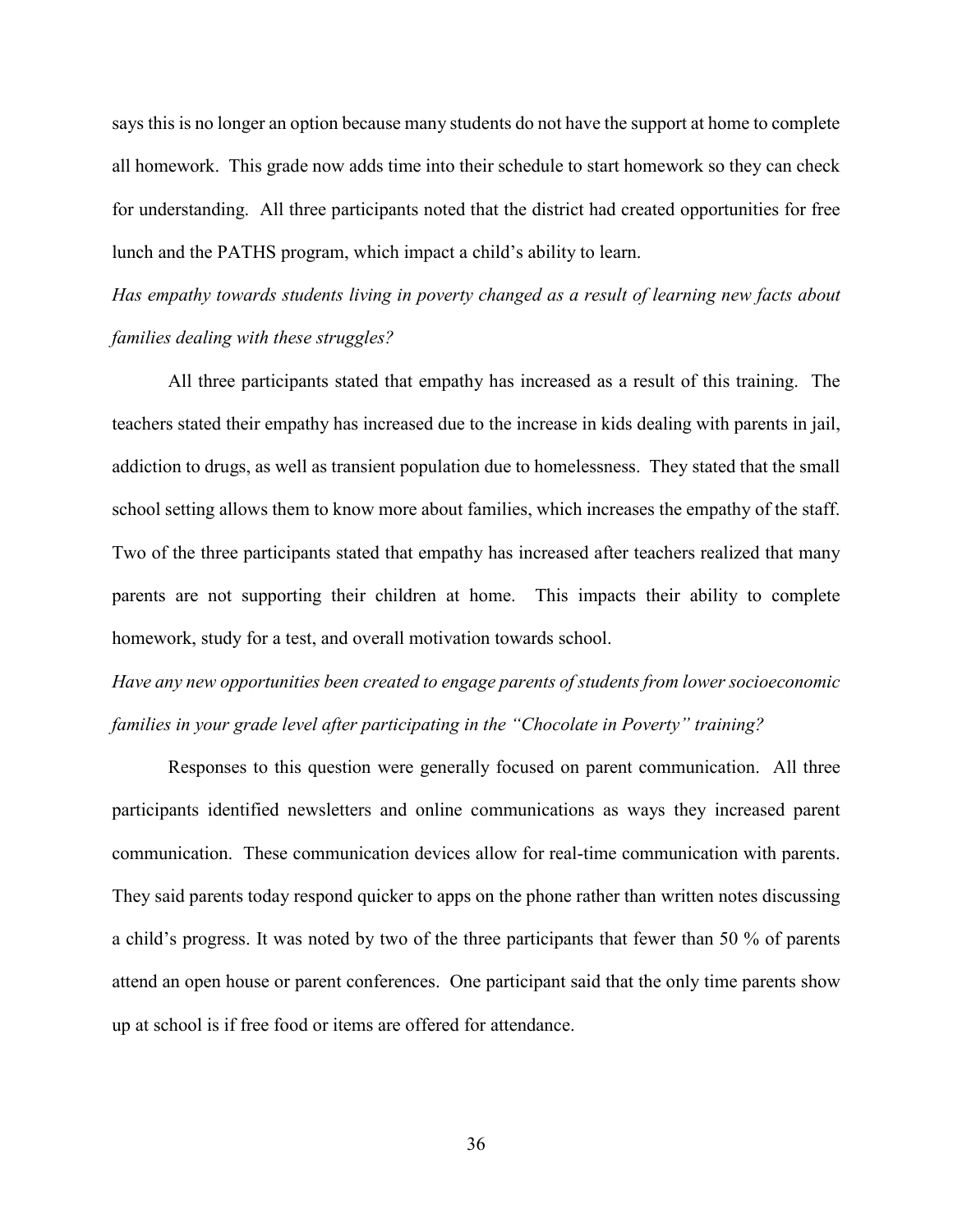#### **4.3 Summary**

The participant's responses to the survey and interview questions display an understanding that there has been a change in demographics in the Leechburg Area School District. A majority of the responses identified student hunger as a significant need of the community. It was also noted in the responses that the free breakfast and lunch program at David Leech Elementary is necessary due to an increase in lower socioeconomic students in the district. The responses to the survey identified poverty as a contributor to the physical and mental health struggles of many students. Students displaying higher levels of stress, anxiety, aggression, lethargy, or personal appearance were attributed to poverty in the district. Attendance and behavioral issues were also identified as areas that can be attributed to poverty and have increased over the past decade. Although the participants attributed these challenges to poverty, they were consistent that bullying and family hardships being shared with school staff have not increased in recent years. The responses were consistent with information provided at the "Chocolate in Poverty" training in regards to what resources teachers can influence student achievement. Relationships or role model, support systems, and emotional resources were identified as resources teachers can address at school. Financial and spiritual resources were identified as an area teachers have the least influence over.

The responses to the interview questions asked to the grade level leaders failed to acknowledge many of the key challenges identified in the review of literature for this study. These teachers stated empathy has increased, but responses only hit the obvious problems such as jail, drugs, and housing. Waldfogel (2012) identified the impact parenting has on school readiness. If parents cannot provide preschool or cannot afford childcare, these students enter school behind those who had those opportunities to learn or interact with others. The participants of the interview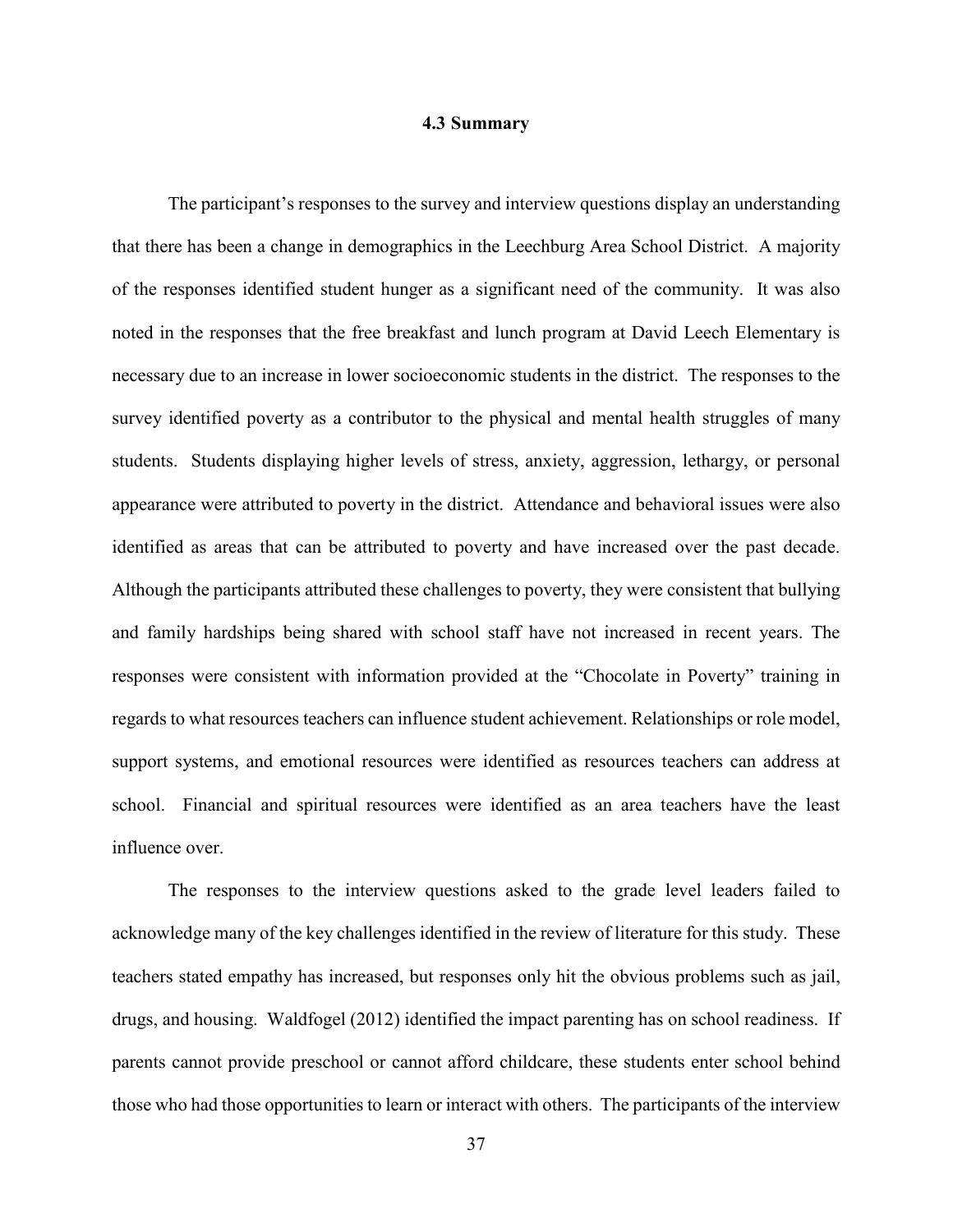did not identify the availability parents may have to attend school functions due to work obligations or other contributing factors. There were no responses that identified specific strategies being used to engage parents living in poverty. It was previously stated that administrators and teachers are influential in whether or not parents become engaged with the school (Benner et al., 2016; Harris & Goodall, 2008; Im et al., 2016; Zhang et al., 2011).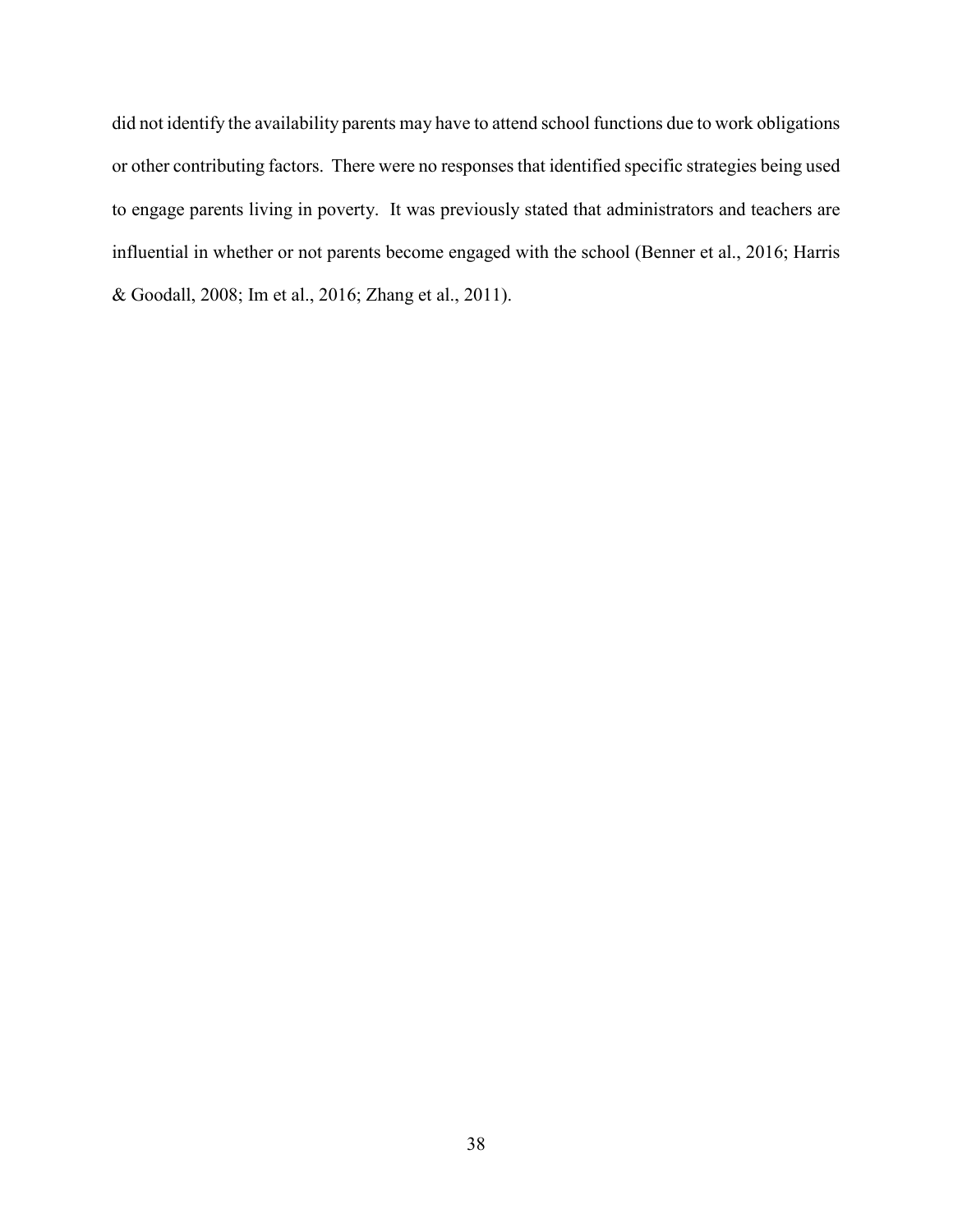### **5.0 Conclusion**

This study focused on teacher knowledge of students living in poverty, along with the empathy that influences teachers' ability to meet the needs of this subgroup of learners. An essential component of this study is the perceived disconnect between teachers and students as a result of teachers' life experiences and how these experiences influence their ability to address the needs of learners who live in poverty. Research outside the K-12 environment has identified how a child's low socioeconomic status can place him or her at an academic disadvantage. According to Herbers, et al. (2012), when educators fail to address the effects of low SES, the following questions arise: Do our teachers' life experiences enable them to understand and empathize with children who live in poverty? Are schools with high enrollments of low SES students focusing on sufficient resources and training for teachers of underprivileged children? This study explored how professional development in poverty can contribute to a learning environment better suited to the needs of students living in lower socioeconomic households. Linton and Geddes (2013) explain that many professional development opportunities are prescribed through state or federal mandates. School leaders must understand the life experiences of many teachers do not prepare them to understand the struggles faced by families living in poverty. Professional development training must provide relevant training and increase the knowledge on the poverty of teachers. Are schools with high enrollments of low SES students afforded sufficient resources and training for teachers to meet the needs of underprivileged children?

Qualitative methodology was used for this study, which sought to evaluate the knowledge of K-2 reading teachers regarding students living in poverty and to assess the influence of one professional development session on the instructional approach of teachers at this elementary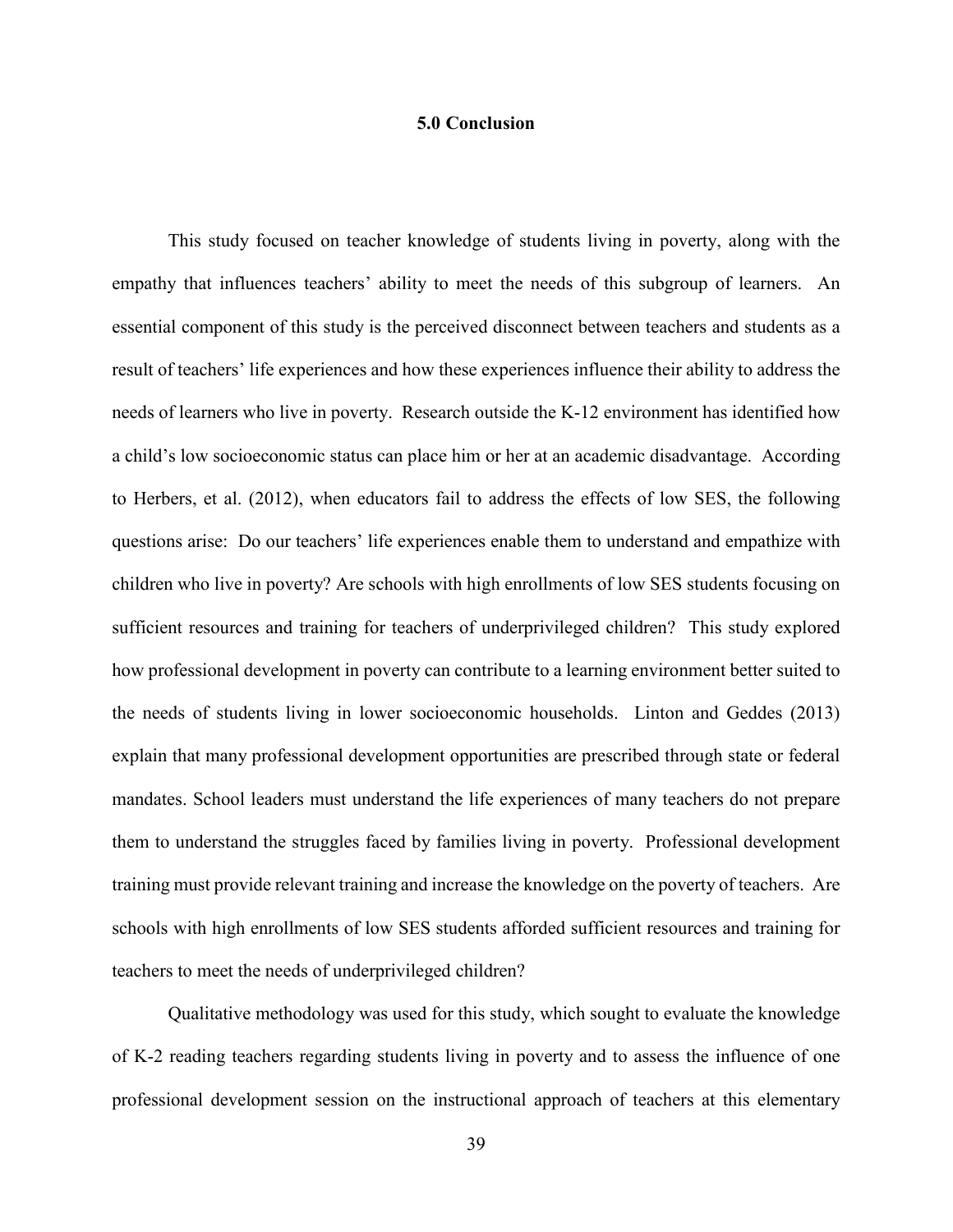school. Two methods anchored the study: a survey and interviews. A survey of the K-2 reading teachers was used to enhance the investigator's understanding of how the professional development training entitled "Chocolate in Poverty" may have influenced teacher perspectives on students in poverty. Interviews were then conducted with the grade level leaders in kindergarten, first, and second grades. The teacher leaders were selected in order to gain insight into whether or not changes had occurred on a grade level or that relevant conversations took place as a result of the training.

# *Inquiry Question #1: What do teachers know about students of lower socioeconomic status (SES) and the attributes that place children from lower SES at risk when learning to read?*

The literature addresses many factors that place students from lower SES households at risk for learning to read. Socioeconomic status and parent engagement are two factors that appeared consistently in the literature related to this inquiry (Barnyak & McNelly, 2009; Bennett, 2008; Herbers et al., 2012; Hoff, 2013). The investigator discovered teachers have many misconceptions about students living in poverty, how to support these students with interventions, and the resources needed to help them succeed. Survey data indicated that teachers' knowledge regarding poverty was minimal, and the participants were unsure about which strategies are directly responsible for impacting student learning in a classroom as compared to those which impact students outside the classroom. For example, survey participants all mentioned food or other physical materials provided to students. Although these resources do have an indirect influence on learning, they do not directly impact the child's ability to succeed in the classroom. The responses also excluded any factors related to a child's home life as risk factors for learning. The literature indicates that many parents of lower SES families are not as educated as their more affluent peers, which places them in financial hardships due to the type of employment they have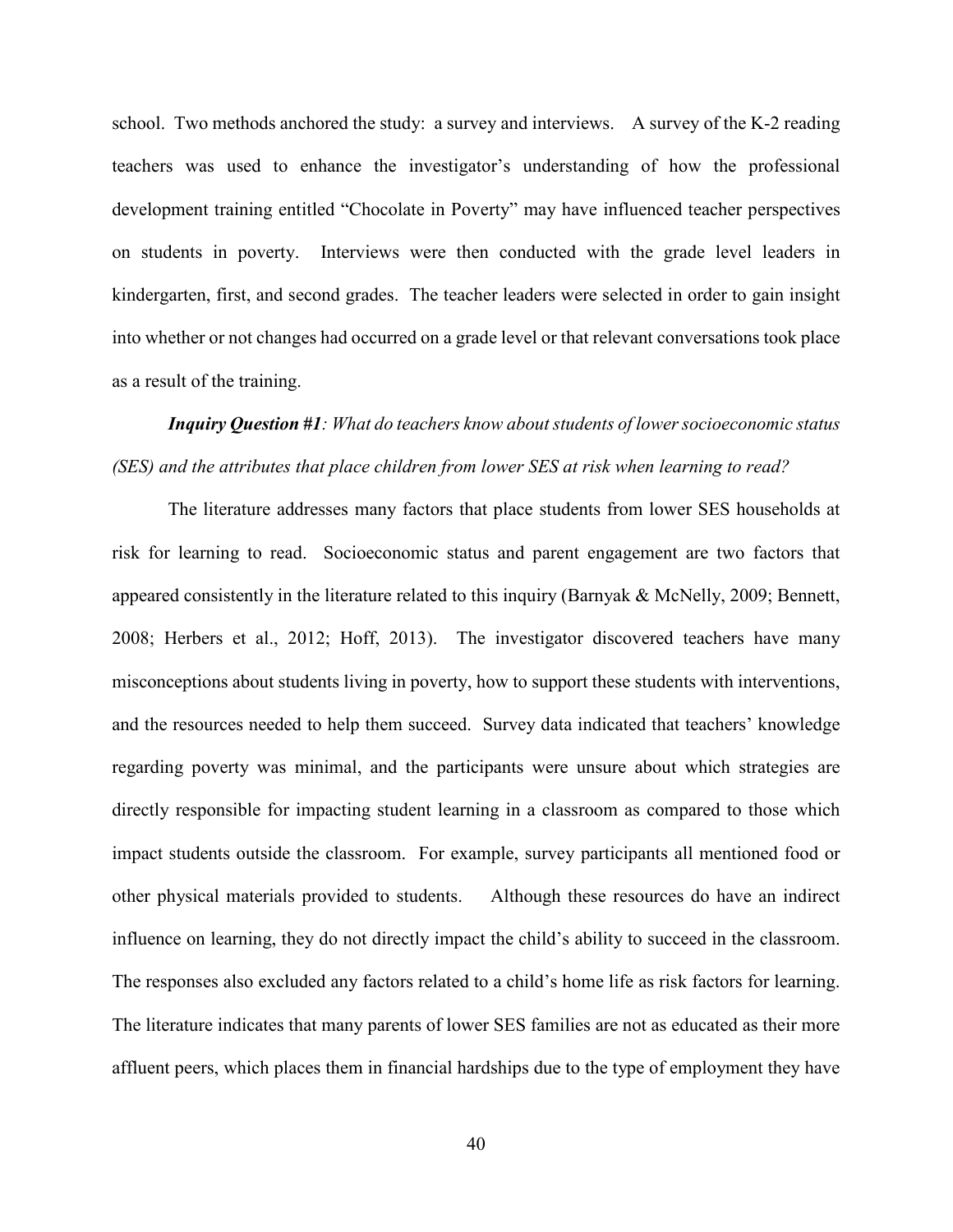(or lack of employment) (Bennett, 2008; Hoff, 2013; Milner, 2015). The teachers who responded to the survey also neglected to identify the issues of high birth rates in single-parent families, usually female-headed households, which increase the probability of living in poverty (Bennett, 2008; Waldfogel, 2012). This general lack of knowledge regarding poverty is alarming, but not a surprising finding of this study.

During the interviews, participants pointed to intervention programs such as Enhanced Core Reading Instruction (ECRI) and Assessment to Instruction (A2i), which are used for all struggling learners, but the interview participants neglected to discuss whether they changed their instructional techniques to address the effects of poverty on children. Once again, responses focused on food and hunger issues, which support student learning outside of school. Hoff's(2012) research pointed out the importance of prenatal care as one factor that impacts language development. It was also noted that a child having a good night's sleep and parent involvement in school is critical. After the "Chocolate in Poverty" training, participants were still largely unaware of challenges faced by students living in poverty. These results indicate a need to provide teachers with more opportunities to increase their knowledge and identify strategies which support students living in poverty.

*Inquiry Question #2: Following professional development for teachers that is focused on improving their understanding of students and families living in poverty, what steps should be taken to better support students living in lower SES households?*

The data collected from the survey and interviews provide evidence that there is a need for additional training focused on poverty at the district which this study was conducted. Teacher responses failed to show a deep understanding of what is happening in low-income students' homes and ways to improve their ability to learn. Responses consistently identified the problems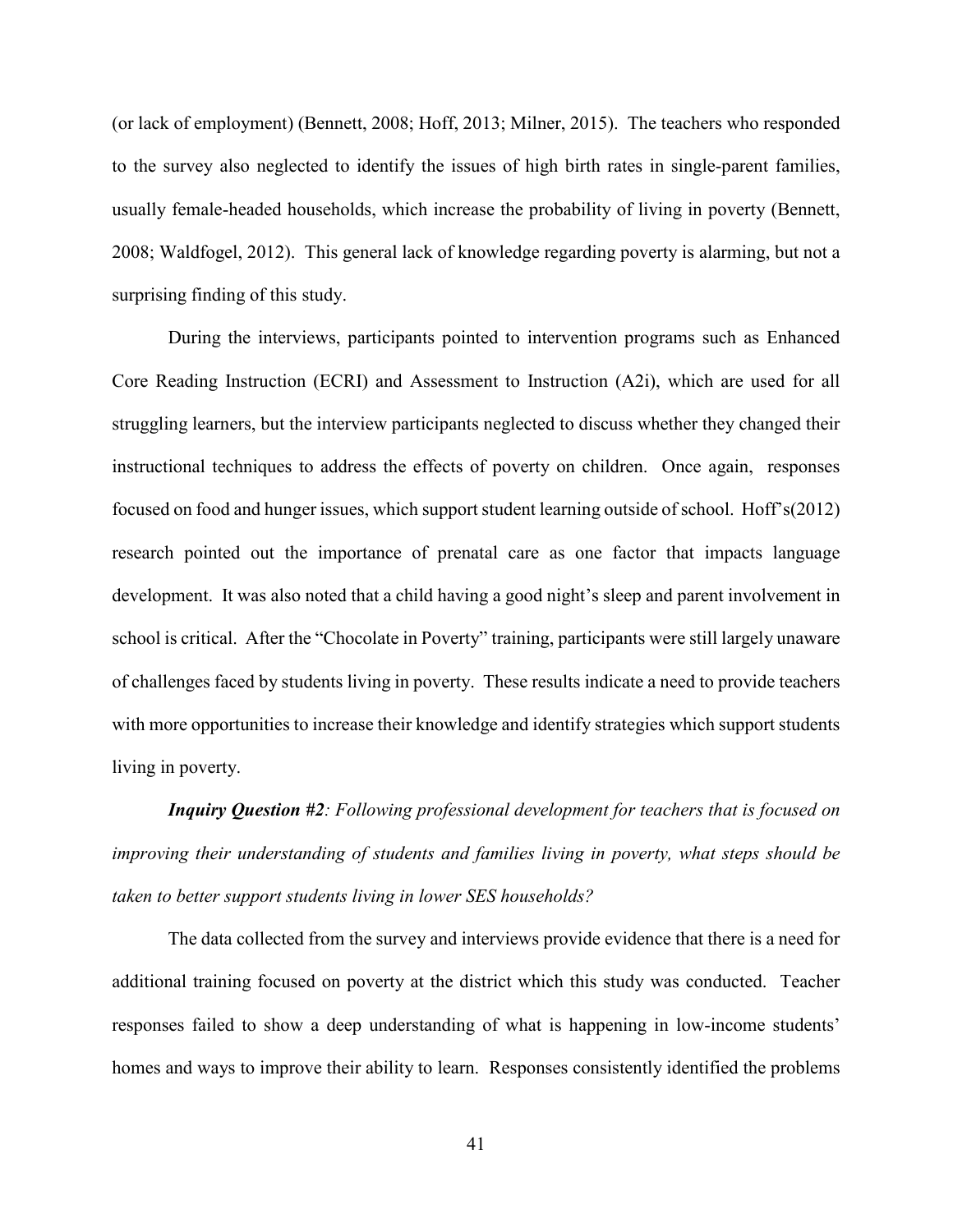with the health and well-being of students and shared knowledge of the district's effort to provide food but left out many other factors that are important for learning. Were these specific challenges omitted due to a lack of knowledge, or is there a disconnect between what teachers perceive to be an issue and what is happening in the homes? The data from this study indicate the need for additional training that is more specific to the challenges that directly impact learning, such as parent help, completed homework, or absenteeism. The "Chocolate in Poverty" training pointed out eight resources that individuals need for success. The responses seemed to indicate teachers understand ways to help students outside the classroom but were limited in identifying ways to support these students in their classroom. Examples of ways teachers can support students in the classroom could be but are not limited to differentiated instruction aligned to the need of individual students, time to work on homework at school, interventions during small group instruction, or simply providing emotional support when necessary. Future training will require open dialog aligned with the literature on children living in poverty in order to strengthen teachers' understanding and awareness of poverty and to create a plan of action to help lower SES students overcome these challenges.

It is evident from the literature that professional development is an essential component to support teachers in the school district. According to the National School Lunch Program Report published by the Department of Education (2018), this schools free and reduced lunch numbers increased from 36 percent in 2008 to 77 percent in 2018. However, no professional development focused on students living in poverty was provided for the teachers before May 2018.

Training cannot be directed simply toward the teachers, but must also include training for parents. Harris and Goodall (2008) present evidence that parents merely showing up at school does not lead to their children's academic success. Training must be provided to assist parents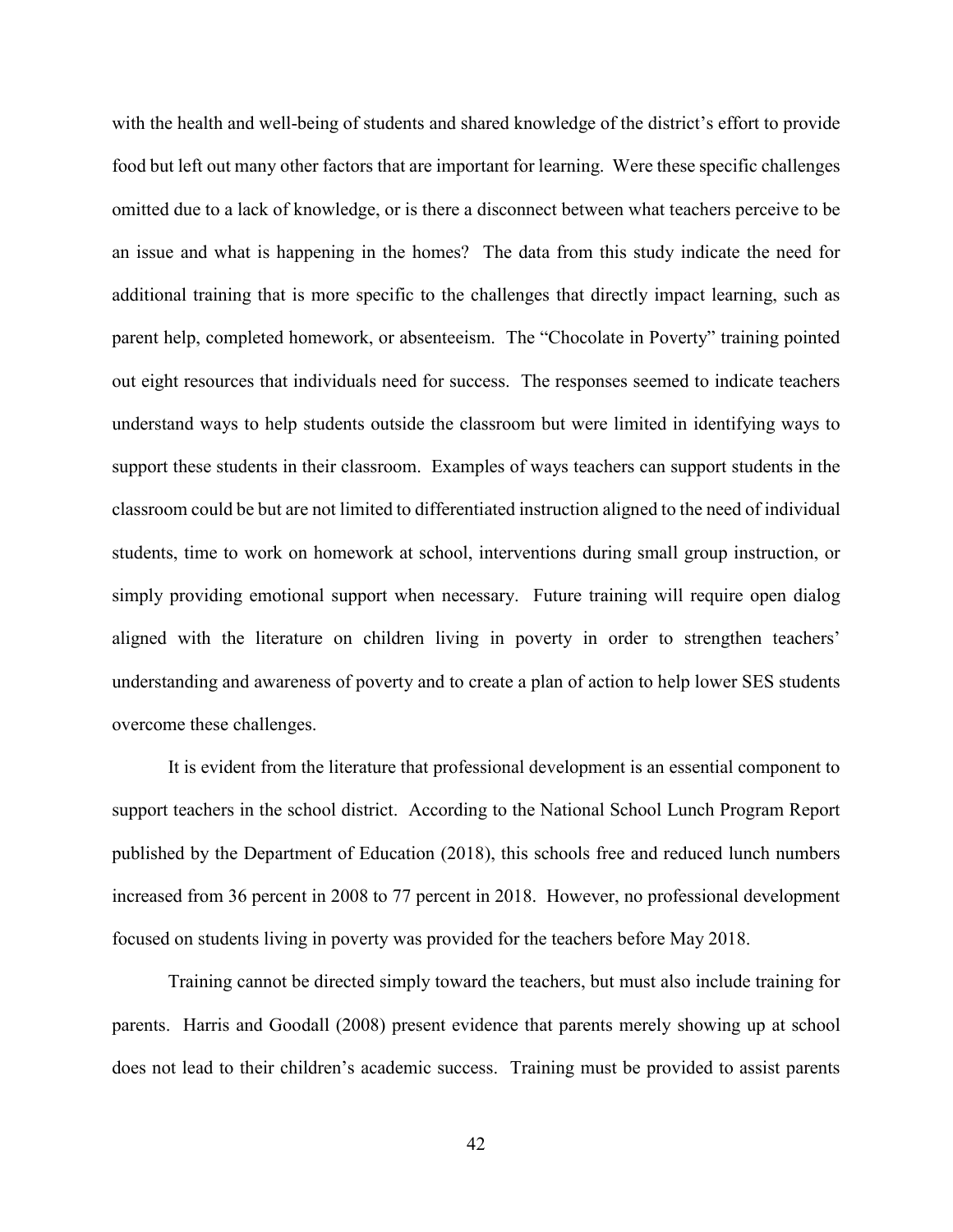living in poverty and establish an environment in which parents are comfortable asking questions without concerns of being judged as parents. The teacher's role in this process must be nurturing in nature and allow them to work with parents while taking ownership of the success or failure of the academics of lower socioeconomic students. Relationships must be established with parents, beginning with preschool and teachers must work to ensure that parents feel comfortable remaining active in the school through graduation. Schools must also take advantage of community resources and help parents understand where to find the necessary help. Schools can establish resource pamphlets informing parents of resources which are available in most communities free of charge. Examples of these community resources support for parents in the areas of employment, healthcare, tax credits, public assistance, child care, and preschool, (Sherman, Tristi, & Parrott (2013).

# *Inquiry Question 3: How can the results of this study be used to engender teacher empathy and engagement with families from lower SES backgrounds?*

The data from the survey reveals a need for additional training on poverty. All eleven participants understood that there had been an increase in the number of students living in poverty at this elementary school. The respondents noted many indicators of poverty, such as the need for the district to provide free breakfast and lunch, an increase in mental health issues such as stress and anxiety, poor physical health and appearance, lack of concentration, behavior issues, absenteeism, and lack of support for education from home. Although the increase in students displaying these traits can be attributed to the poverty levels in this district, it is critical for teachers to understand what strategies can be used to help overcome these challenges. The participants who completed the interview portion of this study all expressed empathy for students living in poverty. Their responses to the questions do not provide the investigator with enough data to assess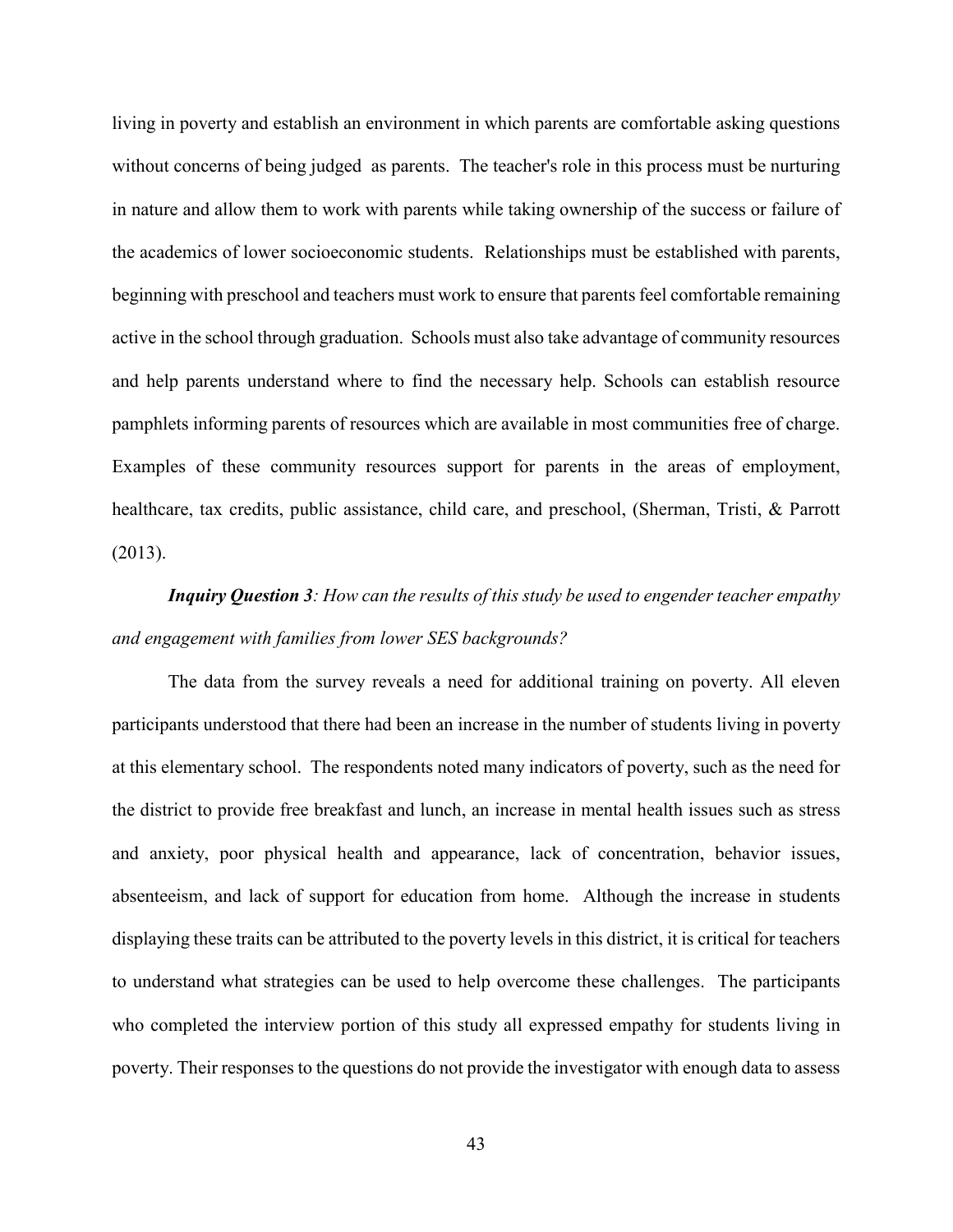whether their empathy indeed did increase. A question for them may be would they be satisfied if their own child's situation was handled this way. Simply providing free food or naming an intervention acknowledges that teachers have some empathy for the struggles facing these kids but is it enough to help overcome the challenges faced academically? Are teachers willing to spend the time required to help overcome the challenges faced by this subgroup of children? Bennett (2008) noted that many teachers lack the preparation needed to support students living in poverty, a finding also supported by this study. This lack of background knowledge regarding poverty often leads to stereotyping, which can cause students to be assigned to remedial pathways and to be more likely not to graduate from high school (Gao et al., 2016; Hughes, 2008).

The data from this study does show teachers actively participating in parent communication, mostly through social media and technology-based programs. Programs such as Remind and DoJo were mentioned as platforms teachers use to share information regarding the academics and behaviors of each student. These programs also allow teachers to share basic information about classroom events such as homework, parties, and other upcoming events. I question whether or not this type of communication is enough to support students living in poverty. We must continue to investigate ways to increase low SES parent involvement in the school. Schools must be more creative in designing training which informs and assist parents who are living in poverty and build an environment where parents are comfortable asking questions when trying to support their children. Relationships must be fostered with parents, beginning in preschool or before, and teachers must make an effort to ensure that parents feel comfortable and active in the school until graduation. Schools and their teachers must help parents understand and locate community resources, as well as, provide additional support to ensure they are using those resources.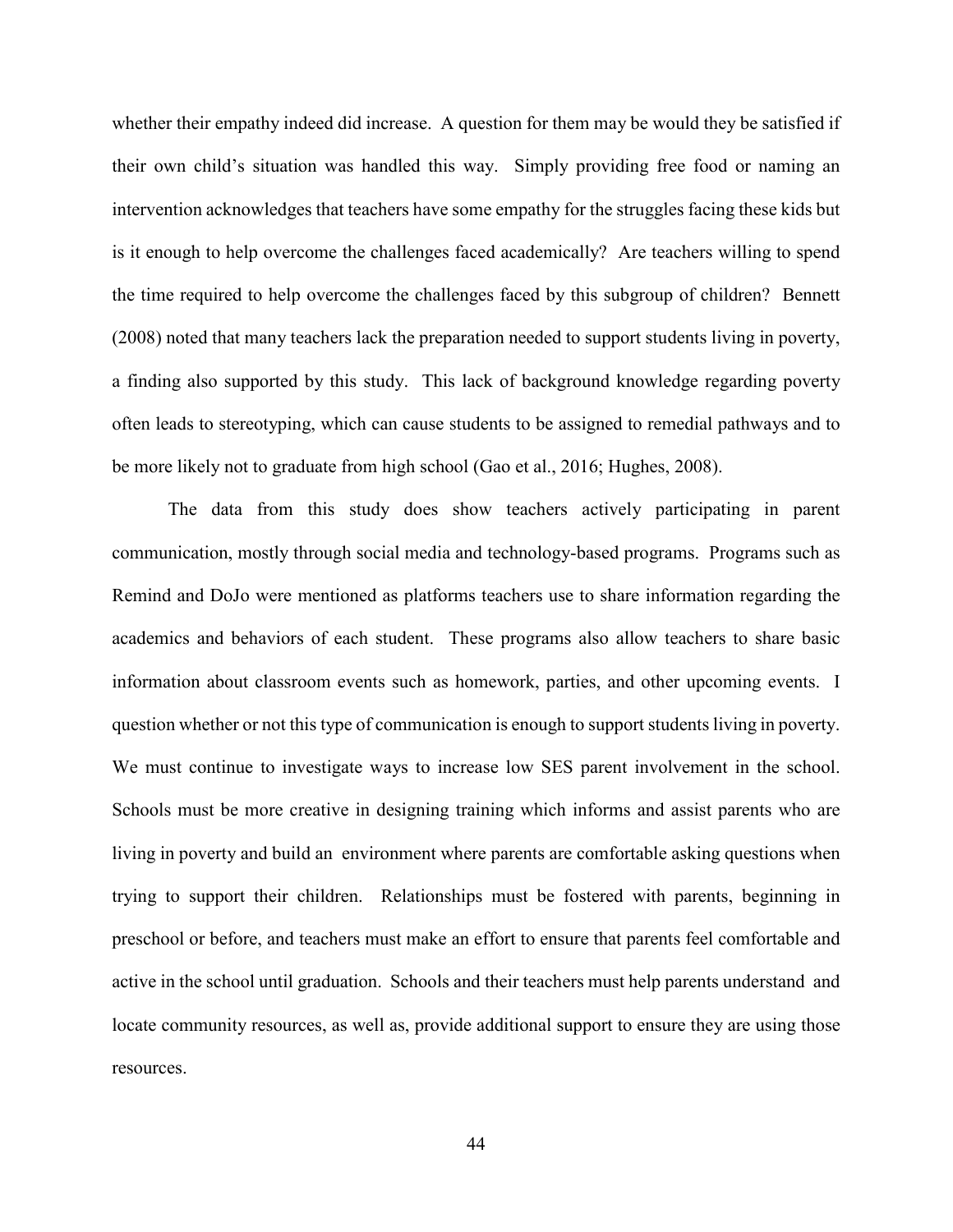#### **5.1 Summary**

The recommendations in this study should be reviewed on a bi-annual basis and adjusted in order to maximize the achievement of students living in poverty. Each intervention provides another layer of support for this subgroup of students who are often marginalized in their school and community. The district must create opportunities for teachers to learn more about the challenges faced by families living in poverty. Once the teachers have a better understanding, they can better align resources to the needs of the students and their families. Professional development sessions must be geared towards specific challenges and interventions that relate directly to student learning. The school system must create open dialog regarding poverty and have teachers take leadership roles on this topic. The school system must create a sense of urgency around education to make sure graduates are prepared for the jobs of the future. The following plan will be implemented at this district as the result of this study.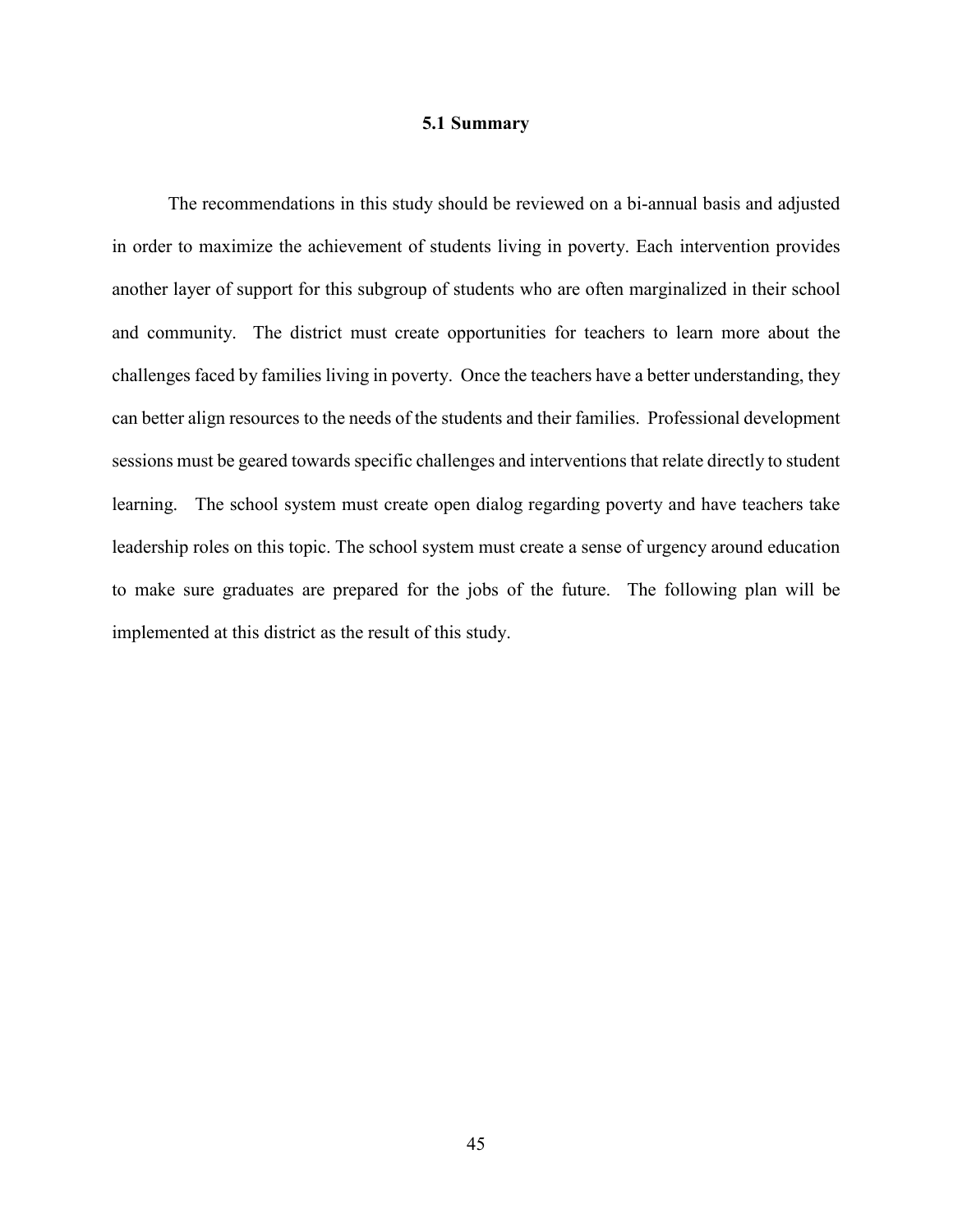#### **Appendix A Professional Development Plan for 2019-2020**

The district in which this study was conducted has five professional development days built into the teachers' contract. There are also four 105-minute after-school meetings for professional development included in the contract. The elementary teachers have 30 minutes each day from 8:00- 8:30 am for meetings, professional development, and planning. Following is a plan for creating professional development opportunities that will help teachers to enhance opportunities for families who are living in poverty and whose children attend this school.

#### *1. District Professional Development Days (five in the contract):*

The district will offer a three-hour training before the school year starts for all teachers K-2. This training will occur on either August  $26<sup>th</sup>$  or  $27<sup>th</sup>$ , 2019. The investigator will arrange with Westmoreland County Community Action or similar organization from Armstrong County to inform teachers about the challenges faced by students living in poverty. A discussion will begin that deepens teachers' understanding about the resources needed for students to overcome the problems they face at home and in school when learning to read. A short survey will be administered after the training to help the investigator determine the agenda for the second training. The survey will focus on teacher knowledge regarding the teaching strategies directed at supporting lower SES students and their families from the August professional development. This second training will be discussed with the PD provider and will be scheduled for February 2020. Two of the districts five professional development days will be focused on poverty and interventions to support students identified in this subgroup.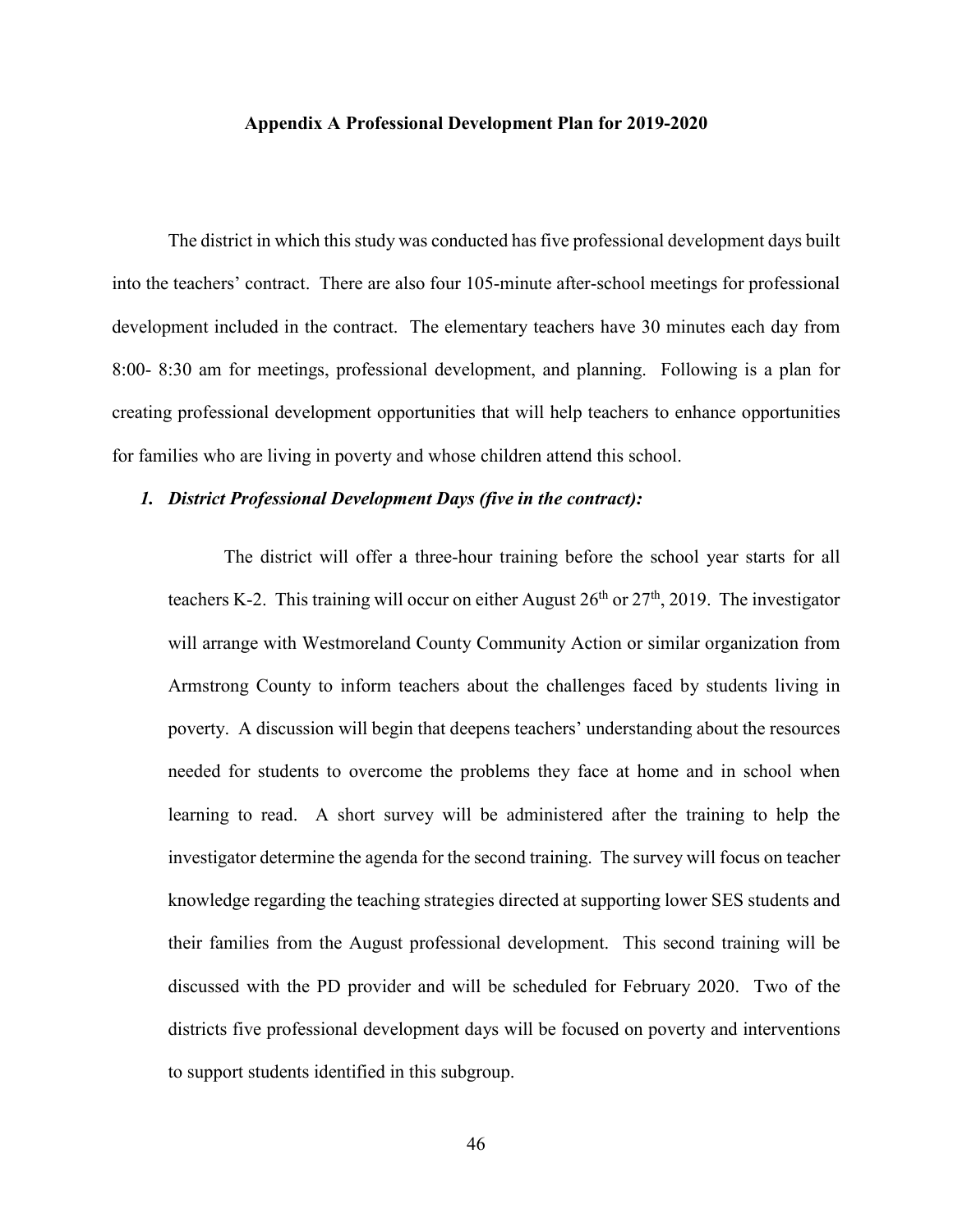#### *2. PD Time included in teacher schedule (8:00 am – 8:30 am daily)*

These meetings are held two to three times per week in the building in which this study was conducted. The meetings are scheduled depending on the agenda or needs of the building. During the month of September 2020, the investigator will add poverty to the agenda and discuss the August training, as well as any other topics on poverty brought up by the staff. Starting in October, the investigator will spend eight weeks conducting a book study on Mike Schmoker's book *Focus: Elevating the Essentials to Radically Improve Student Learning* (2011). A copy of this book will be provided for each teacher. Teachers will be assigned one chapter a week and will use the remaining three days of meeting time to fit this assignment into their workday. As the investigator discusses the content of this book, a reference will be made back to issues of poverty the group has discovered. This book study will provide a focus on school improvement, particularly for students living in poverty. In December, the investigator will start introducing an article or two per month related to poverty and the impacts it has on students. After working through this plan, teachers will be asked to find articles that are relevant to the challenges they are facing in the classroom. In February and March, the investigator will turn these discussions into teacher-led discussions. Teachers will share the struggles they are facing and work together to find research-based solutions.

### *3. After-School Professional Development Time (3:30 – 5:15 four times during the year)*

The investigator will use one hour from two of the four after-school meetings to provide training focused on resources that support students living in poverty. Exact details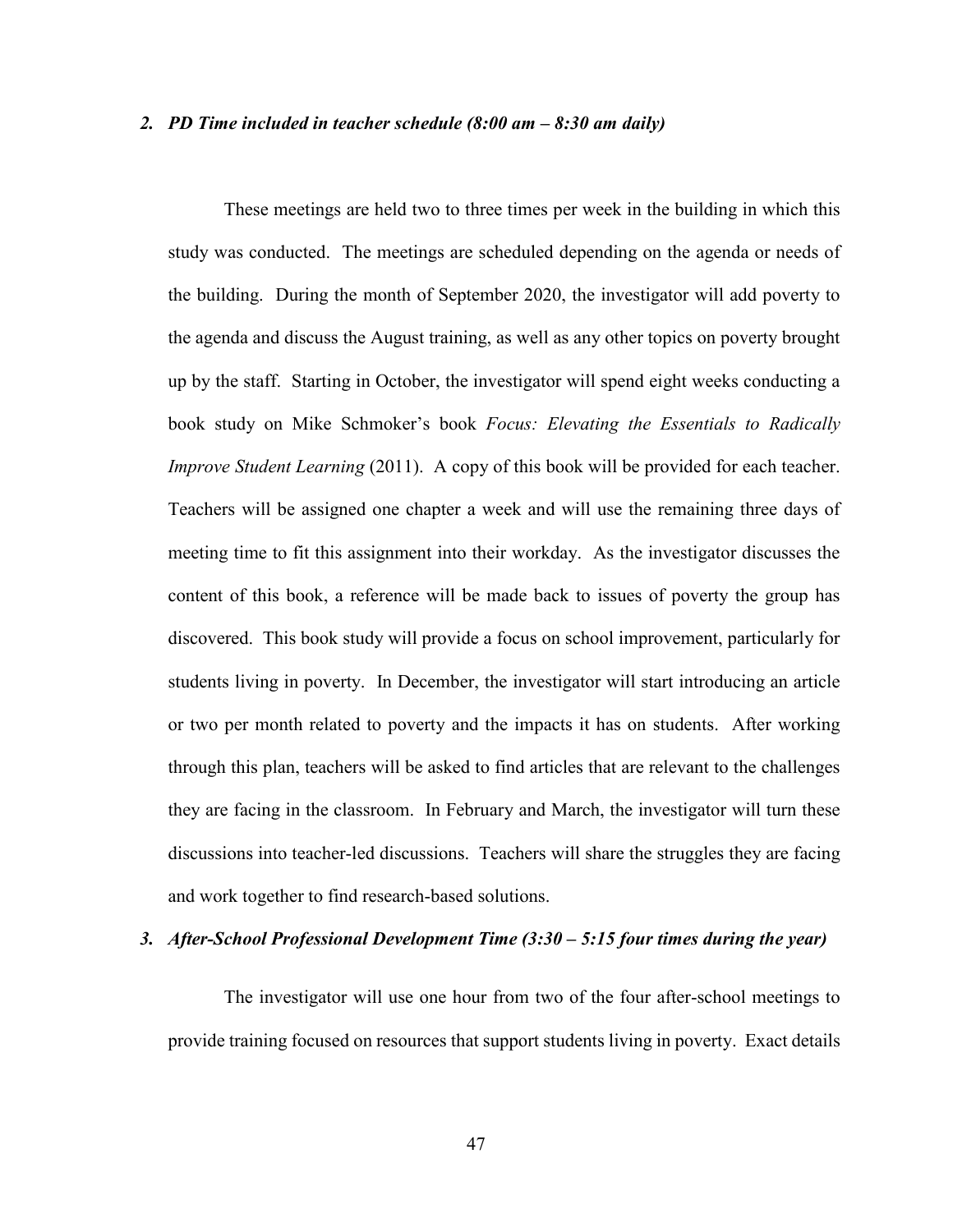for these two pieces of training will be determined by using the data gathered from the teacher survey administered after the August training session

### *4. Parent Engagement Training*

Initial training for parents will occur in August during our Friendship Trail event, which is one of the district's kindergarten transition events. During this time, the district will work with representatives of the Westmoreland and Armstrong Counties Community Actions group to bring representatives to this event to provide details on community resources available for families in the district. Topics will include housing, food, and assistance with utilities, healthcare, employment, and other relevant matters. Following this event, we will use Survey Monkey to learn how the training was received by the participants and learn more details about the needs of the community. The district will host parents for two additional events, one in November and one in March, to provide support for parents of the community. In addition, a parent resource area will be set up in the elementary office for parents to access when they are at the school.

#### *5. Policy Discussion with School Administration and Board of Directors*

The investigator will share these findings with the other administrators of the district, as well as the Board of Directors. After the stakeholders are made aware of the findings, the investigator will begin to review district policy and explore what policies can be adapted to support the needs of the community. Below is a list of district policies that can be reviewed and/or updated to support the changes in the community demographics.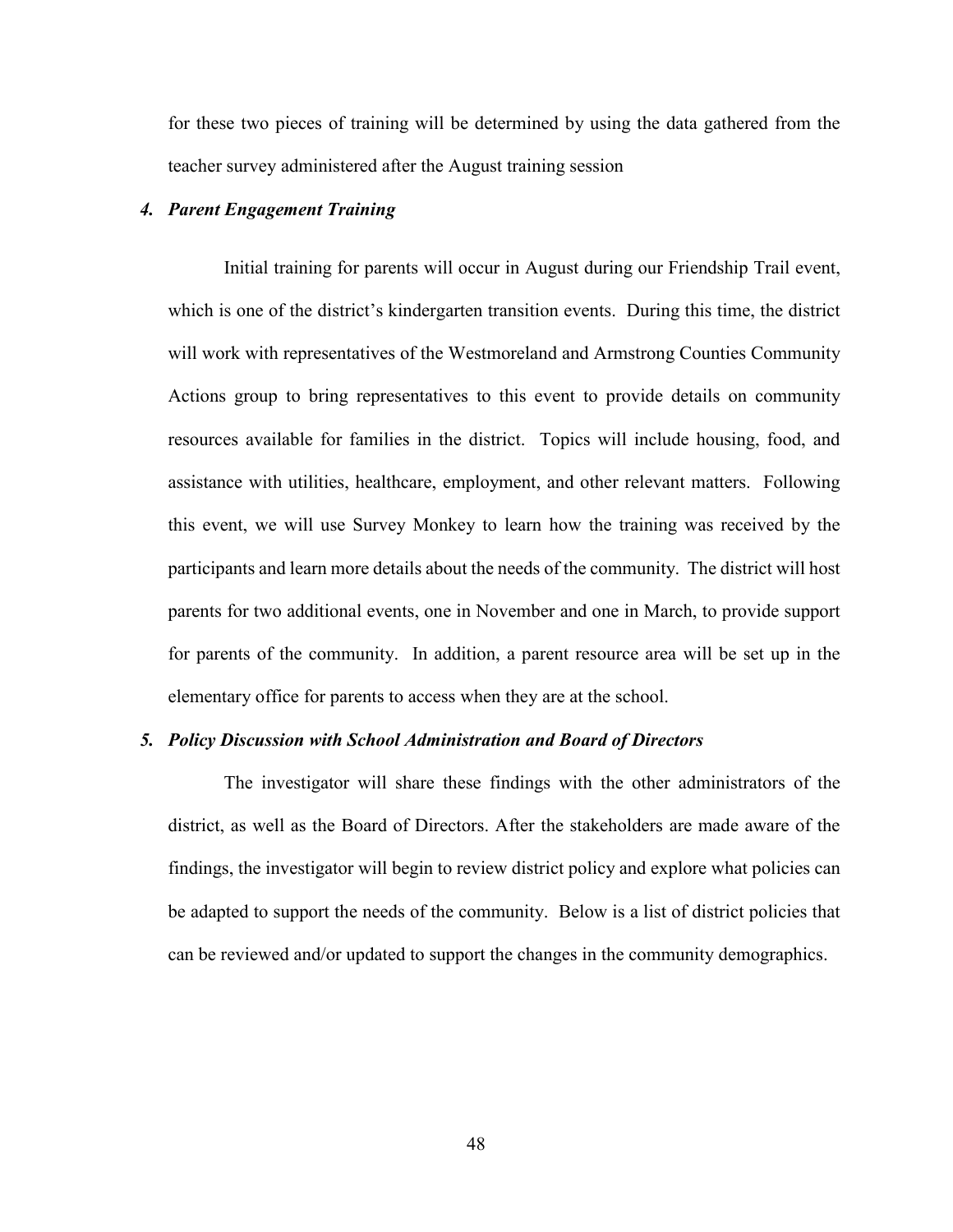- a. Policy 100 Comprehensive Planning
	- i. The current comprehensive plan for the district runs through June 2021. As the stakeholders begin the next plan, the current district demographics must be at the forefront.
- b. Policy 204 Attendance
	- i. The current policy on attendance was revised in October 2017 when the state changed the law regarding unlawful absences and truancy. The district must add to this policy support for lower SES families to change attendance patterns and get their students to school.
- c. Policy 304.1 Employment of Professional Employees
	- i. This policy on hiring must include a document showing that the district will hire the best candidate available for any professional position. The ability of a teacher to identify the needs of a student and provide resources in the classroom is essential for students to overcome the effects of poverty places on students. All stakeholders must be aware of the qualities needed to be successful in a classroom.
- d. Policy 602 Budget Planning
	- i. The district in which this study occurred has a new administrative team, along with a new business manager. The team must prioritize money not only for students but also for quality professional development for staff. These conversations must be ongoing and updated or revised when necessary.

49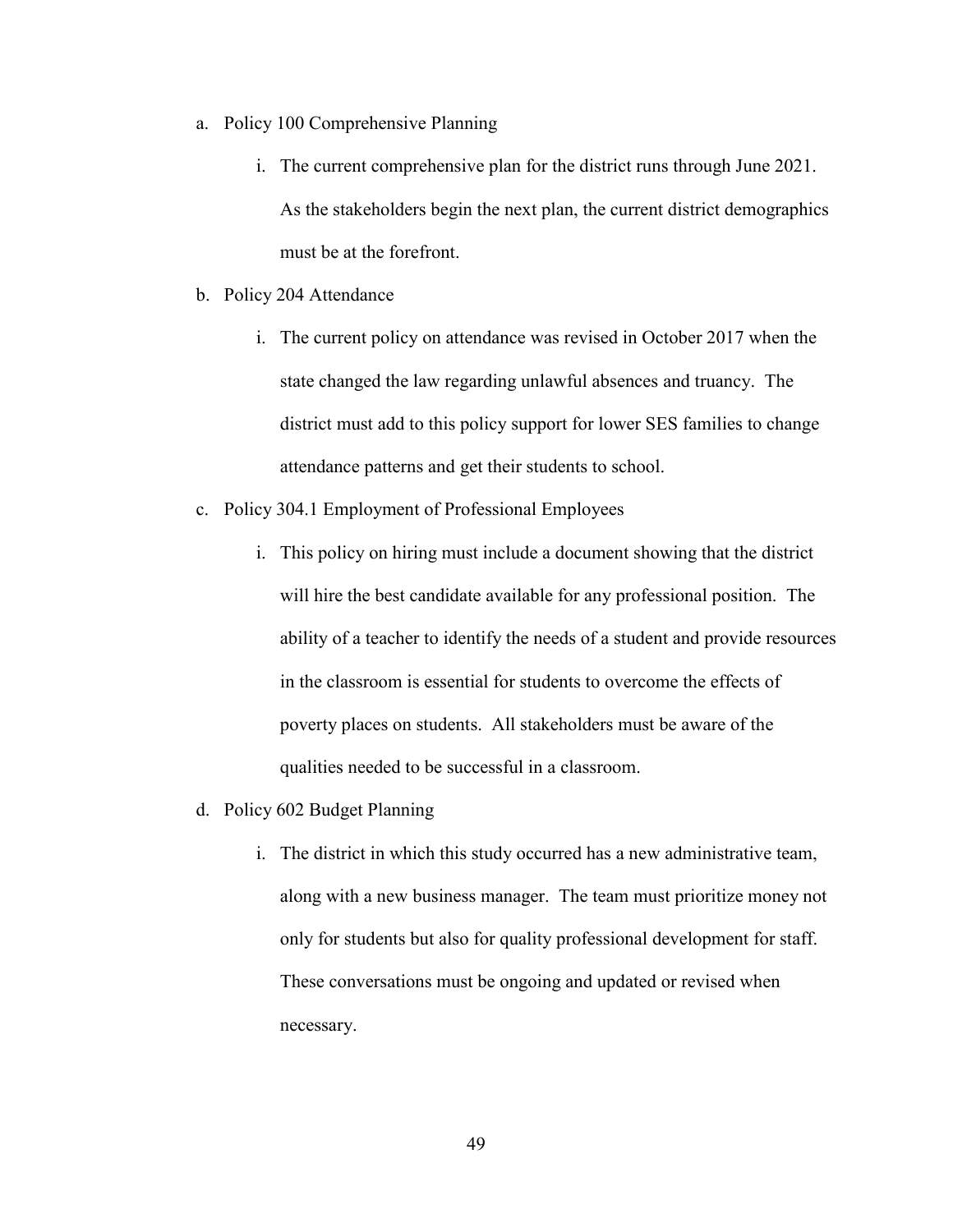The results of this study will guide future instruction and professional development opportunities for teachers at the elementary school where this study took place. The teacher responses to the survey and interview questions identified the need for additional training specific to the impact poverty has on student learning. Future training session should provide teachers with resources such as research-based interventions that are proven to support students from lower SES families, ways to increase parent engagement in the school, and information identifying the available resources in the community and how to access the resources. Professional development must be used to improve the instructional capacity of teachers, especially for students living in poverty. Moving forward, conversations with teachers, parents, and other community stakeholders will further explore ways teachers can support lower SES students to overcome the challenges faced at school and in their home lives.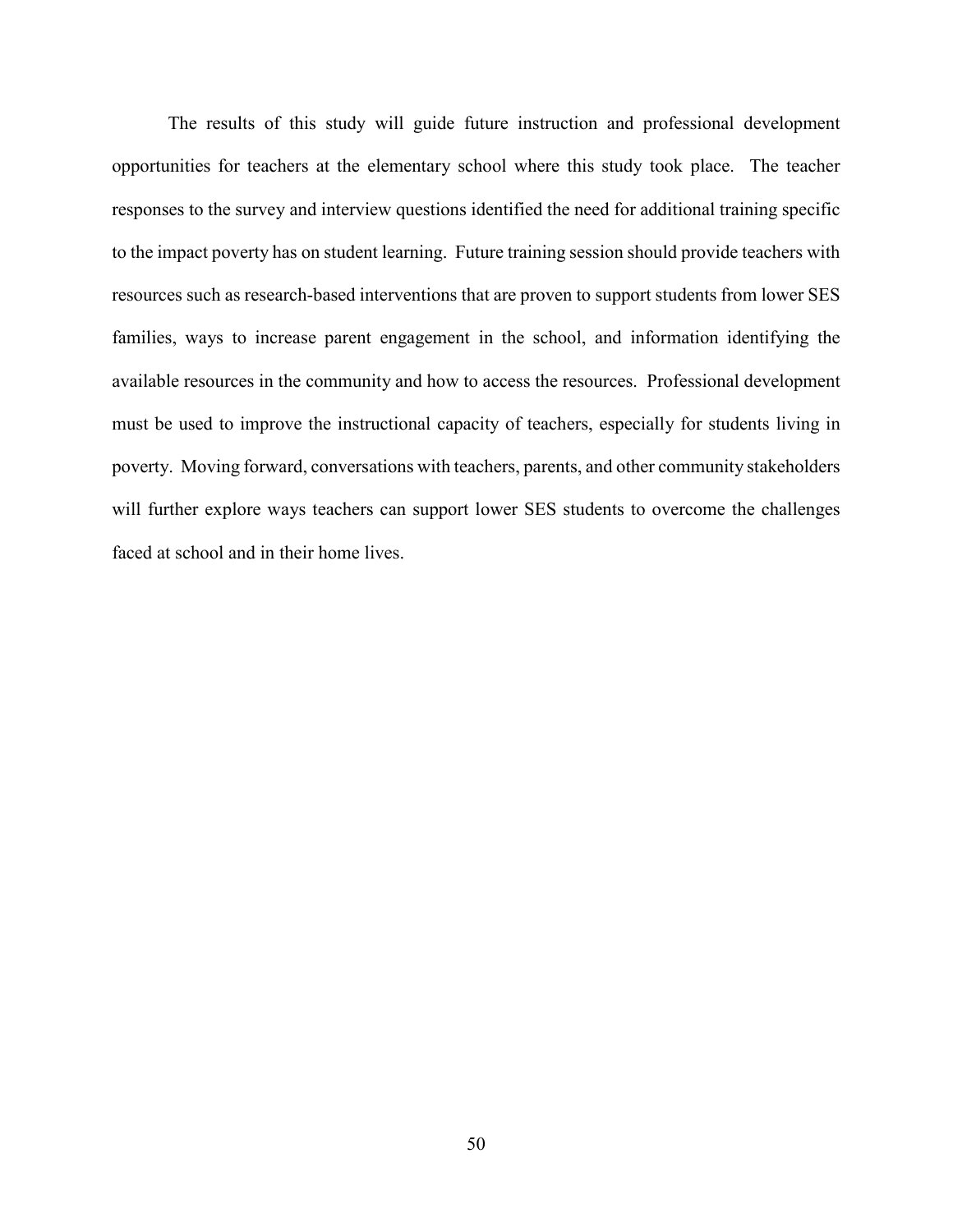## **Appendix B IRB Exemption Approval**

# *University of Pittsburgh*

# *Institutional Review Board*

*1500 Fifth Avenue, Suite 106 Pittsburgh, PA 15213 Tel (412) 383-1480 www.hrpo@pitt.edu*

# APPROVAL OF SUBMISSION (Exempt)

| IRB:     | STUDY18120124                                              |
|----------|------------------------------------------------------------|
| PI:      | <b>DAVID KEIBLER</b>                                       |
| Title:   | Teachers' Perspective of Students From Lower Socioeconomic |
|          | Families                                                   |
| Funding: | None                                                       |
| Date:    | January 10, 2019                                           |
|          |                                                            |

On 1/10/2019, *the Institutional Review Board reviewed and approved the above-referenced application through the administrative review process. The study may begin as outlined in the University of Pittsburgh approved application and documents.* 

#### **Approval Documentation**

| tvpe:<br><b>Re</b><br>view:           | $\sim$<br>study<br>Initial |  |
|---------------------------------------|----------------------------|--|
| Date:<br>$\gamma v a$<br>$\Delta \nu$ | 10/2019                    |  |

| <b>Exempt Category:</b> | (2) Tests, surveys, interviews, or observation  |
|-------------------------|-------------------------------------------------|
| Determinations:         |                                                 |
| <i>Approved</i>         | • Exempt Application Form                       |
| Documents:              | <b>• EMAIL REQUEST FOR RESEARCH CANDIDATES</b>  |
|                         | • Permission to conduct study at Leechburg Area |
|                         | • Qualtrics Survey Questions                    |
|                         | • Interview Questions                           |
|                         |                                                 |

*As the Principal Investigator, you are responsible for the conduct of the research and to ensure accurate documentation, protocol compliance, reporting of possibly study-related adverse events and unanticipated*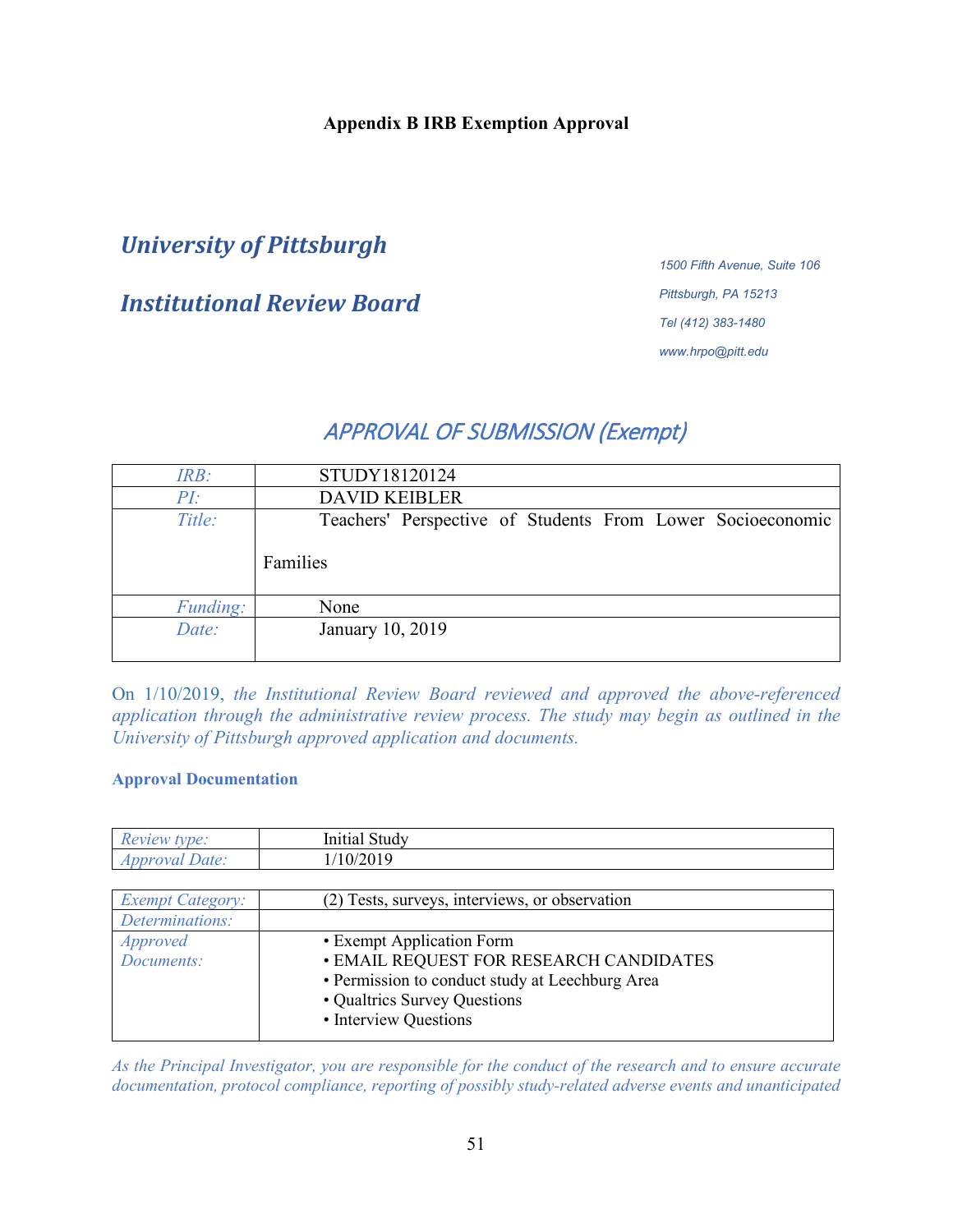*problems involving risk to participants or others. The HRPO Reportable Events policy, Chapter 17, is available at* <http://www.hrpo.pitt.edu/>*.*

*If this trial meets the definition of a clinical trial, accrual cannot begin until it has been registered at clinicaltrials.gov and a National Clinical Trial number (NCT) provided.* Contact [ctgov@pitt.edu](mailto:ctgov@pitt.edu) with questions.

*Research being conducted in an UPMC facility cannot begin until fiscal approval is received from the UPMC Office of Sponsored Programs and Research Support (OSPARS). Contact [OSPARS@upmc.edu](mailto:OSPARS@upmc.edu)* with questions.

*If you have any questions, please contact the University of Pittsburgh IRB Coordinator,* Amy Fuhrman at fuhrman@pitt.edu*.*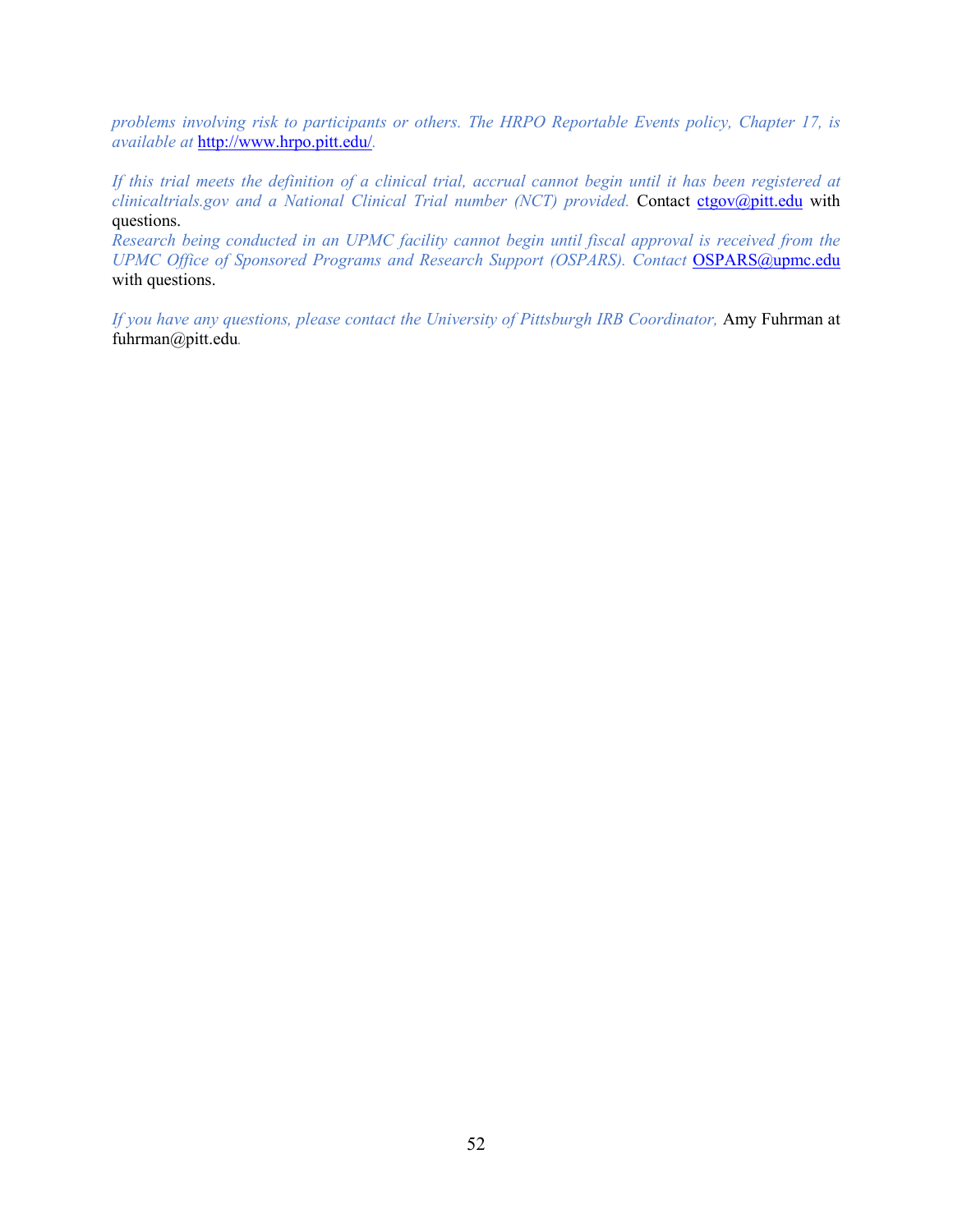## **Appendix C Pre-Survey Results**

*The following six questions were giving to the staff at Leechburg to gain background information* 

*for the presenters from Milton Hershey School. 34 out of 57 teachers responded.*

Question 1: Which level do you teach at Leechburg?



Question 2: How many years have you been teaching?

- 0-3 years1 teacher
- 4-12 years8 teachers
- 13-20 years18 teachers
- 21+ years7 teachers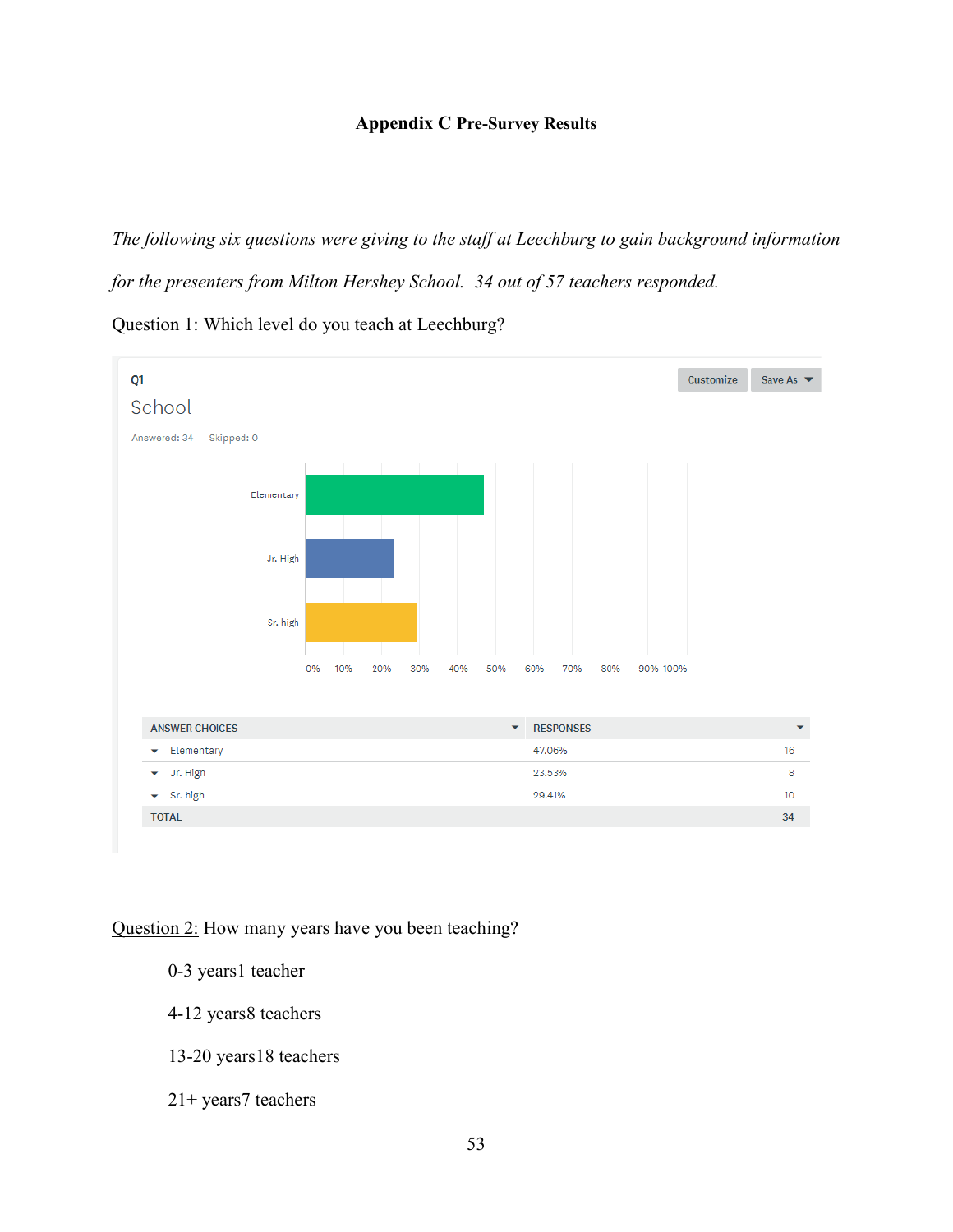Question 3: How many years have you been teaching at Leechburg?

- 0-3 years4 teachers
- 4-12 years8 teachers
- 13-20 years18 teachers
- 21+ years4 teachers

## Question 4: Do you live in the district?

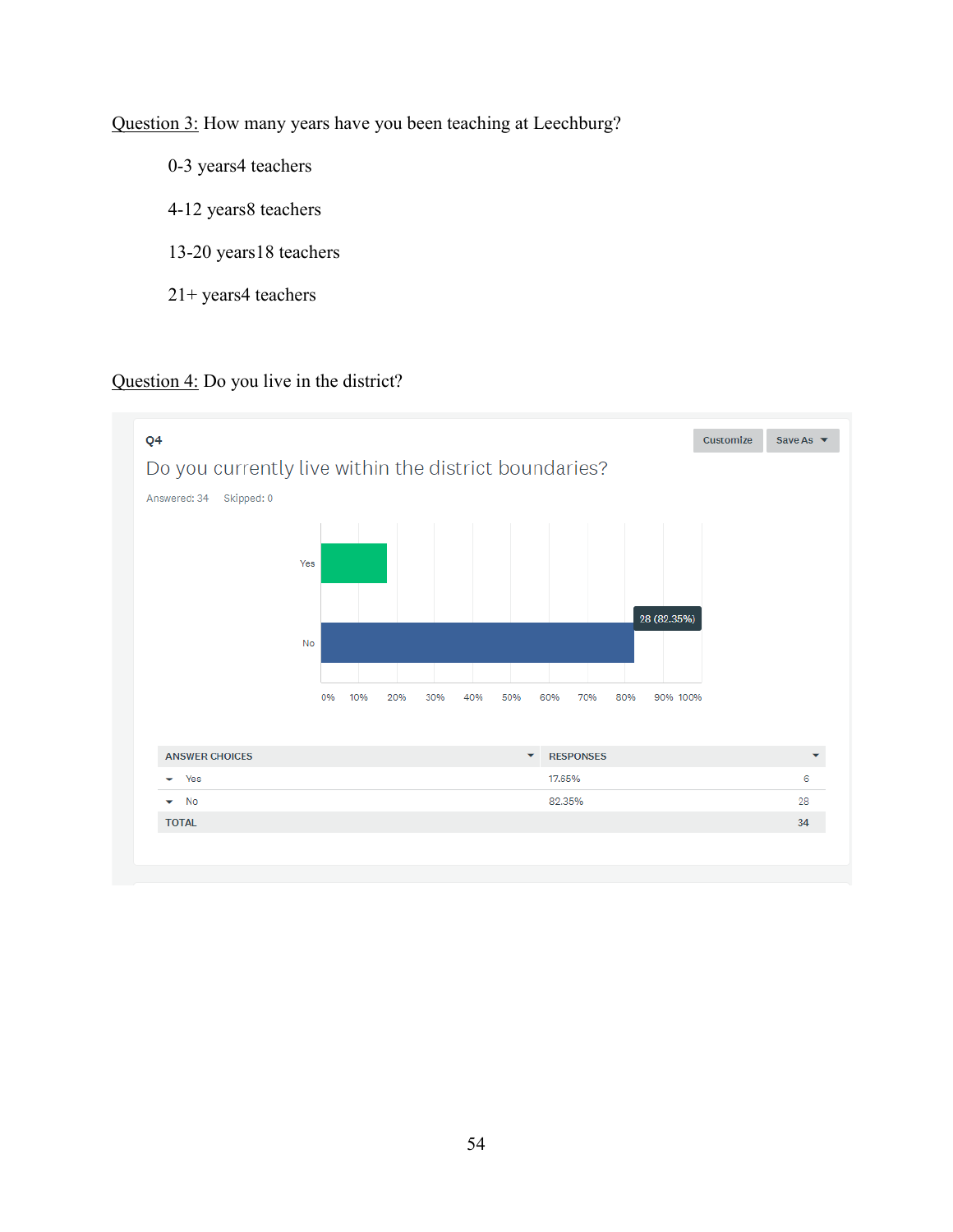Question 5: How would you define a family from a higher-socioeconomic status?

- A family from a lower-socioeconomic status has had some sort of hardship to make it difficult for the family to move from a lower-economic status to a higher-economic status.
- earning less than \$30k per year
- Trouble paying for basic necessities.
- Someone living pay to pay. Or struggling to pay bills.
- Family whose income is lower than the average income for the district
- A measurement that combines a family's income, education, and employment status in relationship to other families. Families from a lower-socioeconomic status typically have a household income that falls at or below the poverty level ( $\lessdot$  \$25,000 for a family of four). These families have to base their spending on what they NEED rather than what they WANT. Oftentimes, they must prioritize essentials to make ends meet.
- A family that is not aware or uses the resources available for the family. They have limited education and therefore may not have the income of a family where education and resources were used and/or available.
- A family whose total net income isn't enough to provide for essential necessities (e.g. clothing, food, gas, medical coverage, rent, utilities, a vehicle, etc.)
- Lower socioeconomic families are families who are in poverty, who may have help with purchasing housing, food and healthcare, but who struggle to pay for clothing, shoes, utilities and transportation.
- This family would generally not have the money for extras. The children would not have as many chances to participate in extra activities outside of school such as little league, basketball, etc.
- A family who earns minimum wage or less, collects well-fare or disability, may be homeless, possibly struggled in school and has a high school diploma or lower
- A family of four making an annual income below \$38,000.00.
- A family from a lower-socioeconomic will often have less access to resources. In addition, they are often at a disadvantage when it comes to privilege, power and control.
- Lower income, need support from outside resources
- Family income at or below poverty level.
- A family who does not make a lot of money. They do not always have the means or education to succeed.
- A family that has trouble paying their bills because their income is too low. A family that doesn't support their child's needs: clean clothes, clean bodies, and academic support.
- Not having a enough money to meet the basic needs
- A family whose entire household income falls below a designated total defined by social and economic specifics
- Family income equals or is below the national poverty level.
- Low level of income, education, and occupation
- below average income
- low income, lower educational achievement, poor healthcare and societal stressors
- Income below poverty level income, not much of an education, and unemployed.
- $\bullet$
- If lower-socioeconomic status is already identified to the school district through qualifying for free and/or reduced lunch, as individuals often requiring higher levels of support from both the school and outside agencies. These supports could be for a variety of reasons...medical assistance, mental health involvement, parenting support and daily living skills to list a few. Often, families consist of single parents due to divorce, incarceration, drug involvement where one parent is in a treatment facility, and grandparents or foster parents raising children. Families of lowersocioeconomic status in our school district are also educationally limited in terms of reading and writing skills.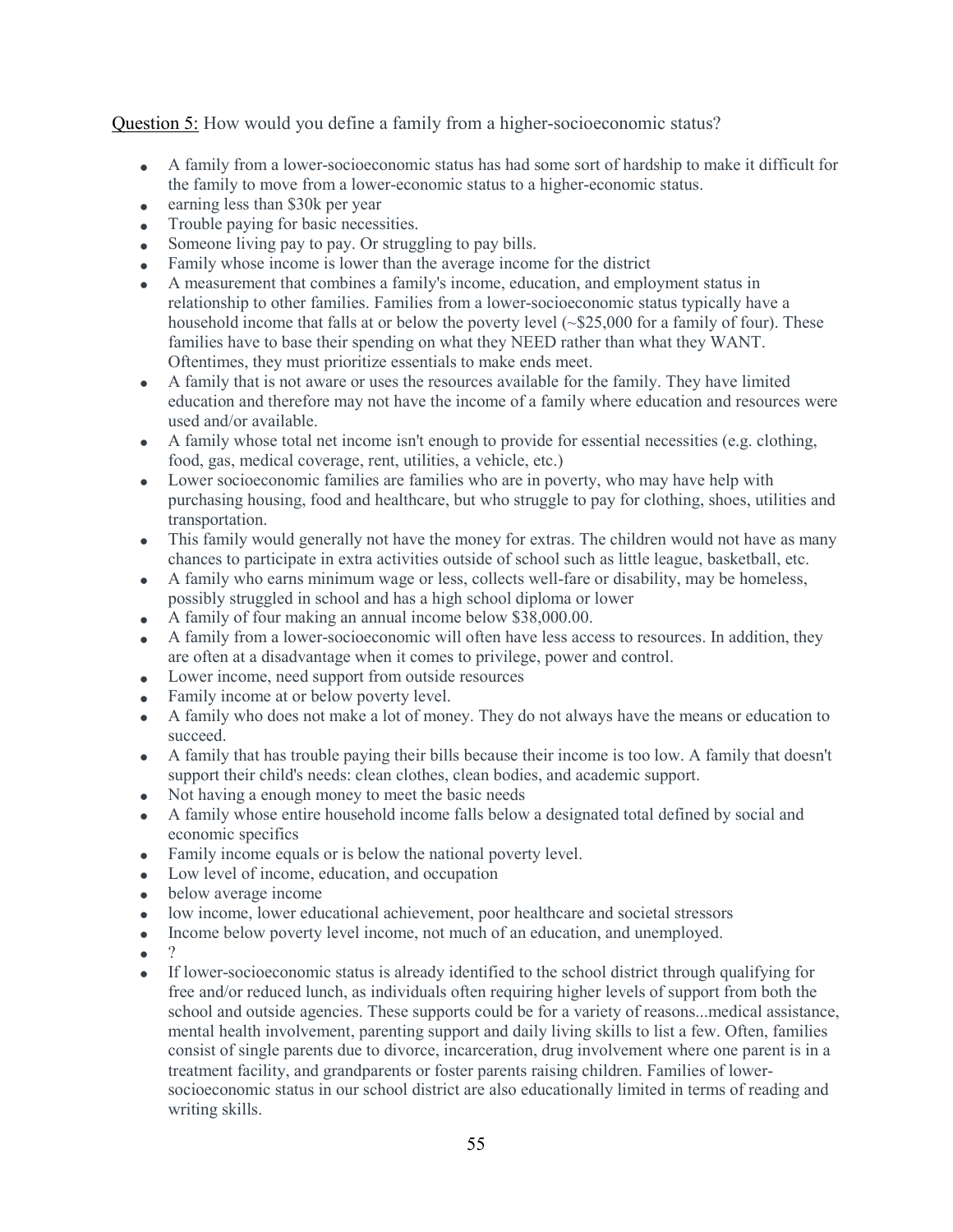- People who are struggling to make ends meet; might have to worry more about how they are getting food on the table than they are about homework
- under \$30,000 family income annually
- A family of 4 living on a household income of \$50,000 or less
- A family who lives paycheck to paycheck or below
- Close or below estimated poverty level of  $\leq 20,000$ ?

## Question 6: What would you consider your socioeconomic status growing up?

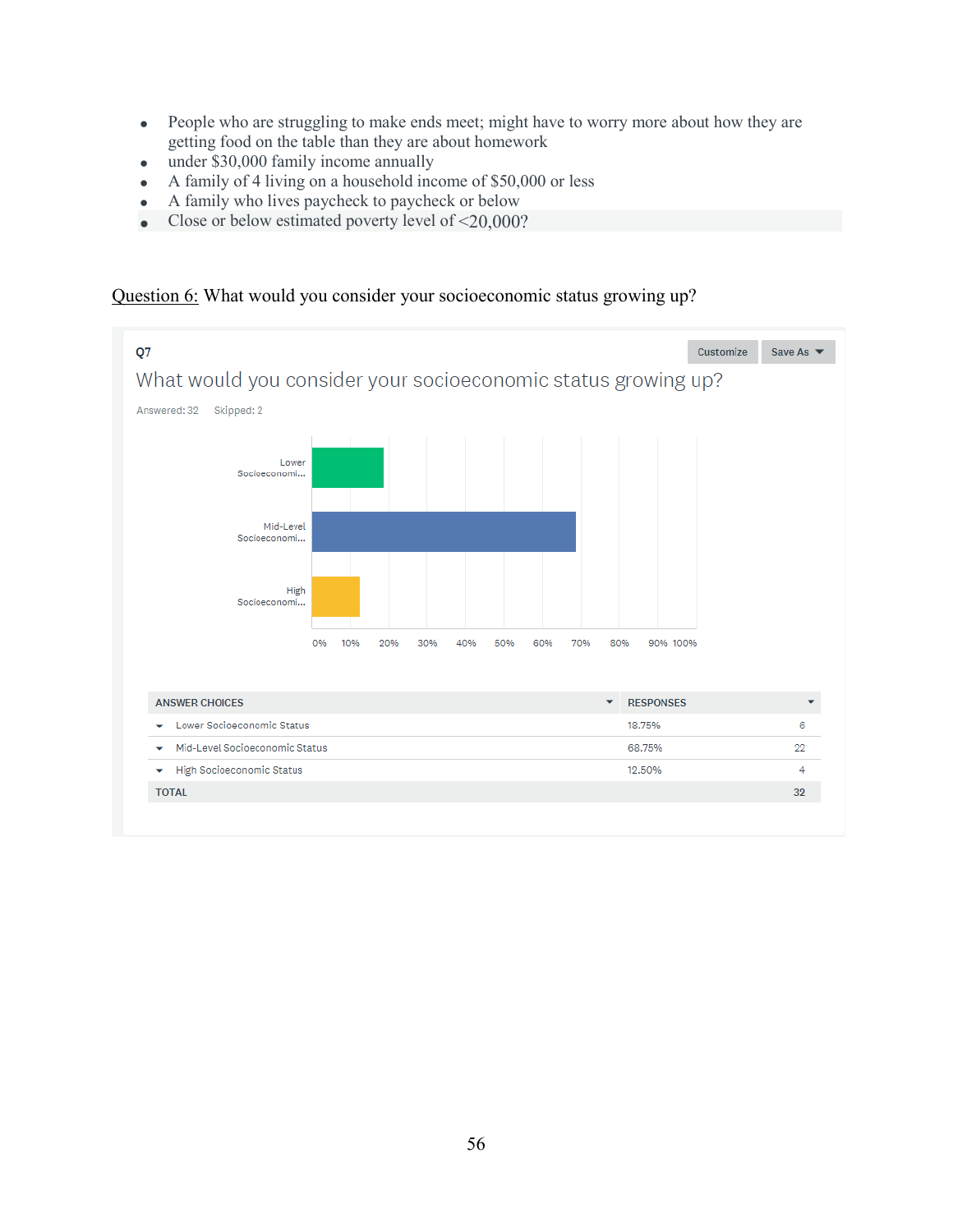## **Appendix D Teacher Survey**

*Teachers' Perspective of students from Lower Socioeconomic Families*

**1. Do you think the number of students living in poverty and attend David Leech Elementary has increased?**

Yes / No

**2. Have you seen any of the following at your school that you think can be attributed to poverty?**

|                                               | Yes | Nο |
|-----------------------------------------------|-----|----|
| Children coming to school Hungry              |     |    |
| Kids eating breakfast at school               |     |    |
| Kids demanding / stealing food from others    |     |    |
| Families not accessing free school meals      |     |    |
| Families needing food for the weekend (PATHS) |     |    |

**3. Have you seen an increase in any of the following that you think is attributed to poverty?**

|                                                                        | Yes |  |
|------------------------------------------------------------------------|-----|--|
| Signs of Mental Health (e.g. Anxiety, stress, mood swings, aggression) |     |  |
| Signs of Physical (e.g. headaches, lethargy, unhealthy pallor)         |     |  |
| Signs of significant weight gains or loss                              |     |  |
| Struggles to maintain standards of personal appearance and hygiene     |     |  |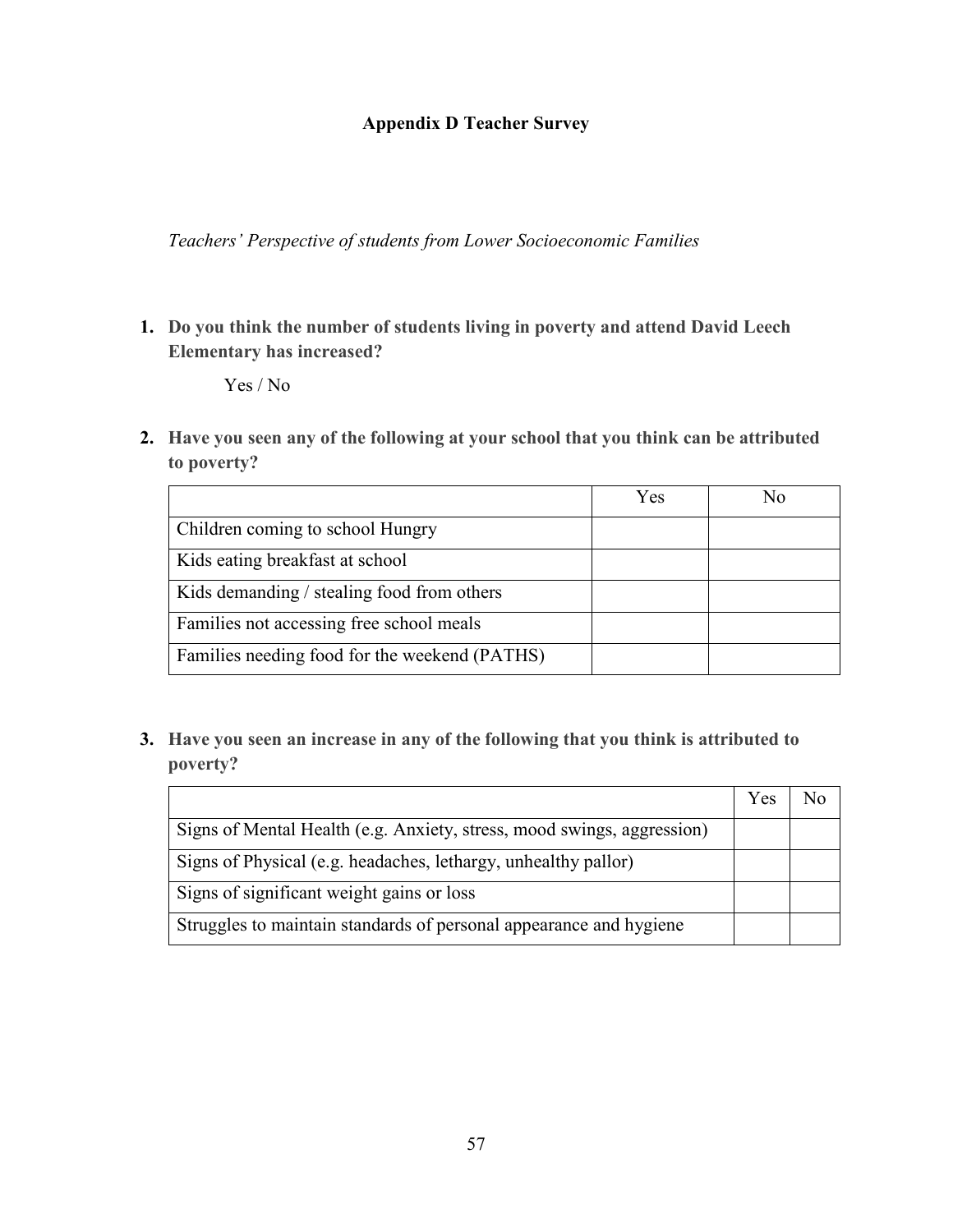**4. Have you seen an increase in any of the following in your school that you think is attributable to poverty?**

|                                                  | Yes |  |
|--------------------------------------------------|-----|--|
| Children with unexplained absences               |     |  |
| Children not able to concentrate                 |     |  |
| Children with behavioral issues                  |     |  |
| Increased bullying of children living in poverty |     |  |

**5. Have you seen an increase in any of the following in your school that you think is attributable to poverty?**

|                                                                       | Yes |  |
|-----------------------------------------------------------------------|-----|--|
| Children coming to school without supplies                            |     |  |
| Children stealing things from your classroom                          |     |  |
| Children not able to complete homework due to lack of support at home |     |  |
| Children inappropriately dressed for the weather conditions           |     |  |

**6. Have you noticed an increase in any of the following?**

|                                                                         | Yes |  |
|-------------------------------------------------------------------------|-----|--|
| Parents / guardians accumulating debt with the school?                  |     |  |
| Parental Disclosure of financial hardships shared with school personnel |     |  |
| Parents / Guardians unable to afford cost of school trips               |     |  |
| Families unable to contribute to fundraising activities                 |     |  |

7. **Has your school recently introduced or adapted practices to support children and families experiencing poverty? If so, please describe.**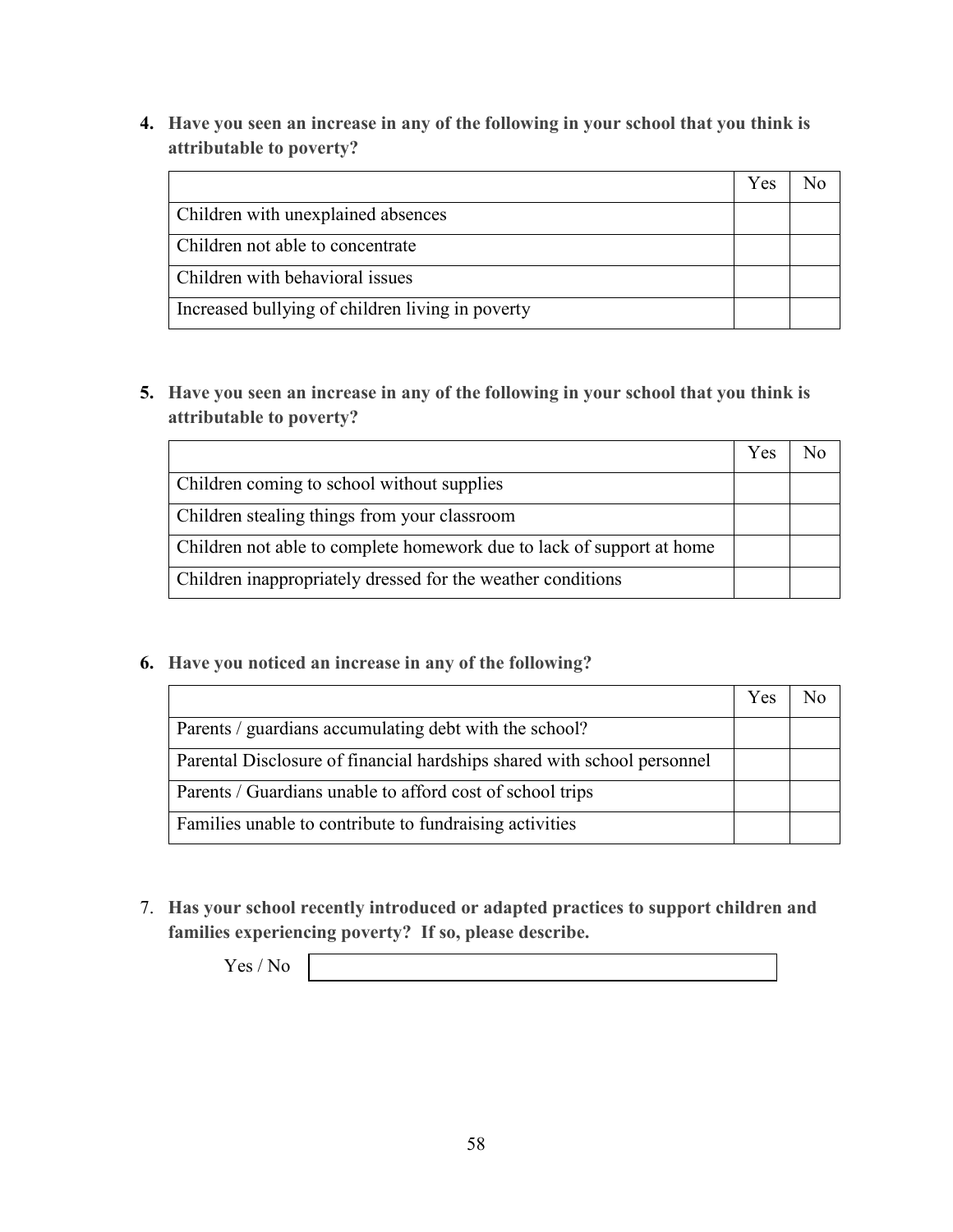**8. Please rank the following from #1-8 with 1 representing the resource you have the most influence over in school and 8 being the resource you struggle to provide at school.**

> Financial Emotional Mental Physical Spiritual Support System Relationship / Role Model Knowledge of the Hidden Rules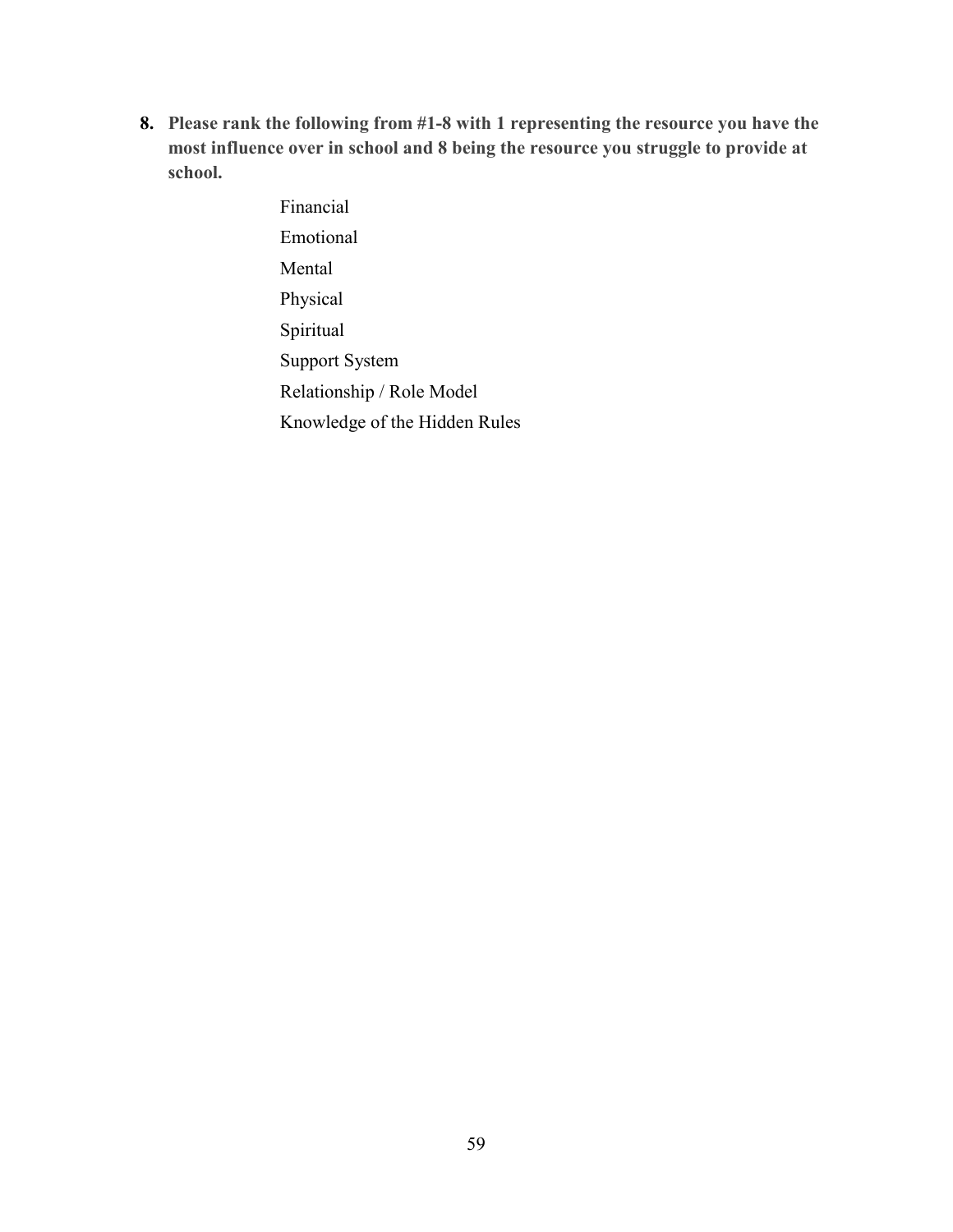#### **Appendix E Interview Questions**

### *Interview Questions with Grade-Level Leaders*

- 1. Has your grade level changed any instructional practices as a result of the "Chocolate in Poverty" training? If so, what has changed?
- 2. Has empathy towards students living in poverty changed as a result of learning new facts about families dealing with these struggles? If yes, can you provide an example?

3. Have any new opportunities been created to engage parents of students from lower socioeconomic families in your grade level after participating in the "Chocolate in Poverty" training?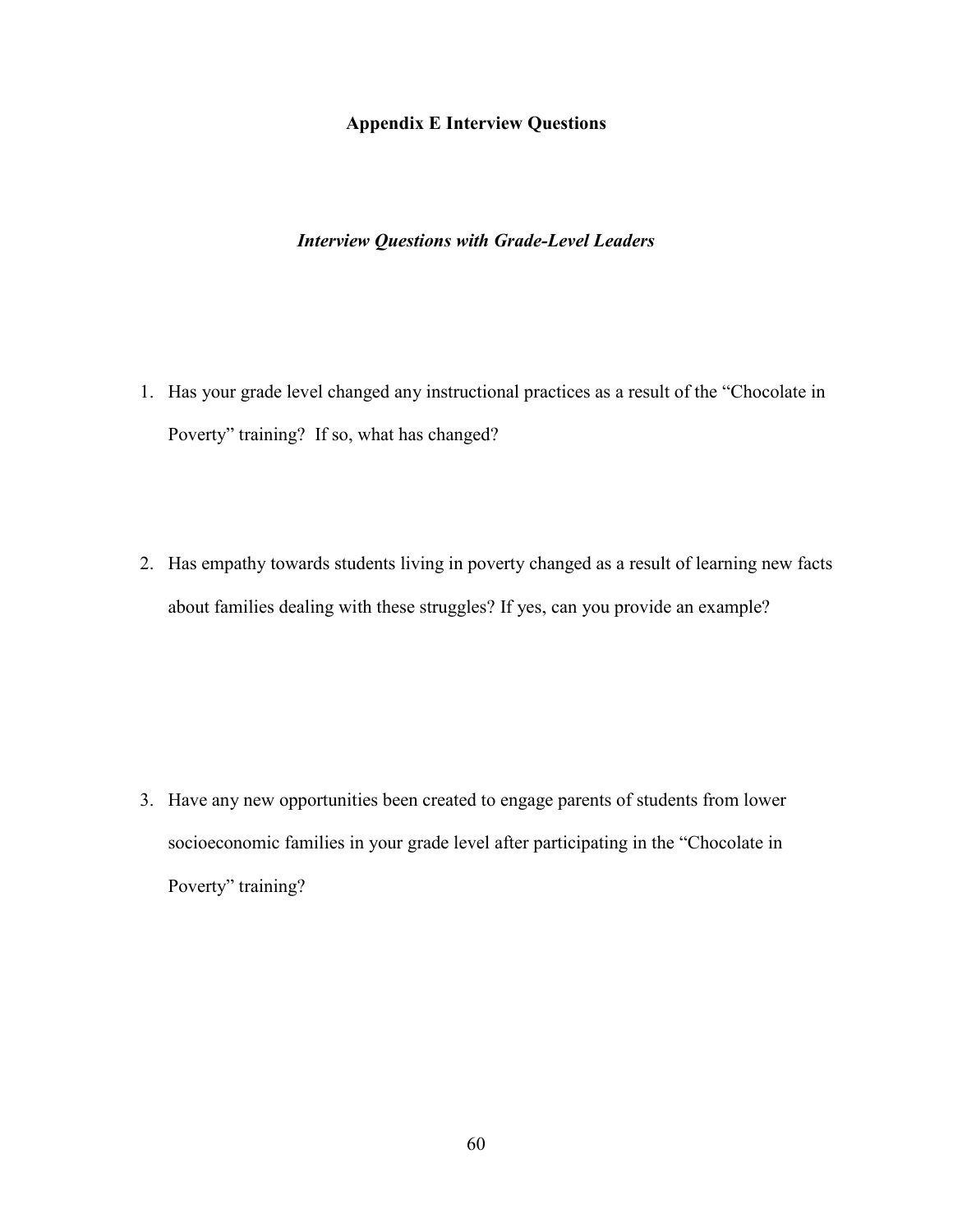#### **Bibliography**

- Alee, Jim. (2005). Literacy, aliteracy, and lifelong learning, *New Library World*, 106 (5/6), 244-252. doi.org/10.1108/03074800510595850"
- Adelson, J. L., Dickenson, E. R., Cunningham, B. C. (2016). A multigrade, multiyear statewide examination of reading achievement: Examining variability between districts, schools, and students. *Educational Researcher, 4*5(4), 258-262. doi: 10.3102/0013189X16649960.
- Anyon, J.. 1980. Social class and the hidden curriculum of work. *Journal of Education, 62*(1), 67-92.
- Barnett, W. S., Carolan, M. E., Squires, J. H., Clarke Brown, K., & Horowitz, M. (2015). *The state of preschool 2014: State preschool yearbook*. New Brunswick, NJ: National Institute for Early Education Research.
- Barnyak, N. C., & McNelly, T. A. (2009). An urban school district's parent involvement: A study of teachers' and administrators' beliefs and practices. *School Community Journal,* 19(1), 33.
- Barton, P. E. (2009). National Education Standards: Getting Beneath the Surface. Policy Information Perspective. *Educational Testing Service*.
- Beaver, J. K., & Weinbaum, E. H. (2012). Measuring school capacity, maximizing school improvement. *CPRE Policy Briefs RB*, *53*.
- Berkeley, S., Bender, W. N., Gregg, P. L., & Saunders, L. (2009;2008). Implementation of Response to Intervention: A snapshot of progress. *Journal of Learning Disabilities*, *42*(1), 85-95. doi: 10.1177/0022219408326214
- Benner, A. D., Boyle, A. E., & Sadler, S. (2016). Parental involvement and adolescents' educational success: The roles of prior achievement and socioeconomic status. *Journal of Youth and Adolescence, 45*(6), 1053-1064. doi 10.1007/s10964-016-0431-4
- Bennett, M. M. (2008). Understanding the students we teach: Poverty in the classroom. *The Clearing House: A Journal of Educational Strategies, Issues, and Ideas*, *81*(6), 251-256. doi: 10.3200/TCHS.81.6.251-256
- Brown, D. T. (2014). Instilling resilience in students of poverty. *The Education Digest*, *80*(1), 28.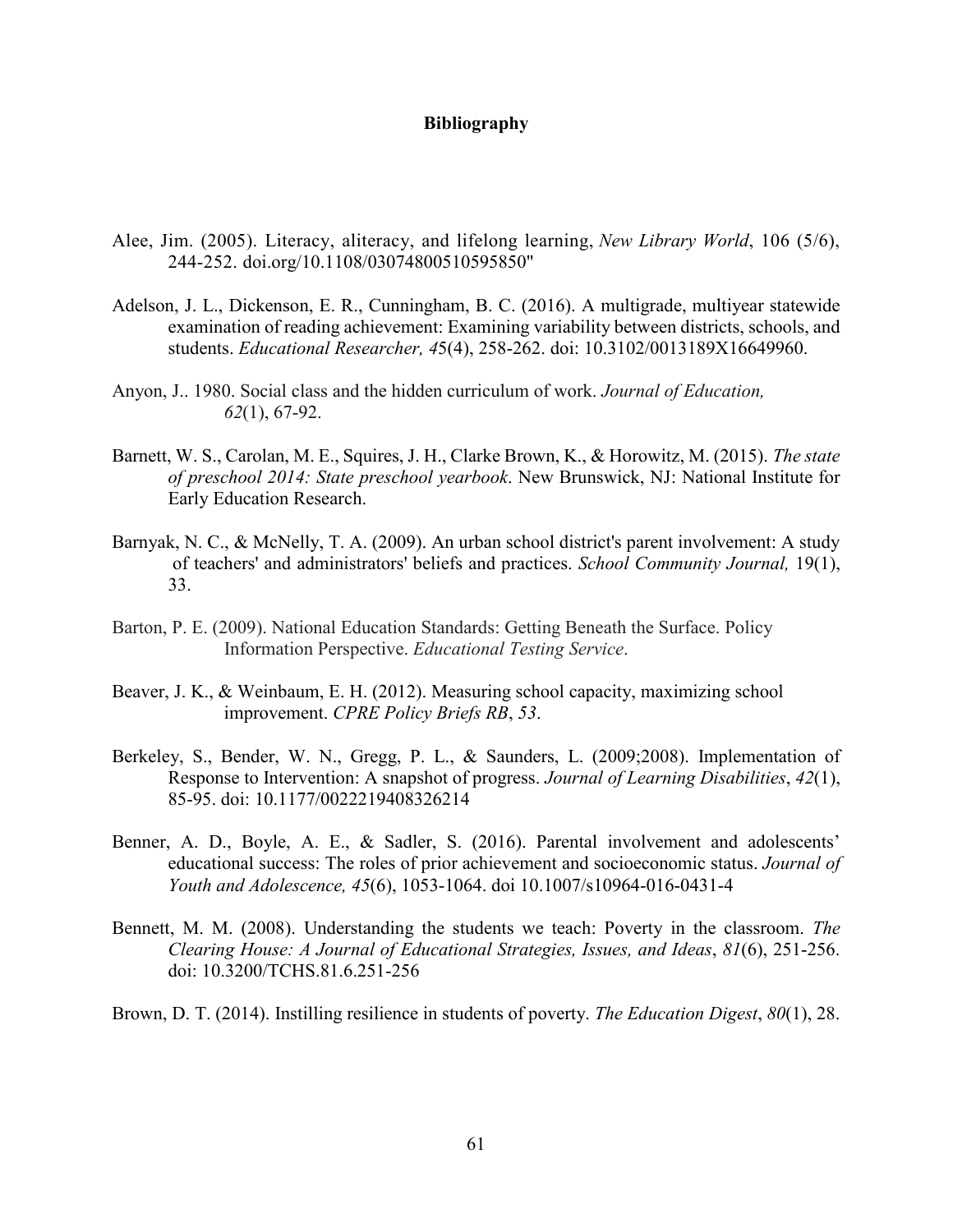- Callan, G. L., Marchant, G. J., Finch, W. H., & Flegge, L. (2017). Student and school SES, gender, strategy use, and achievement. *Psychology in the Schools*, *54*(9), 1106-1122.
- Carter, N., Bryant-Lukosius, D., DiCenso, A., Blythe, J., & Neville, A. J. (2014). The use of triangulation in qualitative research. *Oncology Nursing Forum, 41*(5), 545-547. doi:10.1188/14.
- Cassy, J., Valdadez, C. M., & Garrett, S. D. (2010). Literacy trends and issues: A look at the five pillars and the cement that supports them. *The Reading Teacher, 63*(8), 644-655. doi:10.1598/RT.63.8.3
- Cho, M., Convertino, C., & Khourey-Bowers, C. (2015). Helping preservice teachers (PSTs) understand the realities of poverty: Innovative curriculum modules*. Educational Technology Research Development*, *63*(2), 303-324. doi:10.1007/s11423-015-9366-9
- Compton, D. L., Fuchs, D., Fuchs, L. S., & Bryant, J. D. (2006). Selecting at-risk readers in first grade for early interventions: A two-year longitudinal study of decisions, rules, and procedures*. Journal of Educational Psychology*, *98*(2), 394-409. doi: 10.1037/0022- 0663.98.2.394
- Creswell, J. W. (2013). *Qualitative inquiry and research design: Choosing among five approaches* (3rd ed.). Thousand Oaks, CA: Sage.
- Davis, R. E., Couper, M. P., Janz, N. K., Caldwell, C. H., & Resnicow, K. (2010). Interviewer effects in public health surveys. *Health Education Research*, *25*(1), 14-26 <http://doi.org/10.1093/her/cyp046>
- DeNavas-Walt, C., & Proctor, B. D. (2014). Income and poverty in the United States: 2014. *US Department of Commerce*.
- Denton, C. A. (2012). Response to Intervention for reading difficulties in the primary grades: Some answers and lingering questions. *Journal of Learning Disabilities, 45*(3), 232-243. doi: 1177/0022219412442155
- DePlanty, J., Coulter-Kern, R., & Duchane, K. A. (2007). Perceptions of parent involvement in academic achievement. *The Journal of Educational Research, 100*(6), 361-365,367- 368,384. Retrieved from [http://pitt.idm.oclc.org/login?url=https://search-proquest](http://pitt.idm.oclc.org/login?url=https://search-proquest-com.pitt.idm.oclc.org/docview/204195836?accountid=14709)[com.pitt.idm.oclc.org/docview/204195836?accountid=14709](http://pitt.idm.oclc.org/login?url=https://search-proquest-com.pitt.idm.oclc.org/docview/204195836?accountid=14709)
- Dilworth-Bart, J. E. (2012). Does executive function mediate SES and home quality associations with academic readiness? *Early Childhood Research Quarterly, 27*, 416-425. doi: 10.1016/j.ecresq.2012.02.002
- Fuchs, D., & Fuchs, L. S. (2006). Introduction to Response to Intervention: What, why, and how valid is it? *Reading Research Quarterly, 41*(1), 93-99.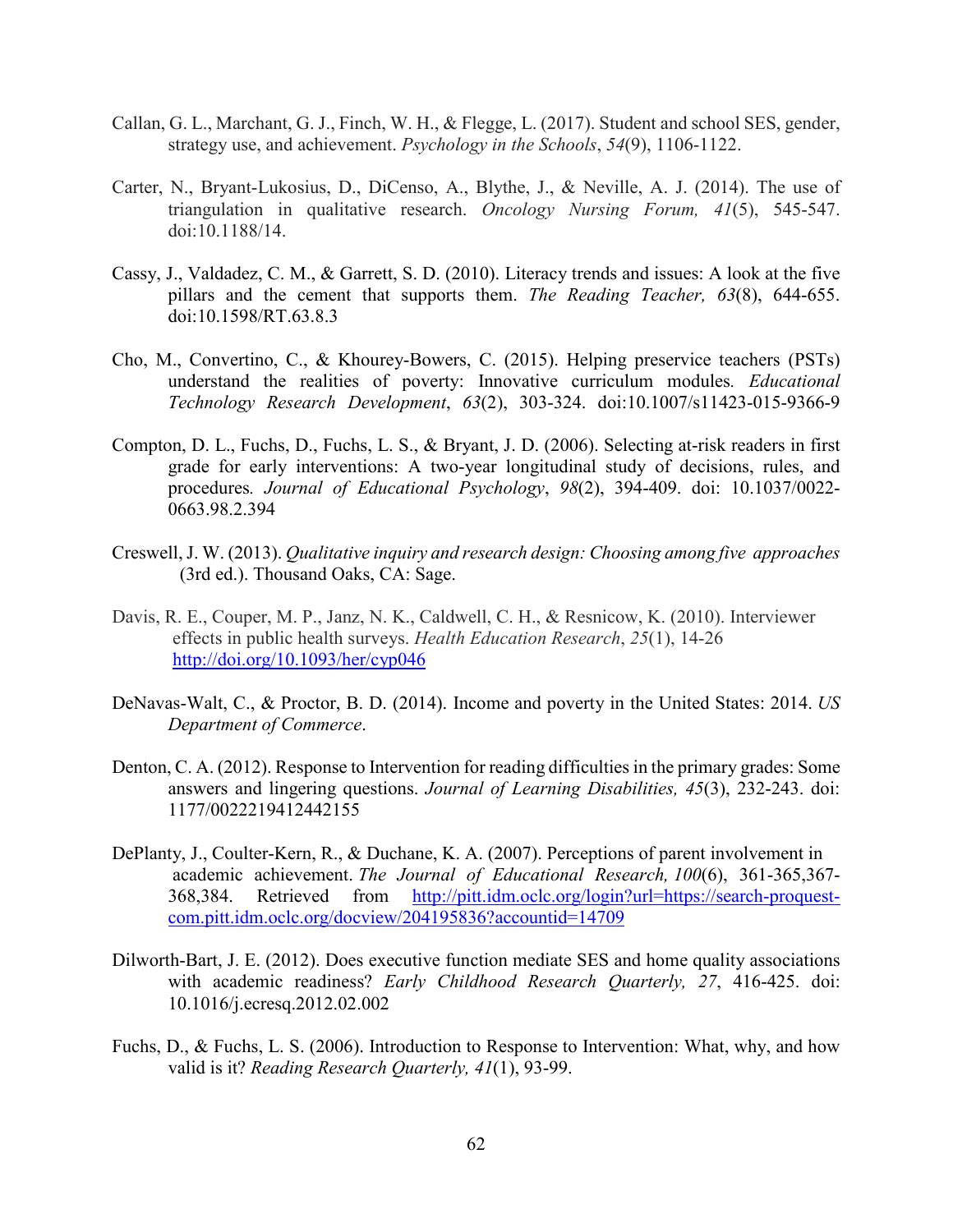- Fullan, M. (2007). Change theory as a force for school improvement. In J. M. Burger, C. Webber and P. Klinck (eds.), *Intelligent Leadership* (pp. 27–39). London: Springer.
- Gallucci, C., DeVoogt Van Lare, M., Yoon, I., & Boatright, B. (2010). Instructional Coaching: Building a theory about the role and organizational support for professional learning. *American Educational Research Journal*, 47(4). 919-963. doi. 10.3102/0002831210371497
- Gao, M., Gilbert, B. B., & Woods, L. (2016). Low-income students lose literacy skills in the summer: Do summer programs make a difference?. *Journal of Research & Reflections in Education (JRRE)*, *10*(2).
- Garcia-Carrion, R., Gomez, A., Molina, S., & Ionescu, V. (2017). Teacher education in schools as learning communities: Transforming high-poverty schools through dialogic learning. *Australian Journal of Teacher Education, 42*(4), 44-56.
- Garvey Berger, J. & Johnston, K. (2015). *Simple habits for complex times: Powerful practices for leaders*. Stanford, CA: Stanford Business Books.
- Gustafson, S., Svensson, I., Faith, L. (2014). Response to Intervention and dynamic assessment: Implementing systematic, dynamic, and individualized interventions in primary school. *International Journal of Disability, Development, and Education*, *61*(1), 27-43.
- Hammarberg, K., Kirkman, M., de Lacey, S. (2016). Qualitative research methods: when to use them and how to judge them, *Human Reproduction*, 31(3). p. 498- 501. Retrieved from <https://doi.org/10.1093/humrep/dev334>
- Harrell, M. C., Bradley, M., (2009). *Data collection methods: Semi-structured interviews and focus groups.* Santa Monica, CA: Rand Corporation.
- Harris, A., & Goodall, J. (2008). Do parents know why they matter? Engaging all parents in learning. *Educational Research*, *50*(3), 277-289. doi: 10.1080/00131880802309424
- Hart, B., & Risley, T. R. (2003). The early catastrophe. *Education Review London*, *17*(1), 110- 118.
- Herbers, J. E., Cutuli, J. J., Supkoff, L. M., Hiestad, D., Chan, C., Hinz, E., & Masten, A. S. (2012). Early reading skills and academic achievement trajectories of students facing poverty, homelessness, and high residential mobility. *Educational Researcher, 41*(9), 366-374. doi: 10.3102/0013189X12445320
- Hill, D. R., King, S. A., Lemons, C. J., & Partanen, J. N. (2012). Fidelity of implementation and instructional alignment in response to intervention research*. Learning Disabilities Research & Practice*, *27*(3), 116-124. doi: 10.1111/j.1540-5826.2012.00357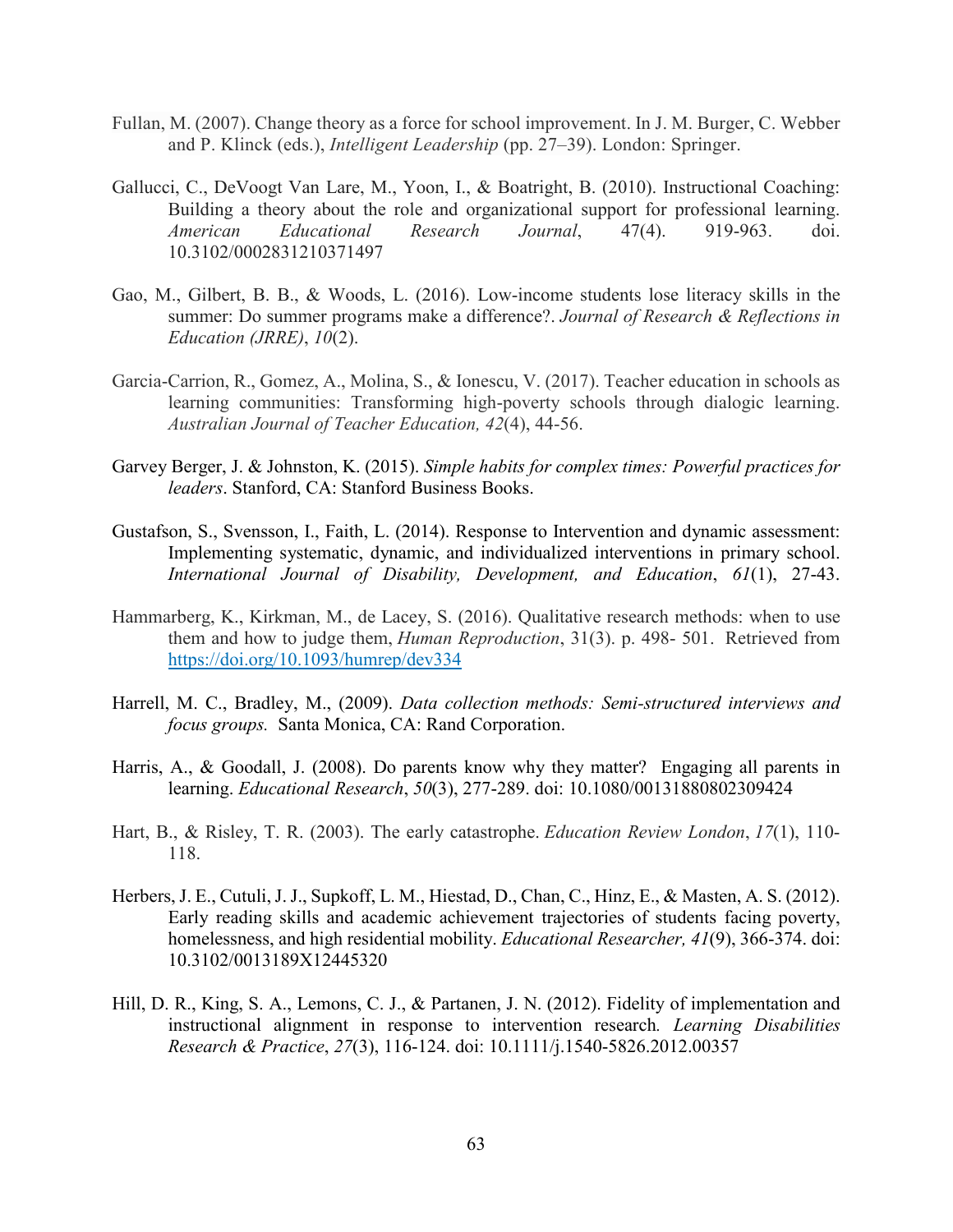- Hoff, E. (2013). Interpreting the early language trajectories of children from low SES and language minority homes: Implications for closing achievement gaps. *Developmental Psychology*, *49*(1), 4-14. doi:10.1037/a0027238
- Hughes, J. A. (2010). What teacher preparation programs can do to better prepare teachers to meet the challenges of educating students living in poverty. *Action in Teacher Education*, *32*(1), 54-56. doi: 10.1080/01626620.2010.10463542
- Im, M. H., Hughes, J. N., & West, S. G. (2016). Effect of trajectories of friends and parents' school involvement on adolescents' engagement and achievement. *Journal of Research on Adolescence*, *26*(4), 963-978.
- Janson, H. (2010). The logic of qualitative survey research and its position in the field of social research methods. *Forum: Qualitative Social Research*, 11(2). Retrieved from http://dx.doi.org/10.17169/fqs-11.2.1450
- Jensen, E. (2013). How poverty affects classroom engagement. *Educational Leadership*, *70*(8), 24-30.
- Jenkins, J. R., Hudson, R. F., & Johnson, E. S. (2007). Screening for at-risk readers in Response to Intervention Framework. *School Psychology Review*, *36*(4), 582-600.
- Johnson, P. (2011). Response to Intervention in literacy: Problems and possibilities. *The Elementary School Journal*, *111*(4), 511-534. doi: 10.1086/6590303
- Johnston, J., Riley, J., Ryan, C., & Kelly-Vance, L. (2015). Evaluation of a summer reading program to reduce summer setback. *Reading & Writing Quarterly*, *31*(4), 334-350.
- Kilgus, S. P., Methe, S. A., Maggin, D. M., & Tomasula, J. L. (2014). Curriculum-Based Measurement of Oral Reading (R-CMB): A diagnostic test accuracy meta-analysis of evidence supporting use in universal screening. *Journal of School Psychology*, *52*, 377- 405.
- Killion, J. (2012). *Meet the promise of content standards: Professional learning required*. Oxford, OH: Learning Forward.
- Kostewicz, D. E., & Kubinam, R. M. (2008). The National Reading Panel: A review of reading outcome measures for students with emotional and behavioral disorders. *Behavioral Disorders*, *33*(2), 62-74.
- Ladd, H. F. (2012). Education and Poverty: Confronting the evidence. *Journal of Policy Analysis and Management*, *31*(2), 203-227.
- Lewis, A. E. 2001. There is no 'race' in the schoolyard: Color-blind ideology inan (almost) allwhite school. *American Education Research Journal, 38*(4), 781-811.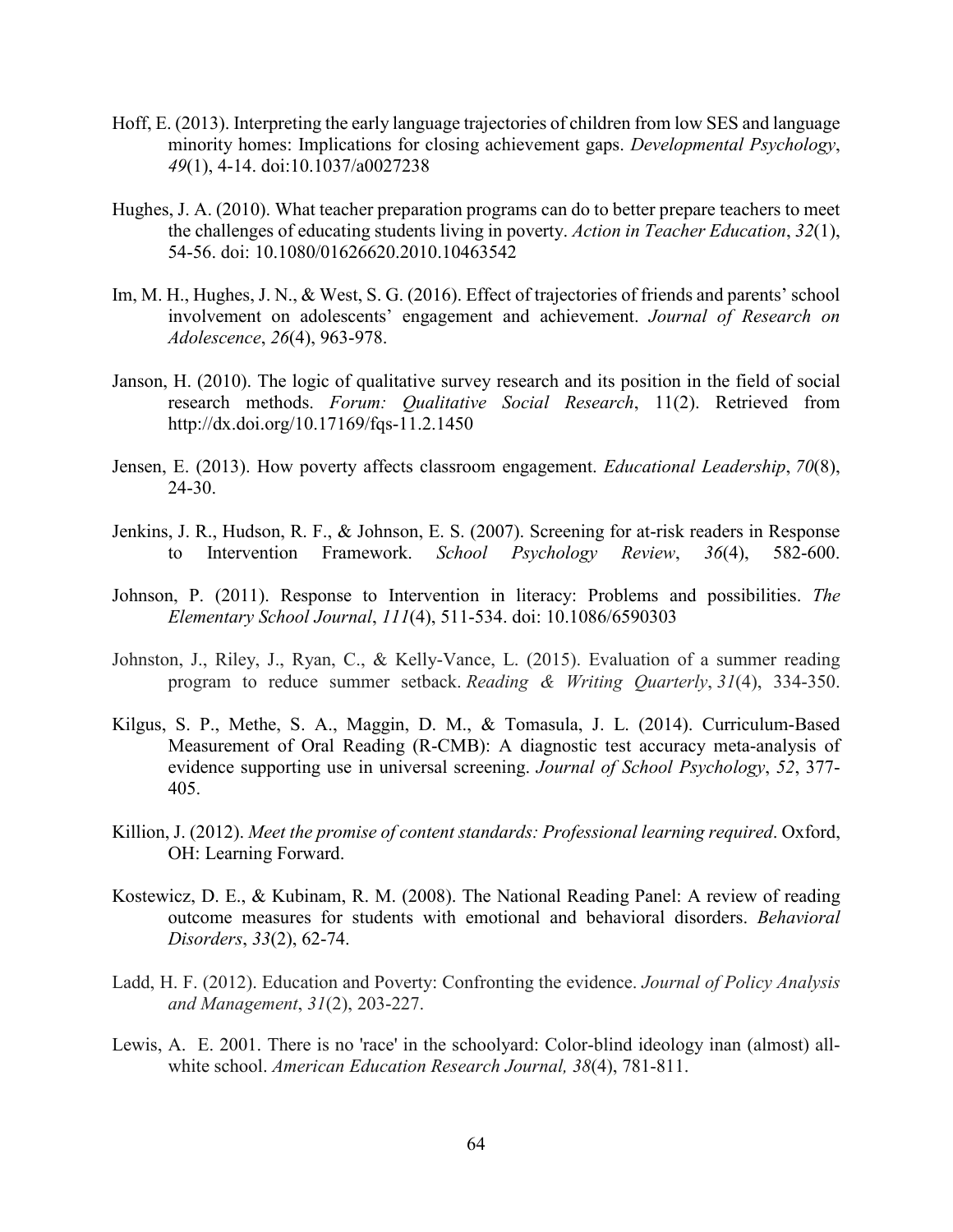- Linsky, M., & Lawrence, J. (2011). Adaptive challenges for school leadership. In H. O'Sullivan & J. West-Burnham (Eds.), *Leading and managing schools*. Thousand Oaks, CA: Sage.
- Lunenburg, F. C. (2012). Power and leadership: An influence process. *International Journal of Management, Business, and Administration*, *15*(1), 1-9
- Lyon, G. R. (1998). Why reading is not a natural process. *Educational Leadership*, *55*(6), 14-18.
- David, L., & Mazjanis, B. I. (2015). Summer Learning Loss for Maine Public School Elementary Students.
- Majid, M. A. A., Othman, M., Mohamad, S. F., Lim, S. A. H., & Yusof, A. (2017). Piloting for Interviews in qualitative research: Operationalization and lessons learned. *International Journal of Academic Research in Business and Social Sciences*, 7(4) doi:10.6007/IJARBSS/v7-i4/2916
- Marsh, J. A., Pane, J. F., & Hamilton, L. S. (2006). *Making sense of data-driven decision making in education: Evidence from recent RAND research*. RAND Corporation. Pittsburgh, PA
- McInerney, M., & Elledge, A. (2013). *Using a Response to Intervention framework to improve student learning: A pocket guide for state and district leaders*. Washington, DC: American Institutes for Research.
- McKinney, S. (2014). The relationship of child poverty to school education. *Improving Schools*, *17*(3), 203-216.
- Milner, H. R. (2015). *Rac(e)ing to class: Confronting poverty and race in schools and classrooms*. Cambridge, MA: Harvard Education Press.
- Murakami-Ramalho, E., & Wilcox, K. A. (2012). Response to Intervention implementation: A successful principal's approach. *Journal of Educational Administration*, *50*(4), 483-500. doi: 10.1108/09578231211238602
- Nelson-Walker, N. J., Fien, H., Kosty, D. B., Smolkowski, K., Smith, J. L. M., & Baker, S. K. (2013). Evaluating the effects of a systematic intervention on first-grade teachers' explicit reading instruction. *Learning Disabilities Quarterly*, *36*(4) 215-230. doi: 1177/0731948712472186
- Parker, R. I., Vannest, K. J., Davis, J. L., & Clemens, N. H. (2012). Defensible progress monitoring data for medium and high-stakes decisions. *The Journal of Special Education*, *46*(3), 141- 151
- Pennsylvania Department of Education (2014). *The comprehensive literacy plan*. Retrieved from http://static.pdesas.org/content/documents/PA%20Comprehensive%20Literacy%20Plan. pdf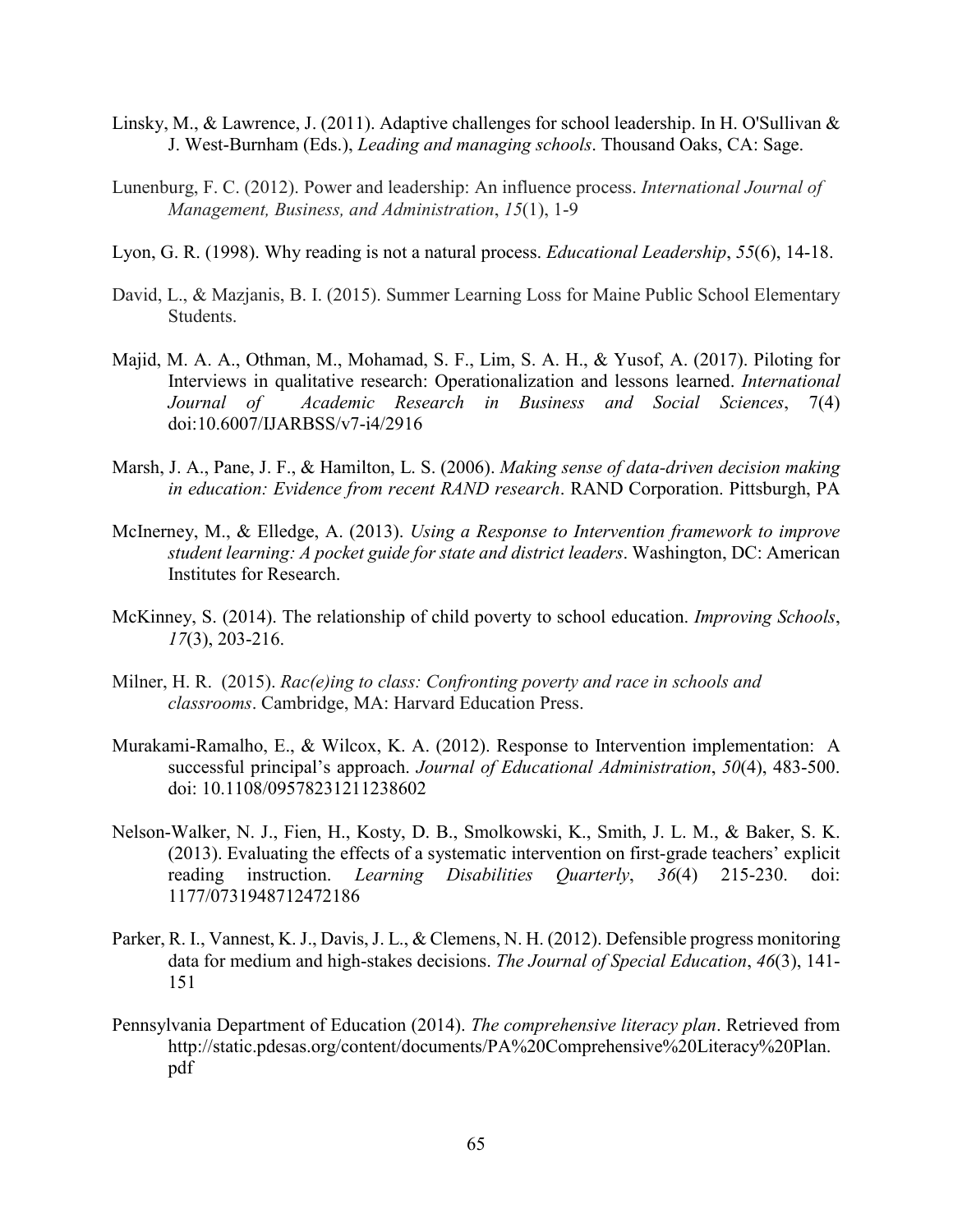- Pennsylvania Department of Education (2009). *Response to Intervention (RtII): An introduction*. Retrieved from from [http://pattan.net](http://pattan.net-website.s3.amazonaws.com/files/materials/publications/docs/RtIIAnIntro.pdf)[website.s3.amazonaws.com/files/materials/publications/docs/RtIIAnIntro.pdf](http://pattan.net-website.s3.amazonaws.com/files/materials/publications/docs/RtIIAnIntro.pdf)
- Peterson, P. E., Barrows, S., & Gift, T. (2016). After Common Core, states set rigorous standards. *Education Next, 16*(3), 9-15.
- Phillips, V., & Wong, C. (2010). Tying together the Common Core of standards, instruction, and assessments. *Phi Delta Kappan, 91*(5), 37-42.
- Pinto, G., Bigozzi, L., Tarchi, C., Vezzani, C., & Accorti Gamannossi, B. (2016). Predicting reading, spelling, and mathematical skills: a longitudinal study from kindergarten through first grade. *Psychological reports*, *118*(2), 413-440.
- Porter, A., McMaken, J., Hwang, J., & Yang, R. (2011). Common Core standards: The new U.S. intended curriculum. *Educational Researcher, 40*(3), 103-116. doi:10.3102/0013189X11405038
- Reutzel, D. R., Child, A., Jones, C. D., & Clark, S. K. (2014). Explicit instruction in core reading programs. *The Elementary School Journal*, *114*(3), 406-430. doi. 10.0186/674420
- Ridgeway, T. R., Price, P., Simpson, C. G., & Rose, C. A. (2012). Reviewing the roots of Response to Intervention: Is there enough research to support the promise? *Administrative Issues Journal, 2*(1), 83-95.
- Ritenbaugh, Stephanie. (2006, January 10). Life After the Mill. *The Tribune-Review.* Retrieved from [https://triblive.com/x/valleynewsdispatch/s\\_412062.html.](https://triblive.com/x/valleynewsdispatch/s_412062.html)
- Rowe, S. S., Wilmer, S., Cook, E., & daCruz, K. (2014). Teachers' attitudes about using Curriculum-based Measurements in Reading (CBM-R) for universal screening and progress monitoring. *Journal of Applied School Psychology*, *30*(4), 305-337. doi: 10.1080/15377903.2014.938793
- Sato, M., & Lensmire, T. J. (2009). Poverty and Payne: Supporting teachers to work with children of poverty. *The Phi Delta Kappan, 90*(5), 365-370. doi: 10.1177/003172170909000512
- Shapiro, E. S., Hilt-Panahon, A., Gischlar, K. L., Semeniak, K., Leichman, E., & Bowles, S. (2012). An analysis of consistency between team decisions and reading assessment data within an RtI model. *Remedial and Special Education*, *33*(6), 335-347. doi: 10.1177/0741932510397763
- Sherman, A., Trisi, D., & Parrott, S. (2013). Various supports for low-income families reduce poverty and have long-term positive effects on families and children. *Center on Budget and Policy Priorities*, 1-19. Retrieved from www.cbpp.org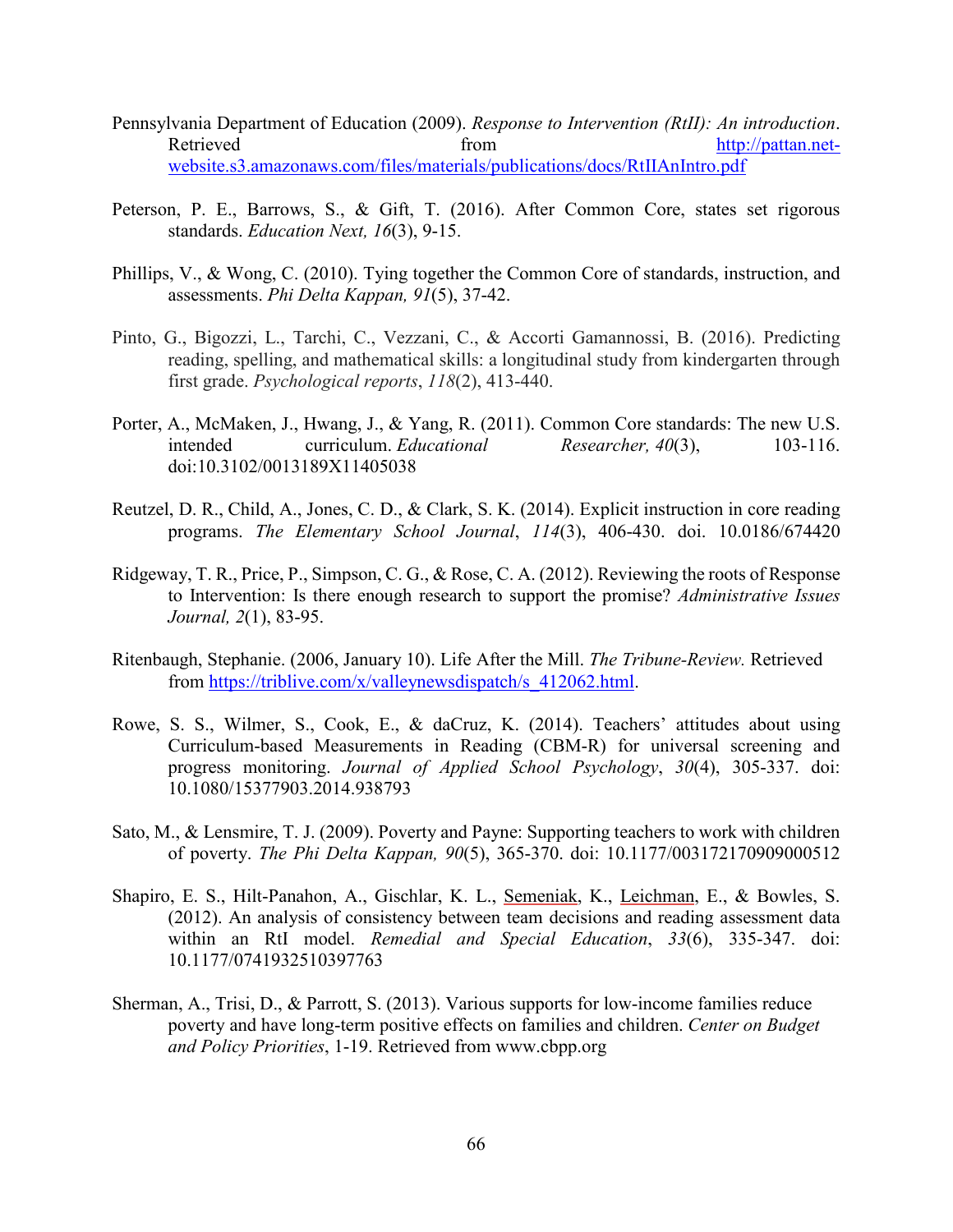- Smith, J. L., Nelson, N. J., Smolkowski, S. K., Fien, H. & Kosty, D. (2016). Examining the efficacy of a multitiered intervention for at-risk readers in grade 1. *The Elementary School Journal*, *116*(4), 549-573. doi: 10.1086/686249
- Stosich, E. L. (2016). Building teacher and school capacity to teach to ambitious standards in highpoverty schools. *Teaching and Teacher Education*, 58, 43-53. doi: 10.1016/j.tate.2016.04.010
- The Annie E. Casey Foundation. (2010). *EARLY WARNING! Why Reading by the End of Third Grade Matters*. Baltimore, MD: Fiester, Leila. Retrieved from http://www.aecf.org/m/resourcedoc/AECF-Early\_Warning\_Full\_Report-2010.pdf
- The Annie E. Casey Foundation. (2014). Early Reading Proficiency in the United States. Baltimore, MD. Retrieved from http://www.aecf.org/m/resourcedoc/aecf-EarlyReadingProficiency-2014.pdf
- Thornberg, R. (2014). Consultation Barriers Between Teachers and External Consultants: A Grounded Theory of Change Resistance in School Consultation. *Journal of Educational an Psychological Consultation*, 24(3), 183-210.
- Timmermans, A. C., de Boer, H., & van der Werf, M. P. (2016). An investigation of the relationship between teachers' expectations and teachers' perceptions of student attributes. *Social psychology of education*, *19*(2), 217-240.
- Ullucci, K., & Howard, T. (2015). Pathologizing the poor: Implications for preparing teachers to work in high-poverty schools. *Urban Education*, *50*(2), 170-193. doi: 10.1177/0042085914543117
- U.S. Department of Agriculture. Income Eligibility Guidelines. (2018, October 16). Retrieved from<https://www.fns.usda.gov/school-meals/income-eligibility-guidelines>
- U.S. Department of Agriculture Food and Nutrition Service: Richard B. Russell National School Lunch Act (1946) Washington, D.C. Retrieved from [https://www.fns.usda.gov/richard-b](https://www.fns.usda.gov/richard-b-russell-national-school-lunch-act)[russell-national-school-lunch-act](https://www.fns.usda.gov/richard-b-russell-national-school-lunch-act)
- U.S. Department of Education, Institute of Education Sciences, National Center for Education Statistics, National Assessment of Educational Progress (NAEP), 2015 The Nation's Report Card.
- U.S. Department of Health and Human Services. *Poverty Guidelines*, Office of the Secretary for Planning and Evaluation. Retrieved from<https://aspe.hhs.gov/poverty-guidelines>
- Waldfogel, J. (2012). The role of out-of-school factors in the literacy problem. T*he Future of Children, 22*(2), 39-54.